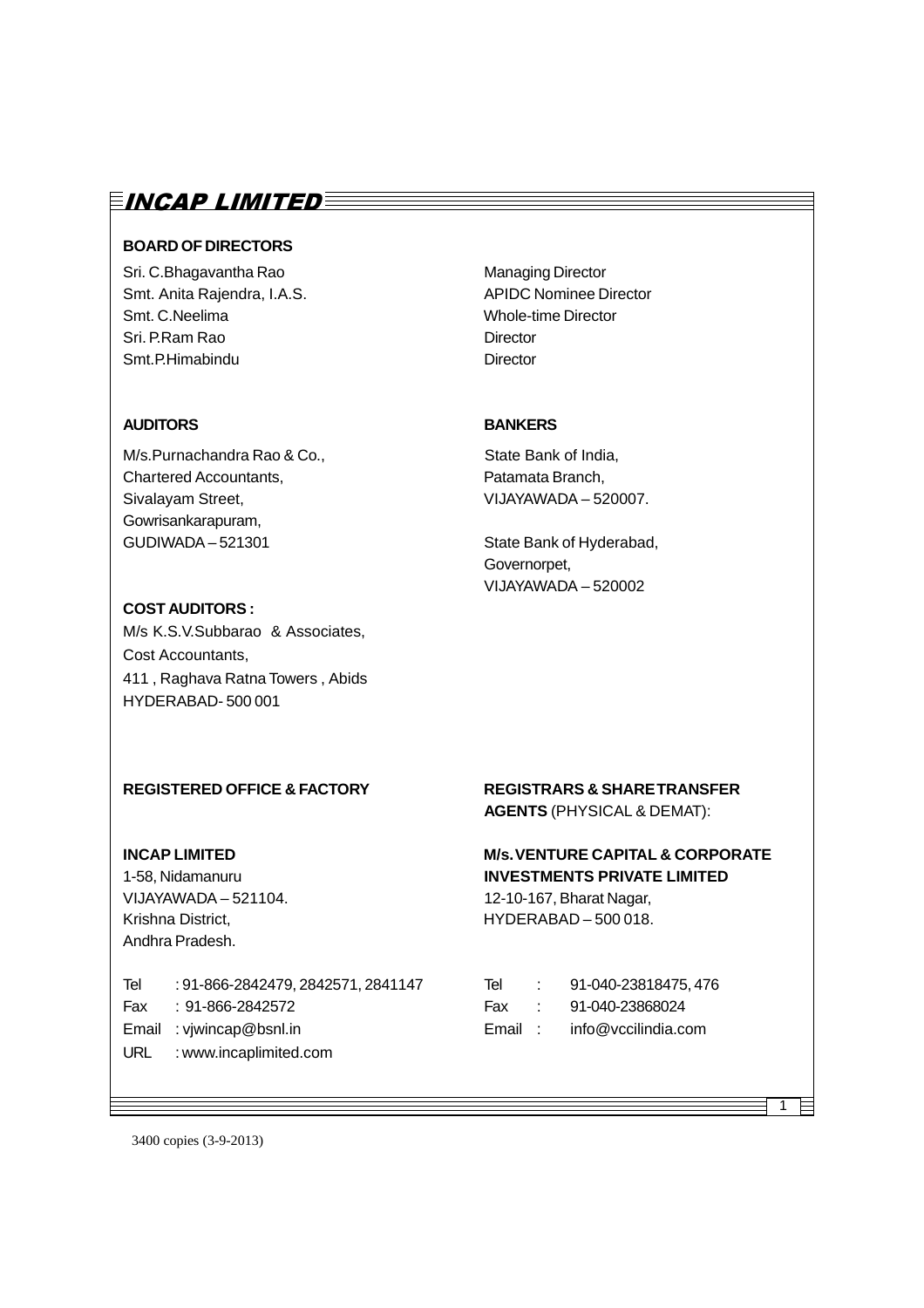### $\bar{E}$ incap limited $\bar{E}$

### **NOTICE**

Notice is hereby given that the **TWENTY THIRD ANNUAL GENERAL MEETING** of **INCAP LIMITED** will be held on Saturday, the 28th September, 2013 at 12.00 Noon at the Registered Office of the Company at 1-58, Nidamanuru, Vijayawada – 521104, to transact the following business:

#### **ORDINARY BUSINESS :**

- 1. To receive, consider and adopt the Audited Accounts for the year ended 31st March, 2013 and the Reports of the Directors and Auditors thereon.
- 2. To appoint a Director in place of Smt. C.Neelima who retires at this meeting and being eligible offers herself for re-appointment.
- 3. To Consider, and if thought fit, to pass with or without modification(s), the following resolution as an **Ordinary Resolution :**

**"RESOLVED THAT** the Statutory Auditors, M/s. Purnachandra Rao & Co., Chartered Accountants, be and are hereby re-appointed as Statutory Auditors of the Company to hold office from conclusion of this meeting till the conclusion of next Annual General Meeting at such remuneration as may be determined by the Board."

#### **SPECIAL BUSINESS:**

4. **Appointment of Smt. P.Himabindu as Director of the Company:**

To Consider, and if thought fit, to pass with or without modification(s), the following resolution as an **Ordinary Resolution:**

**"RESOLVED THAT** Smt.P.Himabindu, who was appointed by the Board of Directors as an Additional Director of the company on  $17<sup>th</sup>$  June, 2013 and who holds office until the date of this AGM pursuant to Section 260 of the Companies, Act, 1956, and in respect of whom the Company has received a notice in writing from a member under the provisions of Section 257 of the Companies Act, 1956 proposing her candidature for the office of a Director, be and is hereby appointed as a Director, liable to retire by rotation."

5. **Alteration of Main Objects Clause of the Memorandum of Association:**

To Consider, and if thought fit, to pass with or without modification(s), the following resolution as a **Special Resolution:**

**"RESOLVED THAT** pursuant to the provision of Section 16 & 17 and other applicable provisions, if any, of the Companies Act, 1956 and subject to the consent of Central Government, Clause III (A) of the Memorandum of Association of the company pertaining to the Main Objects be and is hereby amended by inserting the new Sub Clause No.5 after the existing Sub Clause No.4 which shall read as follows:

5. To carry on the business of real estate agents, brokers, advisers, engineers, developers, valuers, builders, contractors of commercial, residential and industrial complexes, flats, lodging houses, hotels, office complexes, clubs, godowns, cinema houses, industrial estates, light houses, power houses, Farm houses, landscapes, canals, wharfs, docks, embankments, reclamations,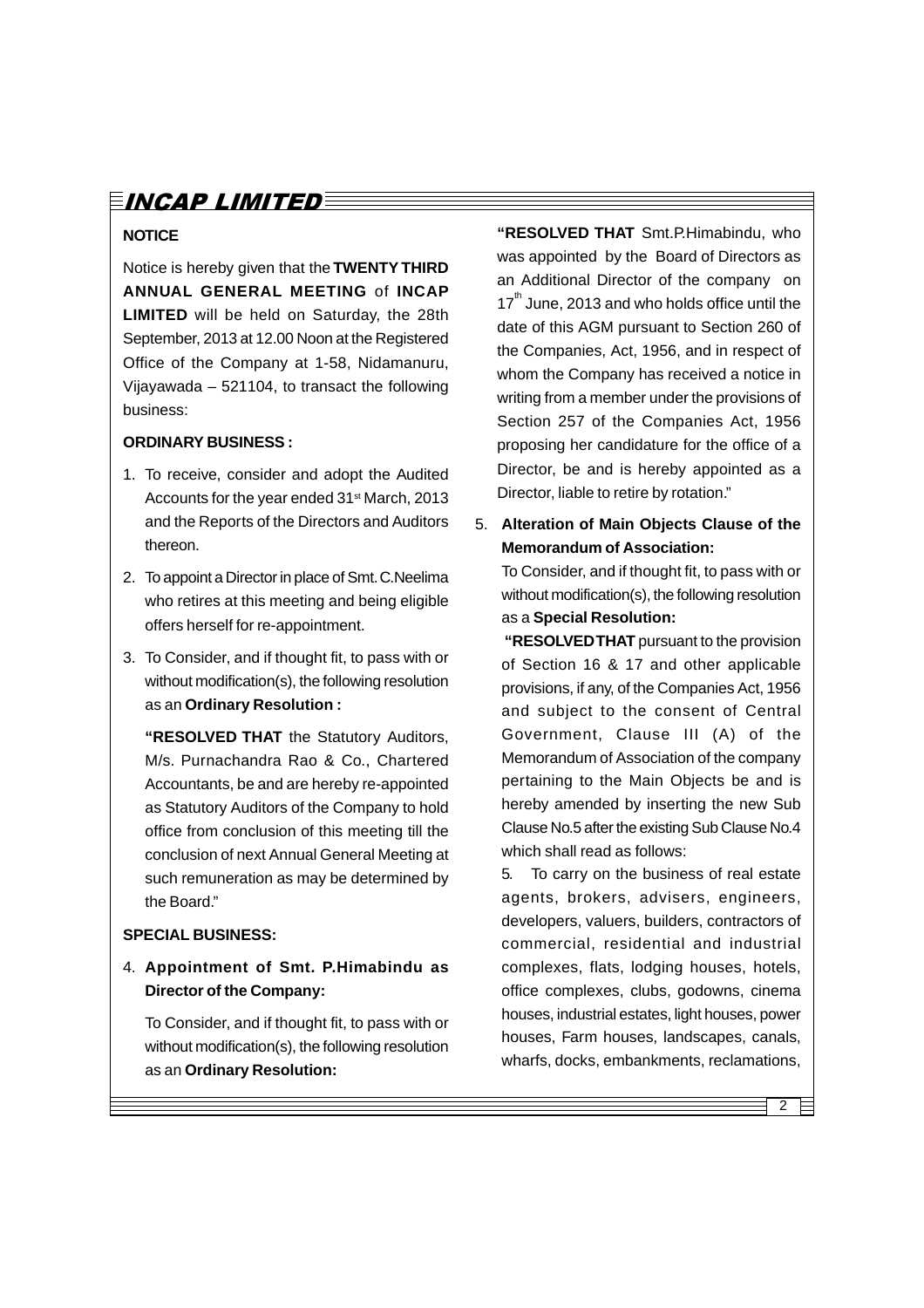### $\bar{E}$ incap limited $\bar{E}$

electrical works, water works, shops and such other for whatever use and act as contractors, Transmission EPC Contractors, dealers, manufacturers, suppliers, fabricators, of all kinds of building and erections materials, tools, implements, machinery and metal ware in connection therewith or incidental thereto and to promote, build, develop, maintain, operate, repair, reconstruct and to engage in the business of constructions, contracts, building, erection, development, promotion of buildings, towers, flats, plots, roads, bridges, machines and all other types of civil structures in India or outside India and as manufactures of pre-fabricated and pre-cast houses, buildings and erections and materials, tools, implements, machinery and metal ware in connection therewith and to carry on the business of Power Plant Constructions, civil engineers, architects, surveyors, designers, town planners, estimators, valuers, interior exterior decorators, general and government civil contractors of immovable properties including building highways, roads, earth ways, bridges, tunnels, water ways, seaports, in general and under BOT systems and all types of structural and engineering work, interior designing and graphics.

**"RESOLVED FURTHER THAT** Board of Directors of the Company be and are hereby authorized to do all such acts and deeds as may be required to give effect to the resolution."

#### **NOTES:**

1. A MEMBER ENTITLED TO ATTEND AND

VOTE IS ENTITLED TO APPOINT A PROXY TO ATTEND AND VOTE INSTEAD OF HIMSELF/HERSELF AND PROXY NEED NOT BE A MEMBER. PROXIED IN ORDER TO BE EFFECTIVE MUST REACH THE REGISTERED OFFICE OF THE COMPANY NOT LESS THAN 48 HOURS BEFORE THE TIME FIXED FOR THE MEETING.

- 2. The Register of Members and Share Transfer Books of the Company will remain closed from 23<sup>rd</sup> September, 2013 to 27<sup>th</sup> September 2013 (Both days inclusive) for the purpose of Annual General Body meeting for the year ended 31<sup>st</sup> March, 2013.
- 3. Members, who hold share in dematerialized form, are requested to bring their client  $-$  ID and DPID Nos. for easier identification of attendance at the meeting.
- 4. A member desirous of getting any information on the accounts or operations of the company is requested to forward his/her queries to the company at least seven working days prior to meeting, so that the required information can be made available at the meeting.
- 5. Members holding shares in physical form are requested to notify immediately any change in their address and Bank Particulars to the company or its Share Transfer Agents and in case their shares are held in dematerialized form, the information should be passed on directly to their respective Depository participants and not to the Company / Share Transfer Agents, without any delay.
- 6. In all correspondence with the Company, members are requested to quote their account /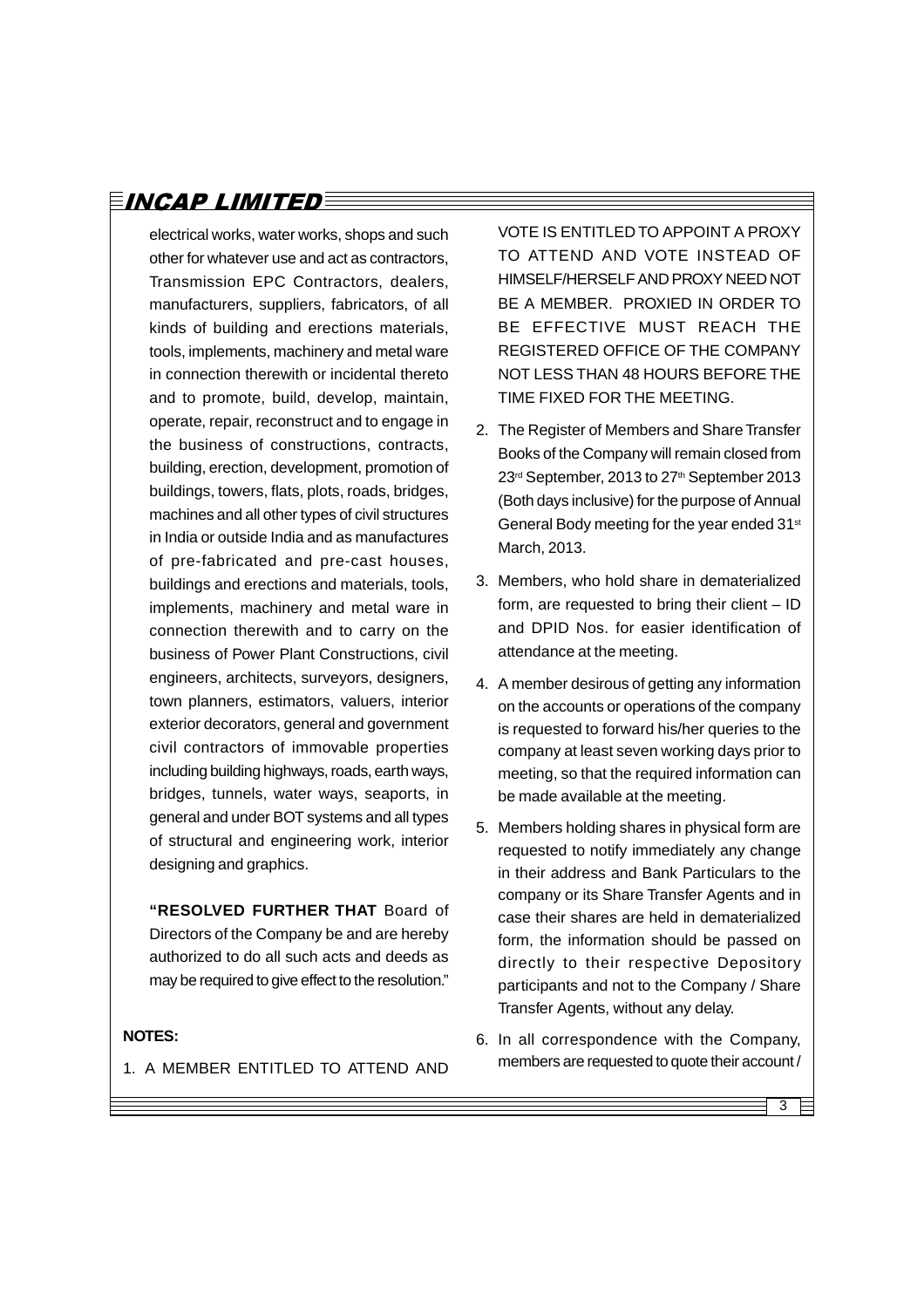### $\equiv$ incap limited $\equiv$

folio numbers and in case their shares are held the dematerialized form, they must quote their DP ID and Client ID Number.

- 7. Investors/Shareholders are requested to kindly note that if physical documents viz. Demat Request Forms (DRF) and share certificates etc., are not received from their DPs by the Registrar within a period of 15 days from the date of generation of the DRN for dematerialization, the DRN will be treated as rejected / cancelled. This step is being taken on the advise of National Securities Depository Limited (NSDL) so that no demat request remains pending beyond a period of 30 days. Upon rejection / cancellation of the DRN, a fresh DRF has to be forwarded along with the share certificates by the DPs to the Registrar. This note is only caution to investors/ shareholders they should ensure that their DPs do not delay in sending the DRF and Share Certificates to the registrar after getting the DRN.
- 8. Members holding share in physical form are requested to inform their Bank Account Number and Bank branch details to the Company to enable it to include these details in the dividend warrants and thus minimize the chances of loss of dividend warrants falling in wrong hands.
- 9. All documents referred to the accompanying notice are open for inspection at the Registered Office of the Company on all working days, except Saturdays, between 11-00 A.M. and 01-00 P.M. up to the date of Annual General Meeting.
- 10.Members are requested to send all communications relating to Shares to the

Company's transfer at the following address :

M/s. Venture Capital and Corporate Investments Private Limited,

12-10-167, Bharat Nagar, Hyderabad – 500018. Phone : 040-23818475, 476 Fax : 040-23868024

- 11.Members/proxies are requested to deposit the enclosed attendance slip at the meeting.
- 12.Annual Listing fee has been paid to the following Exchange, where company's Securities are listed.

Bombay Stock Exchange Limited, Floor 25, P.J. Tower, Dalal Street, Mumbai – 400001.

> By Order of the Board **For INCAP LIMITED**

VIJAYAWADA 30th July, 2013 **C.BHAGAVANTHA RAO** MANAGING DIRECTOR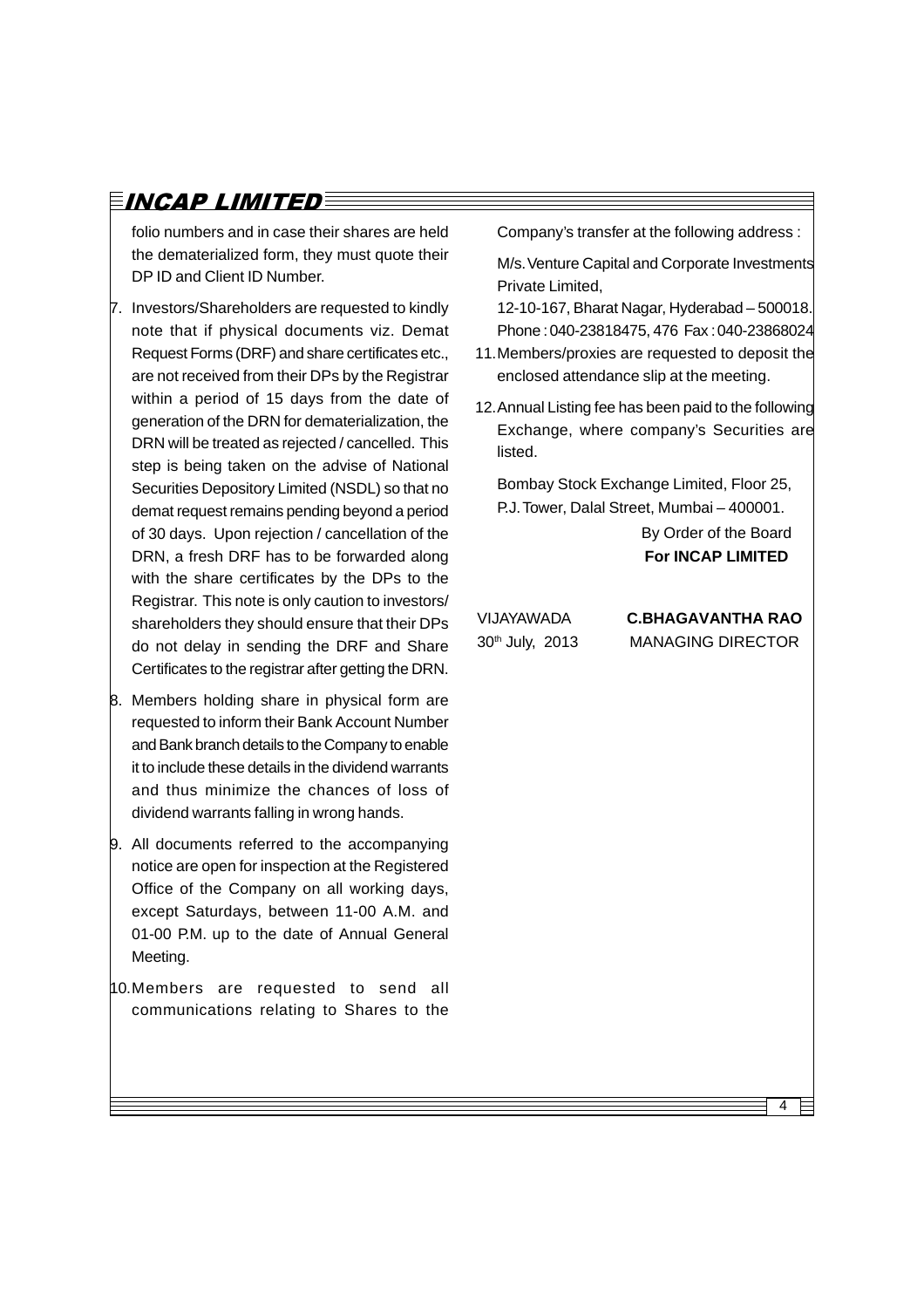### $\equiv$ incap limited $\equiv$

### **Explanatory Statement Under Section 173(2) of the Companies Act, 1956**

#### **Item No.4**

The Board of Directors ('the Board') appointed Smt. P.Himabindu as an Additional Director of the Company on 17th June, 2013, pursuant to Section 260 of the Act. Under Section 260 of the Act, Smt. P.Himabindu ceases to hold office at this Annual General Meeting but is eligible for appointment as a Director. Notice under Section 257 of the Act has been received from a Member signifying her intention to propose Smt. P.Himabindu appointment as a Director. Smt. P.Himabindu holds a Bachelor of Technology (B.Tech) and she has 2 years experience in the Software and Engineering Sectors.

The Board considers it desirable that the Company should continue to avail of the services of Smt. P.Himabindu and accordingly commends the Resolution at Item No. 4 for approval by the Members.

None of the Directors are concerned or interested in the resolution, except Smt. P.Himabindu in Item No .4 of the notice.

#### **Item No.5**

The Company is at present engaged in the manufacture of Insulators and Capacitors. The Board of Directors of the Company would like diversify/expand the activities of the Company connected with the Infrastructure and allied activities. At present, Infrastructure in the State and in and around of Vijayawada seems to be talk of the day for different reasons and Company expecting a major demand in the coming days in this place and in this sector. Therefore, your Board of Directors have conducted a feasibility study in this sector and resolved to enter and avail the growth opportunities and derive maximum benefit for shareholders.

The present main objects clause of the Memorandum of Association of the Company is not covering the areas, which may be considered in future by the Company for diversification, etc. Hence it is desirable to amend suitably the existing Main Object Clause of the Memorandum of Association of the Company, as fully detailed in the resolution. The amendment shall effective upon the registration of the resolution with the Registrar of Companies.

The draft copy of the Memorandum of Association of the Company is available for inspection at the Registered Office of the Company on any working day during business hours.

The Board recommends the adoption of the special resolution.

None of the directors of the Company are concerned or interested in the resolution.

By Order of the Board **For INCAP LIMITED**

VIJAYAWADA 30th July, 2013

**C.BHAGAVANTHA RAO** MANAGING DIRECTOR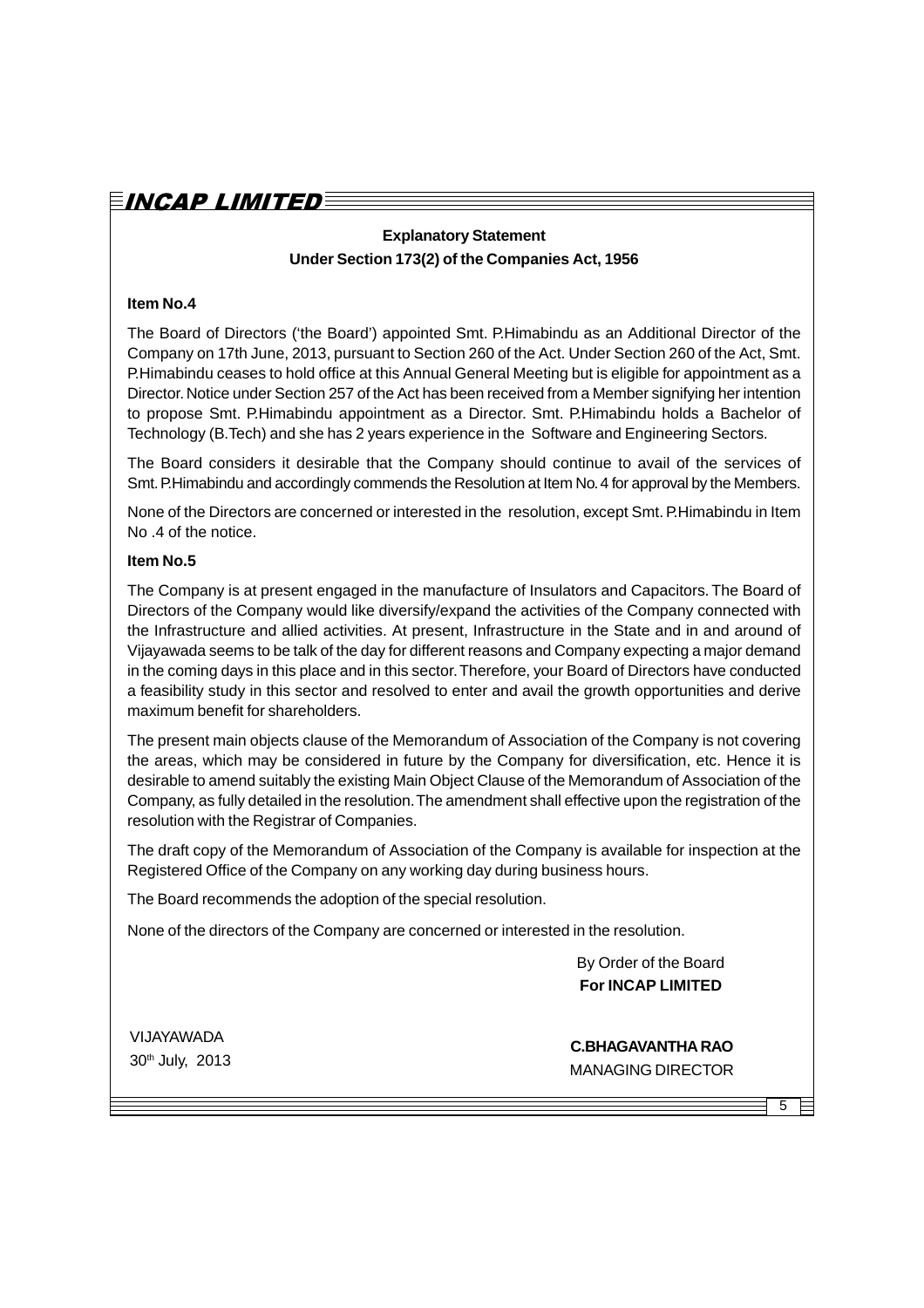### $\equiv$ incap Limited $\equiv$

### **DIRECTORS RETIRING BY ROTATION SEEKING RE-ELECTION AND APPOINTMENT OF DIRECTORS AT THIS ANNUAL GENERAL MEETING:**

| <b>Particulars</b>                      | Smt.Neelima Challagulla                                     |
|-----------------------------------------|-------------------------------------------------------------|
| Date of Birth                           | 15 <sup>th</sup> August, 1979                               |
| Appointed on                            | 25/07/2009                                                  |
| Qualification                           | Bachelor of Science (BS) in Engineering, (Major in Computer |
|                                         | Sciences) and Corporate Finance from Berkley University     |
| Experience in specific functional areas | Industrialist with rich business experience                 |
| Directorships held in other             | <b>NIL</b>                                                  |
| Public companies (excludingforeign      |                                                             |
| and private companies)                  |                                                             |
| Memberships/Chairmanships               | <b>NIL</b>                                                  |
| of Audit Committees and Investors'      |                                                             |
| <b>Grievance Committees</b>             |                                                             |
| across public companies                 |                                                             |
| Shareholding                            | 17.25 % (885644 Equity Shares)                              |

 $\overline{6}$ 

 $\equiv$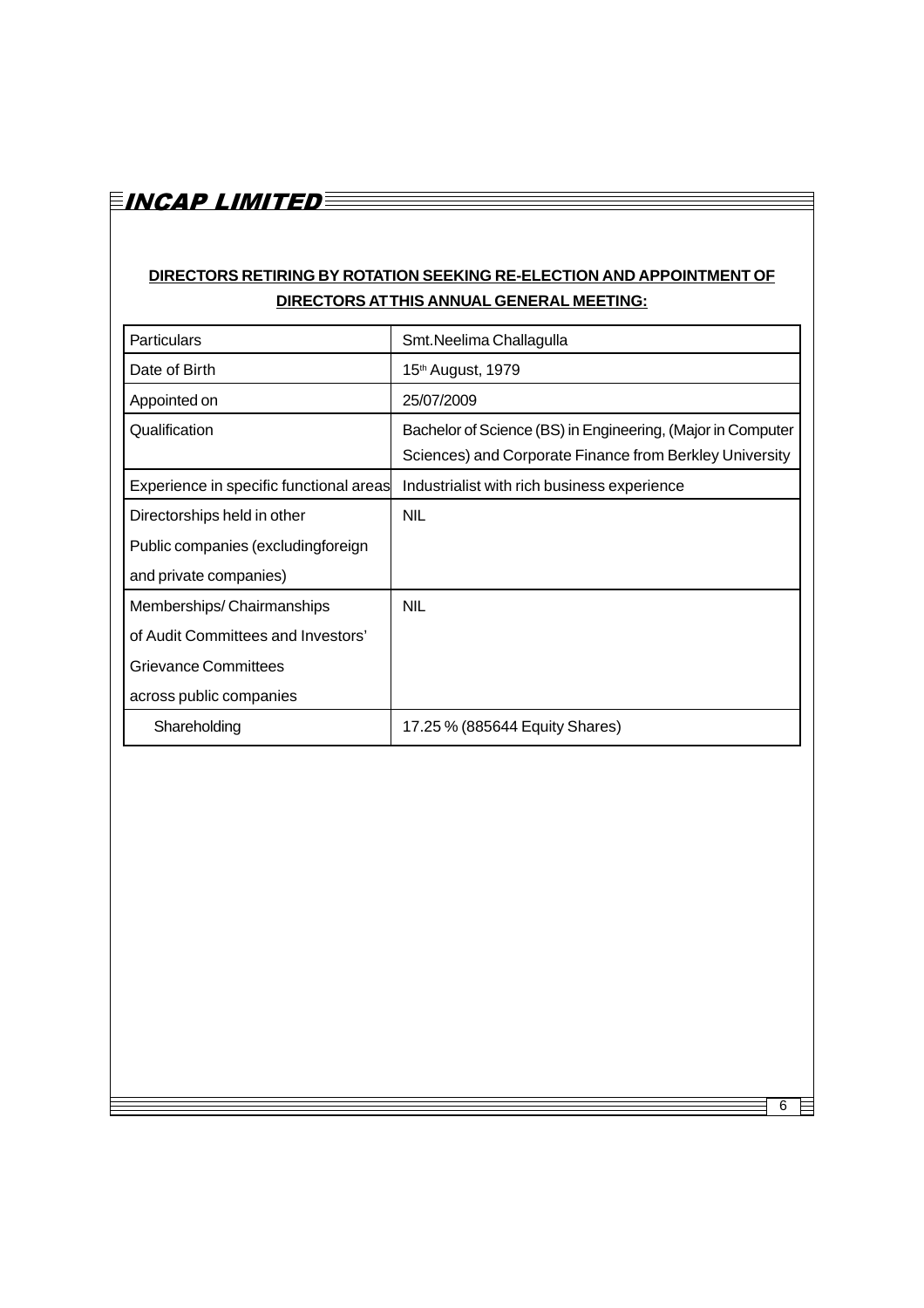### $\bar{=}$ incap limited $\bar{\bar{}}$

### **DIRECTORS' REPORT**

To

The Members, **Incap Limited**

Your Directors have pleasure in presenting the Twenty Third Annual Report on the business and operations of the Company and the Audited Accounts for the year ended 31st March, 2013 together with Auditors' Report thereon.

### **FINANCIAL RESULTS:**

The Financial Results for the year ended 31st March, 2013 are summarized below:

|                                         |           | (Rs. In Lakhs) |
|-----------------------------------------|-----------|----------------|
| <b>PARTICULARS</b>                      | 2012-2013 | 2011-2012      |
| Revenue from Operations                 | 3518.41   | 1760.13        |
| Other Income                            | 15.18     | 79.68          |
| <b>Total Income</b>                     | 3533.59   | 1839.81        |
| <b>Total Expenditure</b>                | 3204.44   | 1627.99        |
| Profit before Interest, Depn. & Tax     | 329.15    | 211.82         |
| Interest                                | 116.34    | 97.90          |
| Profit before Depn. & Tax               | 212.81    | 113.92         |
| Depreciation                            | 90.82     | 71.91          |
| Goodwill written off                    | 19.99     | 19.99          |
| <b>Profit before Tax</b>                | 102.00    | 22.02          |
| Add: Deferred Tax Liability (Net)       | 12.20     | 12.55          |
| Provision for Tax                       | 50.01     | 19.50          |
| <b>Profit after Tax</b>                 | 64.19     | 15.07          |
| Add: Brought forward from previous year | (28.03)   | (43.10)        |
|                                         | 36.16     | (28.03)        |
| <b>Appropriations</b>                   |           |                |
| Surplus carried to Balance Sheet        | 36.16     | (28.03)        |

### **COMPANY'S OPERATIONS:**

During the year 2012 - 2013 your Company achieved a turnover of Rs. 3518.41 Lakhs against Rs.1760.13 Lakhs for the year 2011 - 2012.

### **DEPOSITS :**

During the period under review, your company has not accepted/renewed any deposits within the meaning of section 58A of the Companies Act, 1956 and the rules made there under.

### **INSURANCE :**

All the properties of your company including its Buildings, Plant & Machinery and Stocks have been adequately insured.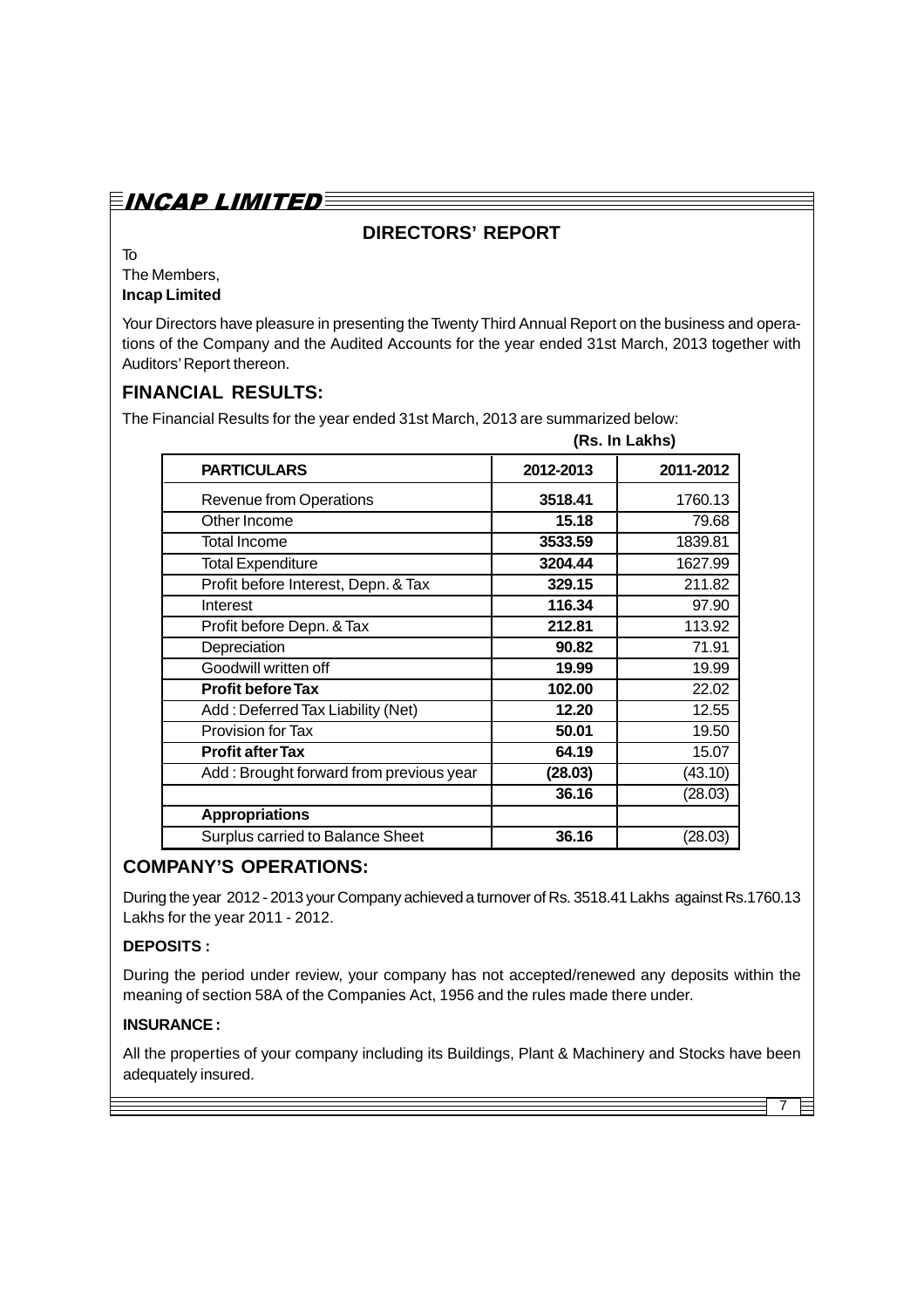### **QUALITY SYSTEM :**

Your Company's Certificate for quality systems under ISO 9001:2008 from ODC Standards Certification (India) Pvt. Ltd., Hyderabad continues to be valid.

### **CORPORATE GOVERNANCE REPORT :**

Corporation Governance Report, along with the Auditors Compliance Certificate is attached to this report.

### **DISCLOSURE AS PER LISTING AGREEMENT :**

### **Clause 32:**

The Cash Flow Statement in accordance with Accounting Standard and Cash Flow Statement (AS3) issued by ICAI is appended to this Annual Report.

### **Clause 43A :**

The Company's shares are listed on Bombay Stock Exchange Limited, Floor 25, P.J. Tower, Dalal Street, Mumbai – 400001. The annual listing fee to BSE Limited for the year 2012-2013 has been paid.

### **DIRECTORS' RESPONSIBILITY STATEMENT :**

Pursuant to Section 217 (2AA) of the Act, the Directors, based on the representation received from the Operating Management, confirm that:-

- (i) in the preparation of the annual accounts, the applicable accounting standards have been followed and that there are no material departures;
- (ii) they have, in the selection of the accounting policies, consulted the Statutory Auditors and have applied them consistently and made judgments and estimates that are reasonable and prudent so as to give a true and fair view of the state of affairs of the Company at the end of the financial year and of the profit of the Company for that period;
- (iii) they have taken proper and sufficient care, to the best of their knowledge and ability, for the maintenance of adequate accounting records in accordance with the provisions of the Act, for safeguarding the assets of the Company and for preventing and detecting fraud and other irregularities;
- (iv) they have prepared the annual accounts on a going concern basis.

### **CONSERVATION OF ENERGY :**

The Company does not belong to the category of power intensive industries and hence consumption of power is not significant. However the management is aware of importance of conservation of energy and also reviews from time to time the measures taken/to be taken for reduction of consumption of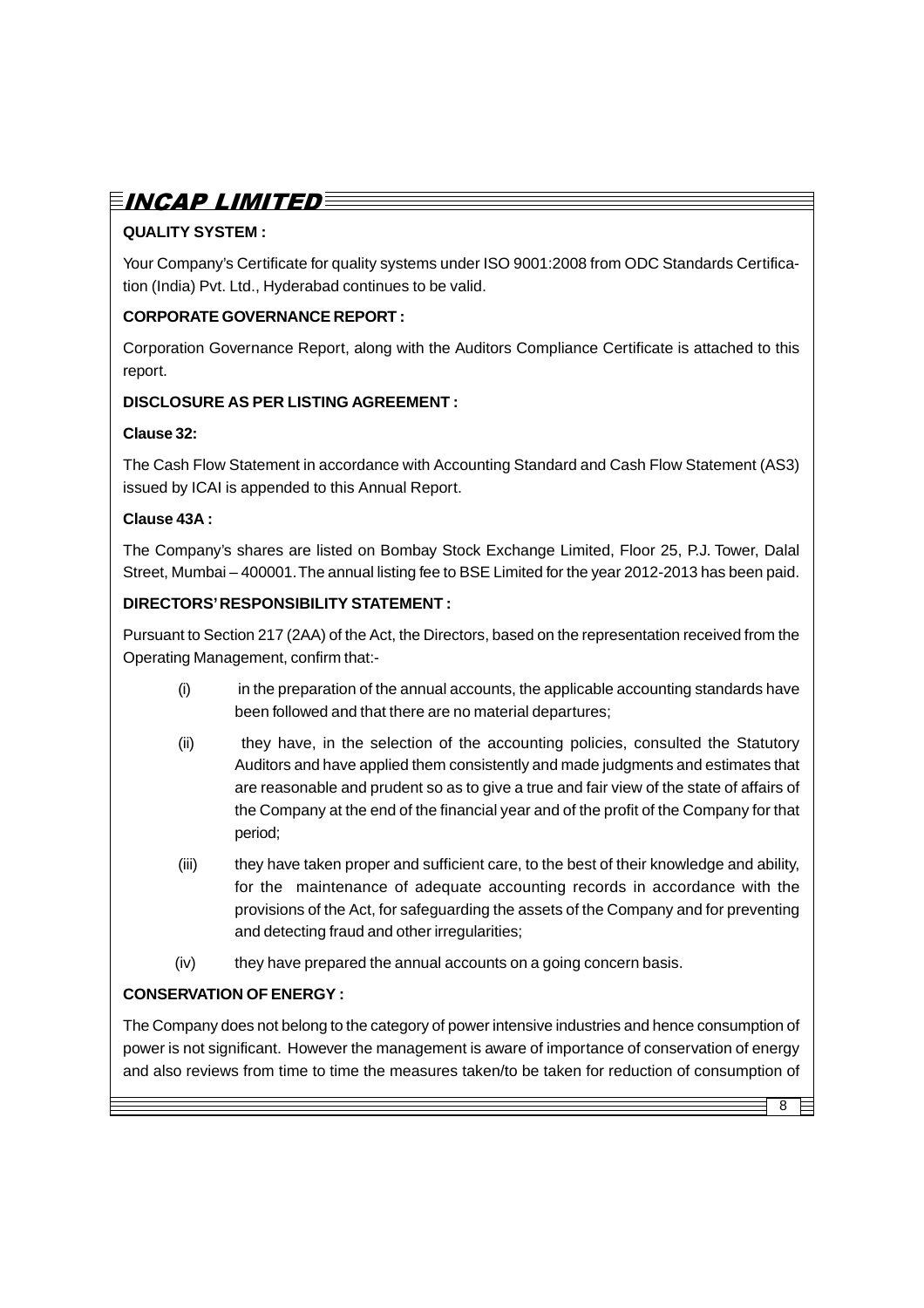energy. Your Company continues its efforts to conserve energy wherever practicable by economizing on the use of power through better utilization of equipment and proper production planning.

Form A is not applicable to the Company, as it does not fall under the list of Industries specified in the schedule attached to Rule 2.

### **TECHNICAL ABSORPTION :**

No foreign Technology is imported as such the question of the absorption of the same does not arise.

### **FOREIGN EXCHANGE EARNINGS AND OUTGO :**

|                                         |                     | (Rs. In Lakhs)       |
|-----------------------------------------|---------------------|----------------------|
| <b>Particulars</b>                      | <b>Current Year</b> | <b>Previous Year</b> |
| a) Foreign exchange earnings on Exports | <b>NIL</b>          | <b>NIL</b>           |
| b) Foreign exchange used on account of  |                     |                      |
| Value of Imports :                      |                     |                      |
| Raw materials & Stores<br>i)            | 2433.63             | 1291.16              |
| ii)<br><b>Capital Goods</b>             | 0.89                | 1.00                 |
| iii)<br>Foreign Travel                  | 9.09                | 2.46                 |

### **AUDITORS :**

Your Company's Auditors M/s. Purnachandra Rao & Co., retire at the conclusion of the forthcoming Annual General Meeting and have signified their willingness at accept re-appointment and confirmed their eligibility under section 224(1-B) of the Companies Act, 1956.

### **COST AUDITORS:**

With reference to the Circular no 52/26/CAB-2010 dated 24<sup>th</sup> January, 2012 from the Cost Audit Branch, Ministry of Corporate Affairs, Cost Audit is applicable to the Company with effect from the Financial Year 2012-13. M/s K.S.V.SUBBARAO & ACCOCIATES was appointed as to Conduct Cost Audit for the Financial year 2012-13. M/s K.S.V.SUBBARAO & ACCOCIATES has re-appointed as to Conduct Cost Audit for the Financial year 2013-14.

### **DIRECTORS:**

Smt.P.Himabindu was appointed as an Additional Directors w.e.f. 17<sup>th</sup> June, 2013. In accordance with Section 260 of the Companies Act, 1956 (the Act) and the Company's Articles of Association, she will cease to hold office at the forthcoming Annual General Meeting and is eligible for appointment.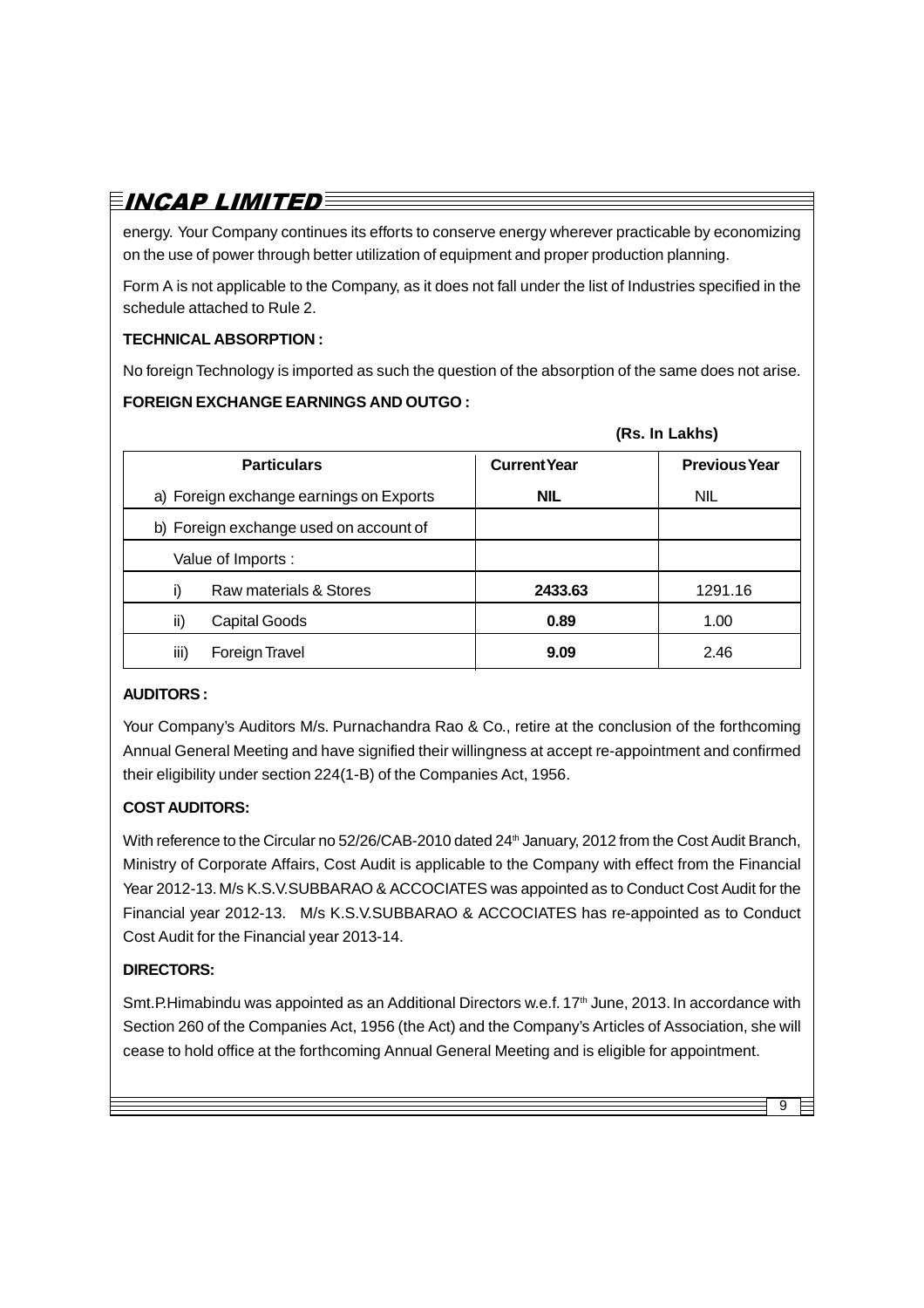In accordance with the provisions of the Act and the Articles of Association of the Company, Smt.Neelima Challagulla is liable to retire by rotation and is eligible for reappointment.

Attention of the Members is invited to the relevant items in the Notice of the Annual General Meeting and the Explanatory Statement thereto.

Your Board Recommends for approval of appointment of Smt.P.Himabindu as Director of the Company.

Sri.K.Rajendra Prasad resigned as a Nominee Director from the Board of Directors of the Company with effect from  $10<sup>th</sup>$  May, 2013, due to personal reasons. The Board placed on record its appreciation of the contributions made by Sri.K.Rajendra Prasad during his tenure on the Company's Board as an independent director of the Company and Smt. Anita Rajendra has been appointed as Nominee Director with effect from 30<sup>th</sup> May, 2013 in the place of Sri.K.Rajendra Prasad for the representation of APIDC and Company welcomes to Smt. Anita Rajendra.

### **PARTICULARS OF EMPLOYEES:**

There are no employees who are in receipt of remuneration in excess of the rates / amounts specified under 217 (2A) of the Companies Act, 1956 read with the (particulars of Employees) Rules, 1975.

### **INDUSTRIAL RELATIONS:**

Your company has had harmonious industrial relations throughout the year under review at all levels of the organization, and would endeavour to maintain this cordial relationship.

### **ACKNOWLEDGEMENTS:**

Your Directors wish to express their grateful appreciation for the assistance and cooperation received from APIDC, State Bank of India, State Bank of Hyderabad, Customers and Suppliers.

Cordial relations prevailed during the year with all the employees. Your Directors wish to place on record their deep sense of appreciation of the valuable work done and co-operation extended by them at all levels.

Your Directors also wish to express their gratitude to investors for the continued faith reposed by them in the Company.

> By Order of the Board **For INCAP LIMITED**

VIJAYAWADA 30th July, 2013 **C.BHAGAVANTHA RAO** MANAGING DIRECTOR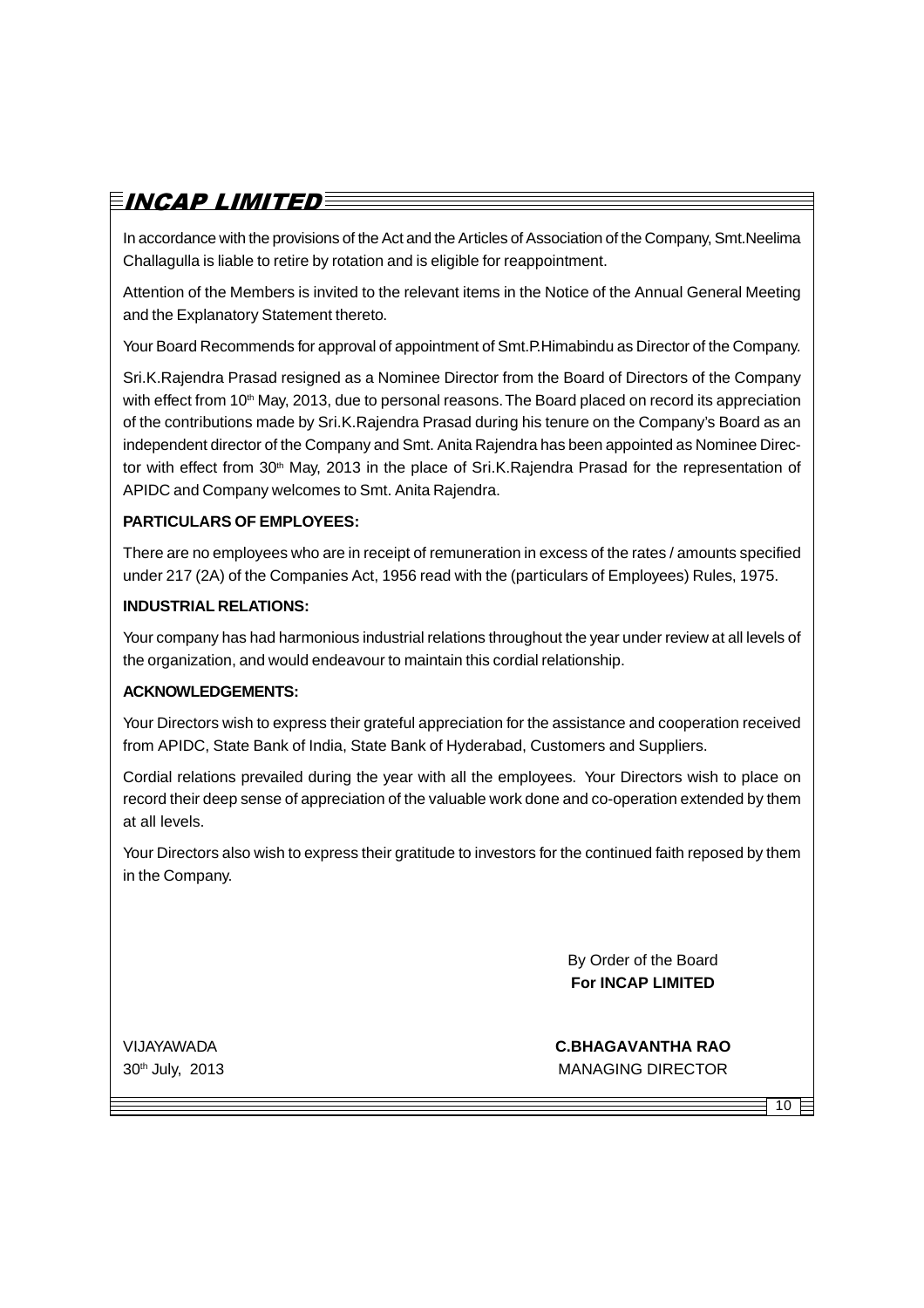### $\bar{\bm{\Xi}}$ incap limited $\bar{\bm{\Xi}}$

### **AUDITORS CERTIFICATE ON CORPORATE GOVERNANCE**

To

The Members of **INCAP LIMITED**

We have examined the compliance of conditions of corporate governance by INCAP LIMITED, for the year ended on 31st March, 2013 as stipulated in clause 49 of the Listing Agreement of the said Company with stock exchange(s).

The Compliance of conditions of corporate governance is the responsibility of the management. Our examination was limited to procedures and implementation thereof, adopted by the Company for ensuring the compliance of the conditions of the Corporate Governance. It is neither an audit nor an expression of opinion on the financial statements of the company.

In our opinion and to the best of our information and according to the explanations given to us, we certify that the Company has complied with the conditions of Corporate Governance as stipulated in the above mentioned Listing Agreement.

We state that no investor grievance(s) is/are pending for a period exceeding for one month against the company as per the records maintained by the Shareholders/Investors Grievance committee.

We further state that such compliance is neither an assurance as to the future viability of the company nor the efficiency or effectiveness with which the management has conducted to affairs of the company.

> For **PURNACHANDRA RAO & CO.,** Chartered Accountants, Firm Regn. No.002802S

VIJAYAWADA 30th July, 2013 **(CA. G.BABU SRIKAR ) Partner** M. No.202335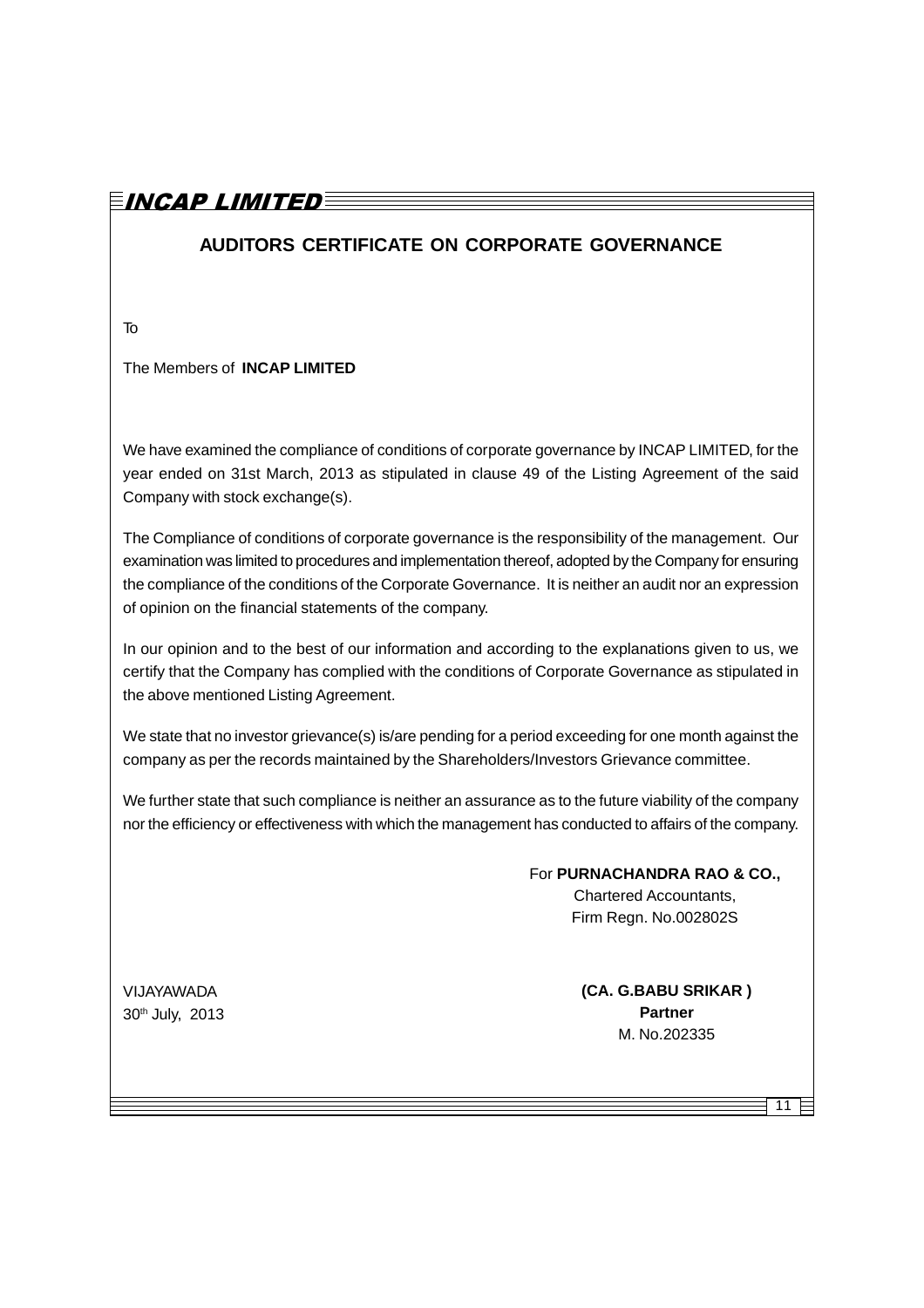### $\bar{\bm{\Xi}}$ incap limited $\bar{\bm{\Xi}}$ **CORPORATE GOVERNANCE REPORT**

### **1. COMPANY'S PHILOSOPHY ON CODE OF CORPORATE GOVERNANCE :**

Corporate Governance refers to the combination of voluntary practices and compliance's with laws and regulations leading to effective control and management of the organization. The fundamental objective of INCAP's Corporate Governance is "enhancement of the long-tem shareholder value at the same time protecting the interests of other shareholders." Corporate Governance brings into focus the fiduciary and trusteeship role of the Board to align and direct the action of the organization towards creating a wealth and shareholder value.

#### **2. BOARD OF DIRECTORS AND MEETING :**

#### **i) Board of Directors :**

The present strength of the Board of Directors is 3 (Excluding APIDC Nominee) and is responsible for the Management of the Company's business. The functions, responsibility, role and accountability of the Board are well defined. The Board in addition to monitoring corporate performance also carries out functions such as approving the business plan, reviewing and approving the annual budgets and borrowing limits and ensures that your Company keeps shareholders informed about plans, strategies and performance. The detail report of the Company's performance is periodically, placed before the Board. The Board consists of 2 Executive Directors and 1 Non-Executive and 1 Independent Director, whose details are as follows:

|     |                                                                              |                          | 12 |  |
|-----|------------------------------------------------------------------------------|--------------------------|----|--|
|     | 4. 30 <sup>th</sup> January, 2013                                            |                          |    |  |
|     |                                                                              |                          |    |  |
|     | 3. 31 <sup>st</sup> October, 2012                                            |                          |    |  |
|     | 2. 28 <sup>th</sup> July, 2012                                               |                          |    |  |
|     | 1. 31 <sup>st</sup> May, 2012                                                |                          |    |  |
|     | During 2012-2013, the Board of Directors met 4 times on the following dates: |                          |    |  |
| ii) | <b>Board Meetings:</b>                                                       |                          |    |  |
| 3.  | Non-Executive and Independent Director<br>Sri K.Rajendra Prasad              | Nominee Director         |    |  |
| 2.  | Promoter and Non-Executive Director<br>Sri P.Ram Rao                         | Director                 |    |  |
|     | Smt C.Neelima                                                                | Whole-time Director      |    |  |
|     | Promoter/Executive Directors<br>Sri C.Bhagavantha Rao                        | <b>Managing Director</b> |    |  |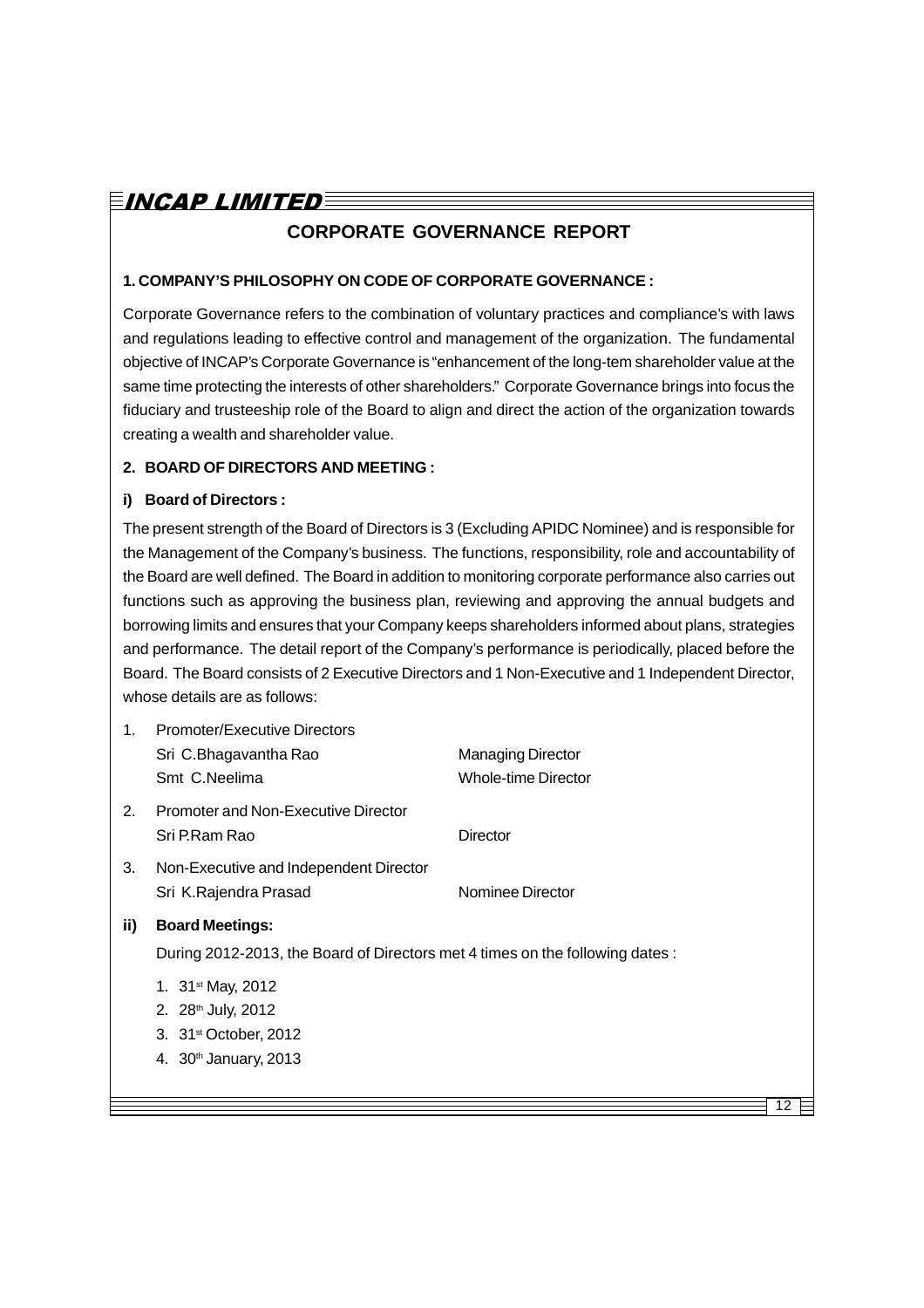iii) The Details of attendance of each Director at the Board Meetings, last Annual General Meeting and their composition, category and other Directorships as follows:

| Name of the Director  | Category                      | Attendance Particulars |                |
|-----------------------|-------------------------------|------------------------|----------------|
|                       |                               | Last AGM<br>Board      |                |
|                       |                               | Meetings               |                |
| Sri C.Bhagavantha Rao | Non-Independent Executive     | 4                      | Yes            |
| Sri P.Ram Rao         | Non-Independent Non-Executive | 3                      | Yes            |
| Sri K.Rajendra Prasad | <b>Independent Nominee</b>    |                        | N <sub>0</sub> |
| Smt C.Neelima         | Non-Independent Executive     | 4                      | Yes            |

### **3. AUDIT COMMITTEE :**

### **3.1 Composition :**

The Audit Committee comprises of three directors as composition of the committee.

#### **3.2 Brief description of terms and reference :**

The terms of reference as per clause 49 of the Listing Agreement are as follows :

- a) To review the results announcement and the report and accounts at the end of quarter, half year and the full year before submission of the Board, focusing particularly on.
	- i) Any changes in accounting policies and practices.
	- ii) Compliance with accepted accounting standards.
	- iii) Major judgmental decisions etc.
- b) To consider appointment of Statutory Auditors, the Audit Fee, and any matter of resignation and dismissal.
- c) To discuss with the Statutory Auditors, the Audit commences the nature and scope of the Audit.
- d) To review the effectiveness of the system of internal financial controls and discuss the same periodically with the statutory auditors.
- e) To discuss problems and reservations arising from the statutory audit and any matters the statutory auditor may wish to discuss.
- f) To consider other topics as may be delegated by the Board from time to time.

### **3.3 Meeting during the year :**

During the financial year 2012-2013, the Audit Committee met 4 times on following dates with full strength:

- 1. 31st May, 2012
- 2. 28th July, 2012
- 3. 31st October, 2012
- 4. 30th January, 2013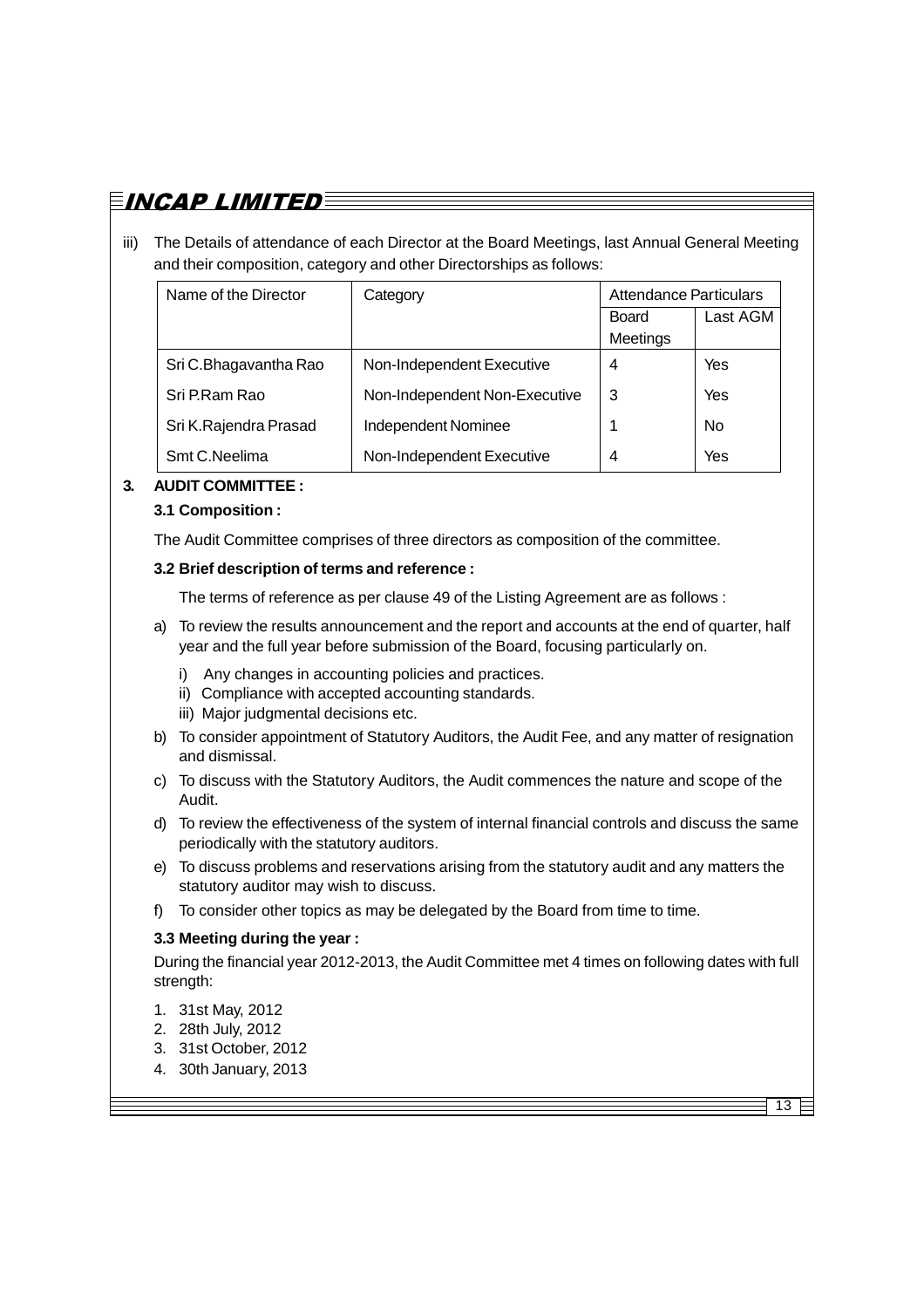### $\bar{E}$ incap limited $\bar{\bar{E}}$

### **4. REMUNERATION OF DIRECTORS:**

The Company does not remunerate the Non-Executive Directors of the Company except for the payment of sitting fees for attending each Meeting of the Board of Committee thereof. Remuneration of Executive Directors is fixed by the Board and approved by shareholder at the Annual General Meeting. Particulars of their remuneration for the year ended 31st March, 2013 are given below:

| Name of the Director        | Remuneration |        |             |            |           |
|-----------------------------|--------------|--------|-------------|------------|-----------|
| <b>Executive Directors:</b> | Sitting      | Salary | Perquisites | Commission | Total Rs. |
|                             | Fee          | Rs.    | Rs.         | Rs.        |           |
| Sri C.Bhagavantha Rao       | Nil          | 600000 | 171000      | Nil        | 771000    |
| <b>Smt C.Neelima</b>        | Nil          | 270000 | 180000      | Nil        | 450000    |
| Non-Executive Directors:    |              |        |             |            |           |
| lSri P.Ram Rao              | 6000         | Nil    | Nil         | Nil        | 6000      |
| Sri P.Rajeswara Rao         | 2000         | Nil    | Nil         | Nil        | 2000      |

### **5. INVESTORS AND SHAREHOLDER'S GRIEVANCE COMMITTEE :**

Brief description of terms of reference:

To look into various affairs relating to the shareholders with regard to redressal of complaints in relation to transfer of shares, non-receipt of share certificate, balance sheets, dividends etc. The Committee comprises of three directors as composition of the Committee.

### **6. GENERAL BODY MEETINGS :**

Details of venue and time of last 3 Annual General Meetings are as under:

| <b>Financial Year</b><br>Venue                                                              |  | 2009-2010<br>Registered Office, 1-58, Nidamanuru, Vijayawada-521104 |  |  |
|---------------------------------------------------------------------------------------------|--|---------------------------------------------------------------------|--|--|
| Date<br>Time                                                                                |  | 25-09-2010<br>12.00 Noon                                            |  |  |
| <b>Financial Year</b><br>Venue                                                              |  | 2010-2011<br>Registered Office, 1-58, Nidamanuru, Vijayawada-521104 |  |  |
| Date<br>Time                                                                                |  | 24-09-2011<br>12.00 Noon                                            |  |  |
| <b>Financial Year</b><br>Venue                                                              |  | 2011-2012<br>Registered Office, 1-58, Nidamanuru, Vijayawada-521104 |  |  |
| Date<br>Time                                                                                |  | 29-09-2012<br>12.00 Noon                                            |  |  |
| No special resolutions were required to be put through postal ballot at the above meetings. |  |                                                                     |  |  |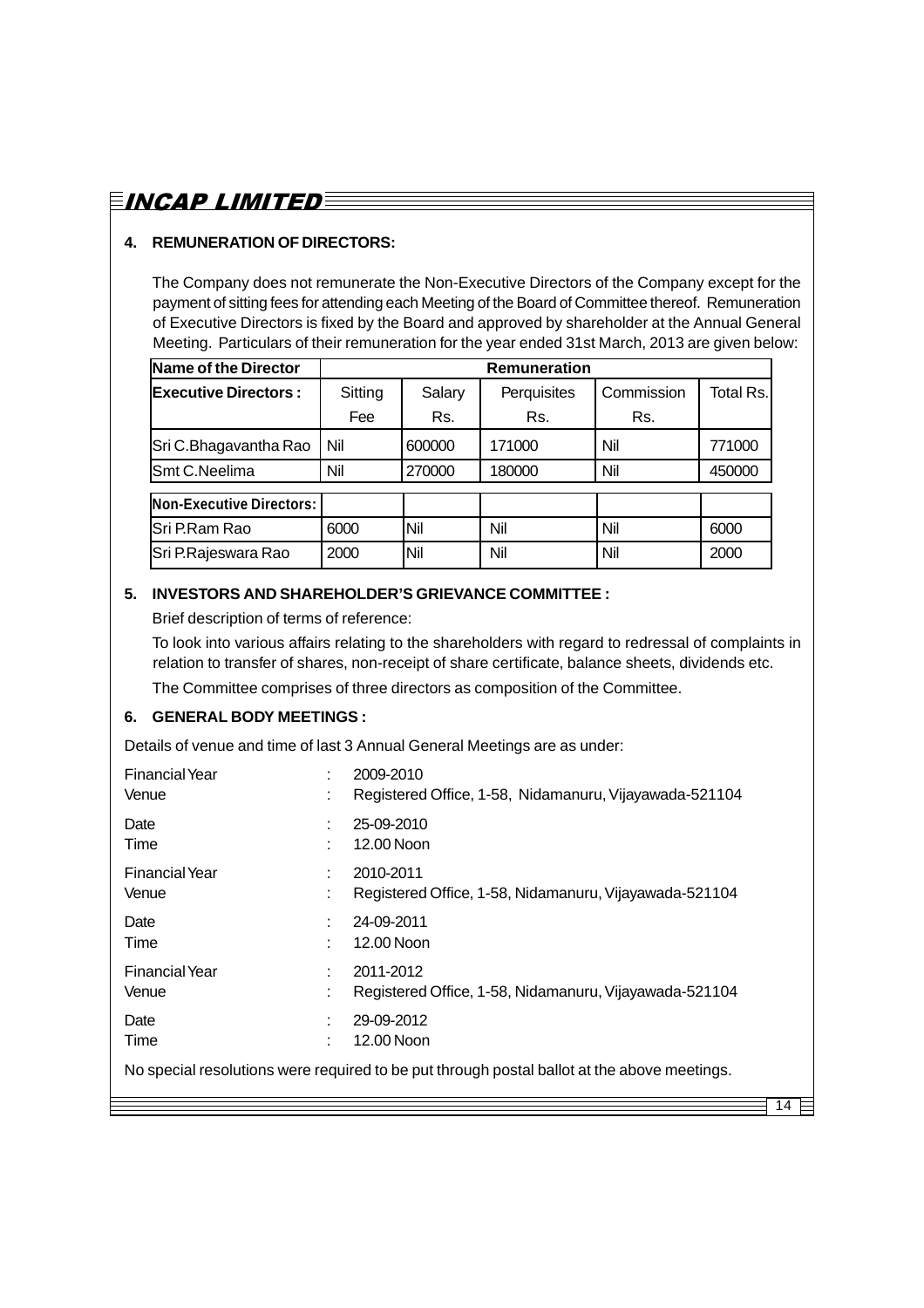### $\bar{=}$ incap limited $\bar{\bar{}}$

### **7. DISCLOSURES :**

There are no related party transactions made by the Company with its promoters, directors or the management, their relative conflicting with company's interest.

No penalty or strictures have been imported on the Company by Stock Exchanges or SEBI or any statutory authority on any matter related to capital markets during the last three years.

### **8. MEANS OF COMMUNICATION :**

The quarterly, half yearly and annual results of the Company in the prescribed proforma are published in the following News Papers.

- 1. Business Line (English)
- 2. Andhra Bhoomi (Regional Language)

There is no practice of sending half-yearly results to the household of shareholders.

### **9. GENERAL SHAREHOLDERS INFORMATION :**

i) Annual General Meeting

| Venue                     |   | 28th September, 2013 Registered Office           |
|---------------------------|---|--------------------------------------------------|
|                           |   | Nidamanur, Vijayawada-521104.<br>1-58.           |
| ii) Financial Calendar    | ÷ | The Company follows April to March as its        |
|                           |   | financial year. The results of every quarter     |
|                           |   | are declared in the month following the quarter, |
|                           |   | as per the provision of Listing Agreement.       |
| iii) Date of Book Closure | ÷ | 27th<br>September,<br>2013<br>25th<br>to         |
|                           |   | September, 2013 (Both days inclusive)            |

v) Dividend History : the state of the state of the state of the state of the state of the state of the state of the state of the state of the state of the state of the state of the state of the state of the state of the s

| Year      | <b>Total Amount</b> | Date of AGM in | Date of    | Unclaimed      |
|-----------|---------------------|----------------|------------|----------------|
|           | of Dividend         | which dividend | Payment    | dividend as on |
|           | paid Rs.            | was declared   |            | 31.03.2013 Rs  |
| 2003-2004 | 46,53,200/-         | 28.08.2004     | 15.09.2004 | 152675         |
| 2004-2005 | 46,53,200/-         | 27.08.2005     | 22.09.2005 | 165306         |
| 2005-2006 | 46,53,200/-         | 02.08.2006     | 21.08.2006 | 195097         |
| 2006-2007 | 46,53,200/-         | 25.08.2007     | 13.09.2007 | 197644         |
| 2007-2008 | 46,53,200/-         | 27.09.2008     | 16.10.2008 | 232316         |
| 2008-2009 | 23,26,600/-         | 19.09.2009     | 14.10.2009 | 144814         |
| 2009-2010 | 27,91,920/-         | 25.09.2010     | 18.10.2010 | 198126         |
|           |                     |                |            |                |

15  $\overline{E}$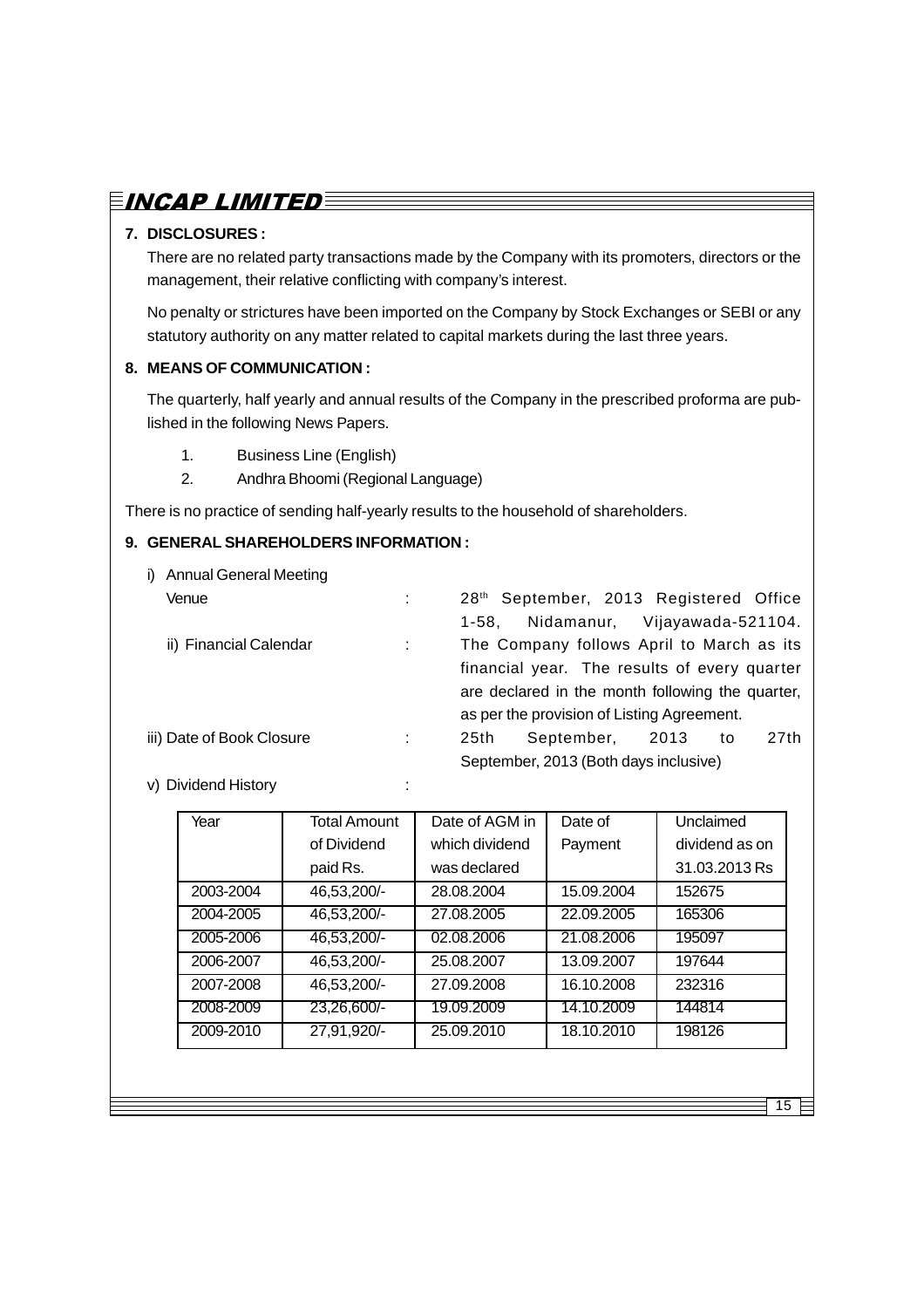- 
- Vii) Company Stock code : BSE 517370
- 
- vi) Listing on Stock Exchange : Bombay Stock Exchange, Mumbai
	-
- Viii) Stock Market Data : The monthly high and low quotations of Company's shares at Bombay Stock Exchange (BSE) during the year under

review are as under:

| Month             | High (Rs.) | Low (Rs.) |
|-------------------|------------|-----------|
| April, 2012       | 9.30       | 8.32      |
| May, 2012         | 10.60      | 8.62      |
| June, 2012        | 10.85      | 9.00      |
| <b>July, 2012</b> | 11.25      | 9.48      |
| Aug., 2012        | 10.41      | 8.50      |
| Sept., 2012       | 10.89      | 9.17      |
| Oct., 2012        | 11.00      | 9.18      |
| Nov., 2012        | 10.69      | 9.25      |
| Dec., 2012        | 10.45      | 9.18      |
| Jan., 2013        | 10.99      | 9.50      |
| Feb., 2013        | 9.97       | 9.20      |
| March, 2013       | 10.47      | 9.27      |

ix) Registrar and Share Transfer Agents **Agents** : M/s. Venture Capital and Corporate Investments Private Limited, 12-10-167, Bharat Nagar, Hydeabad-500018. x) Share Transfer System : Transfer of securities in physical form are registered and, duly transferred share certificates are dispatched within 30 days of receipt, provided the documents are in order. With regard to Shares in demat mode, the procedure is adopted as per the provisions of Depositories Act, 1996. March, 2013 | 10.47 | 9.27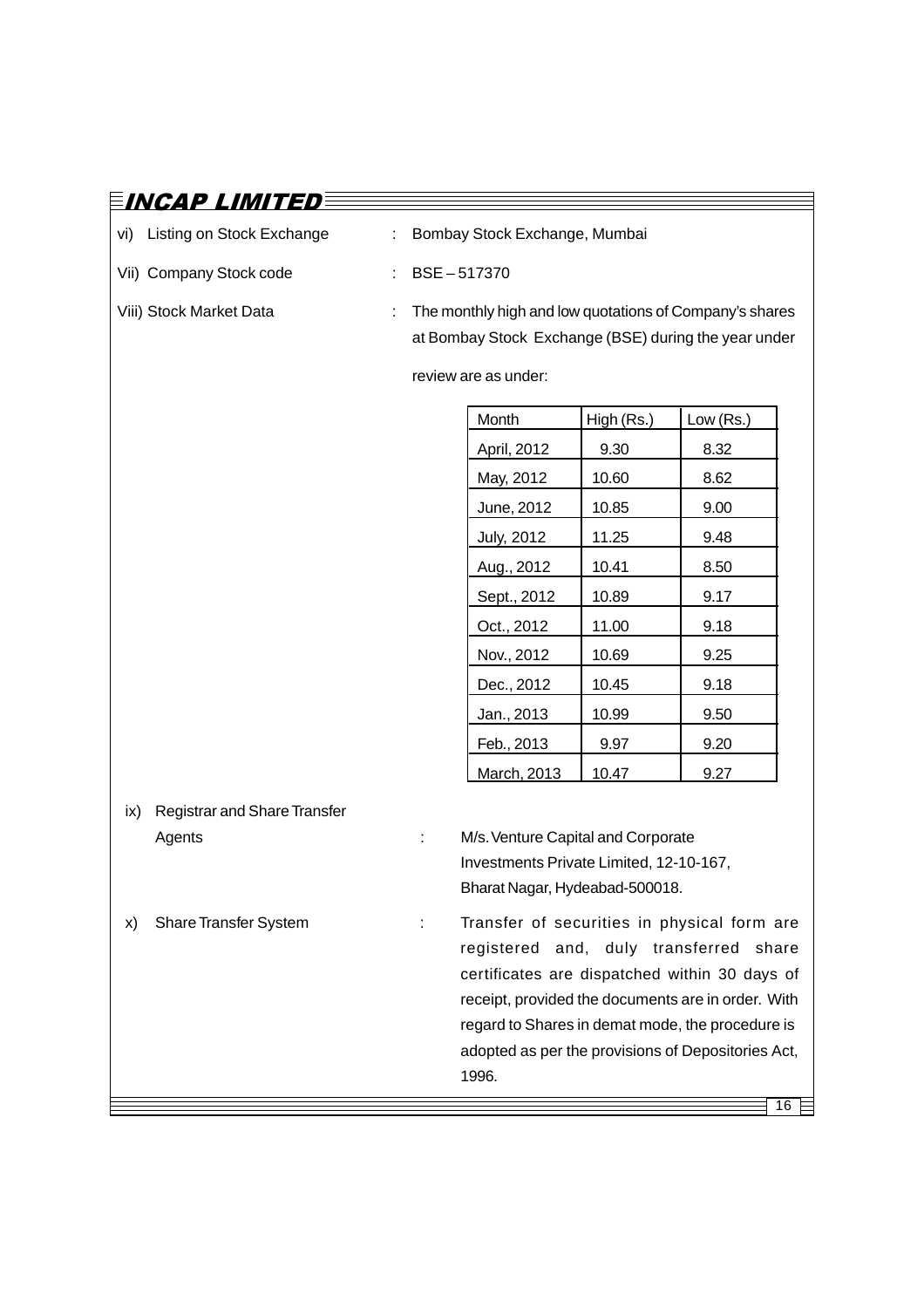| <i>INCAP LIMITED</i>            |                                  |                                         |                                                                                                                                                                                            |                                           |  |
|---------------------------------|----------------------------------|-----------------------------------------|--------------------------------------------------------------------------------------------------------------------------------------------------------------------------------------------|-------------------------------------------|--|
| Distribution of Shareholding    |                                  |                                         |                                                                                                                                                                                            |                                           |  |
| xi)<br>Number of Shares<br>held | Number of<br><b>Shareholders</b> | Percentage<br><b>of</b><br>Shareholders | Paid-up value of<br>Shares held<br><b>Rs</b>                                                                                                                                               | Percentage of<br>Total paid-up<br>Capital |  |
| Upto - 5000                     | 2731                             | 87.14                                   | 4604340                                                                                                                                                                                    | 8.97                                      |  |
| 5001 - 10000                    | 212                              | 6.76                                    | 1821130                                                                                                                                                                                    | 3.55                                      |  |
| 10001 - 20000                   | 90                               | 2.87                                    | 1424480                                                                                                                                                                                    | 2.77                                      |  |
| 20001 - 30000                   | 28                               | 0.89                                    | 735320                                                                                                                                                                                     | 1.43                                      |  |
| 30001 - 40000                   | 15                               | 0.48                                    | 538210                                                                                                                                                                                     | 1.05                                      |  |
| 40001 - 50000                   | 18                               | 0.57                                    | 856240                                                                                                                                                                                     | 1.67                                      |  |
| 50001 - 100000                  | 17                               | 0.54                                    | 1297520                                                                                                                                                                                    | 2.53                                      |  |
| 100001 and above                | 23                               | 0.73                                    | 40054760                                                                                                                                                                                   | 78.03                                     |  |
| <b>TOTAL</b>                    | 3134                             | 100.00                                  | 51332000                                                                                                                                                                                   | 100.00                                    |  |
| xiii) Plant locations           |                                  |                                         | Incap Limited, 1-58, Nidamanuru,<br>Vijayawada-521104, N.H.5 Road,<br>Krishna Dist., A.P.                                                                                                  |                                           |  |
| xiv) Address for Correspondence |                                  | ÷                                       | All share holders complaints/queries in<br>respect of their shareholding may be addressed to:<br>Incap limited, 1-58, Nidamanuru,<br>Vijayawada-521104.<br>Email: investorsincap@gmail.com |                                           |  |
|                                 |                                  | Fax                                     | Phone: 0866-2842479; 571<br>: 0866-2842572<br>For and on behalf of the Board<br><b>C.BHAGAVANTHA RAO</b>                                                                                   |                                           |  |
| VIJAYAWADA<br>30th July, 2013   |                                  |                                         | <b>MANAGING DIRECTOR</b>                                                                                                                                                                   | 17                                        |  |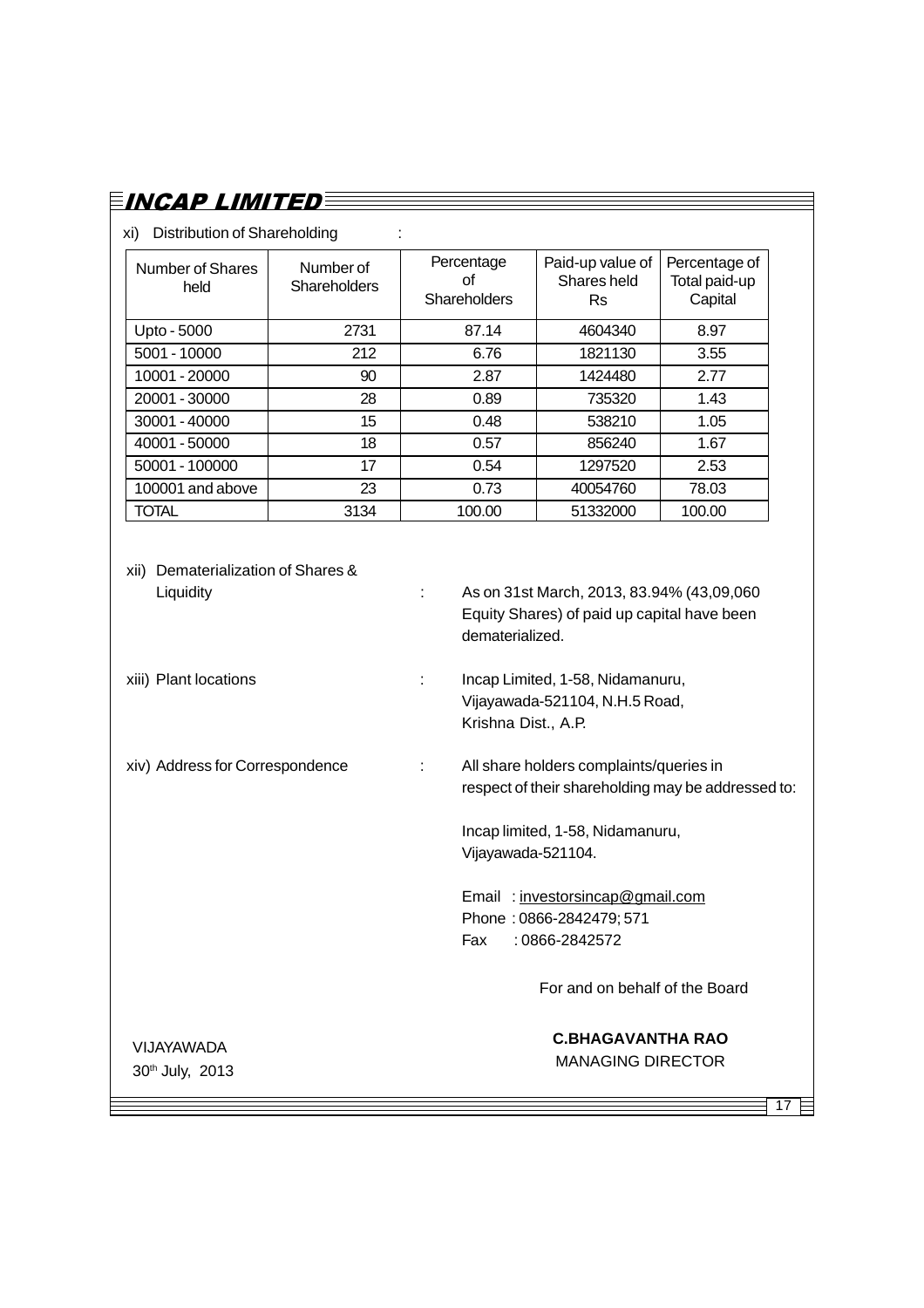| <i><b>INCAP LIMITED</b></i>                                                                                                                                                                                                                                                                                                                                                                                                                                                                              |
|----------------------------------------------------------------------------------------------------------------------------------------------------------------------------------------------------------------------------------------------------------------------------------------------------------------------------------------------------------------------------------------------------------------------------------------------------------------------------------------------------------|
| <b>CEO/CFO Certification</b>                                                                                                                                                                                                                                                                                                                                                                                                                                                                             |
| The Board of Directors                                                                                                                                                                                                                                                                                                                                                                                                                                                                                   |
| <b>Incap Limited</b>                                                                                                                                                                                                                                                                                                                                                                                                                                                                                     |
| a) We have reviewed the financial Statements, read with the cash flow statement of Incap Limited for<br>the year ended 31st March, 2013 and that to the best of our knowledge and belief, we state that:                                                                                                                                                                                                                                                                                                 |
| These statements do not contain any materially untrue statement or omit any material fact or<br>contain statements that might be misleading;                                                                                                                                                                                                                                                                                                                                                             |
| These statements together present a true and fair view of the company's affairs and are in compli-<br>ance with existing accounting standards, applicable laws and regulations.                                                                                                                                                                                                                                                                                                                          |
| b) There are, to the best of their knowledge and belief, no transactions entered into by the company<br>during the year which are fraudulent, illegal or violative of the company's code of conduct.                                                                                                                                                                                                                                                                                                     |
| c) They accept responsibility for establishing and maintaining internal controls for financial reporting<br>and that they have evaluated the effectiveness of internal control systems of the company pertain-<br>ing to financial reporting and they have disclosed to the auditors and the audit committee, deficien-<br>cies in the design or operation of such internal controls, if any, of which they are aware and the<br>steps they have taken or propose to take to rectify these deficiencies. |
| d) They have indicated to the auditors and the audit committee:-                                                                                                                                                                                                                                                                                                                                                                                                                                         |
| Significant changes, if any, in the accounting policies during the year and that the same have been<br>disclosed in the notes to the financial statements; and                                                                                                                                                                                                                                                                                                                                           |
| Instances of significant fraud of which they have become aware and the involvement therein, if any,<br>of the management or an employee having a significant role in the company's internal control<br>system over financial reporting.                                                                                                                                                                                                                                                                  |
| <b>For INCAP LIMITED</b>                                                                                                                                                                                                                                                                                                                                                                                                                                                                                 |
| C. BHAGAVANTHA RAO                                                                                                                                                                                                                                                                                                                                                                                                                                                                                       |
| MANAGING DIRECTOR                                                                                                                                                                                                                                                                                                                                                                                                                                                                                        |
| VIJAYAWADA                                                                                                                                                                                                                                                                                                                                                                                                                                                                                               |
| 30th July, 2013                                                                                                                                                                                                                                                                                                                                                                                                                                                                                          |
| 18 E                                                                                                                                                                                                                                                                                                                                                                                                                                                                                                     |
|                                                                                                                                                                                                                                                                                                                                                                                                                                                                                                          |

 $\equiv$  18  $\equiv$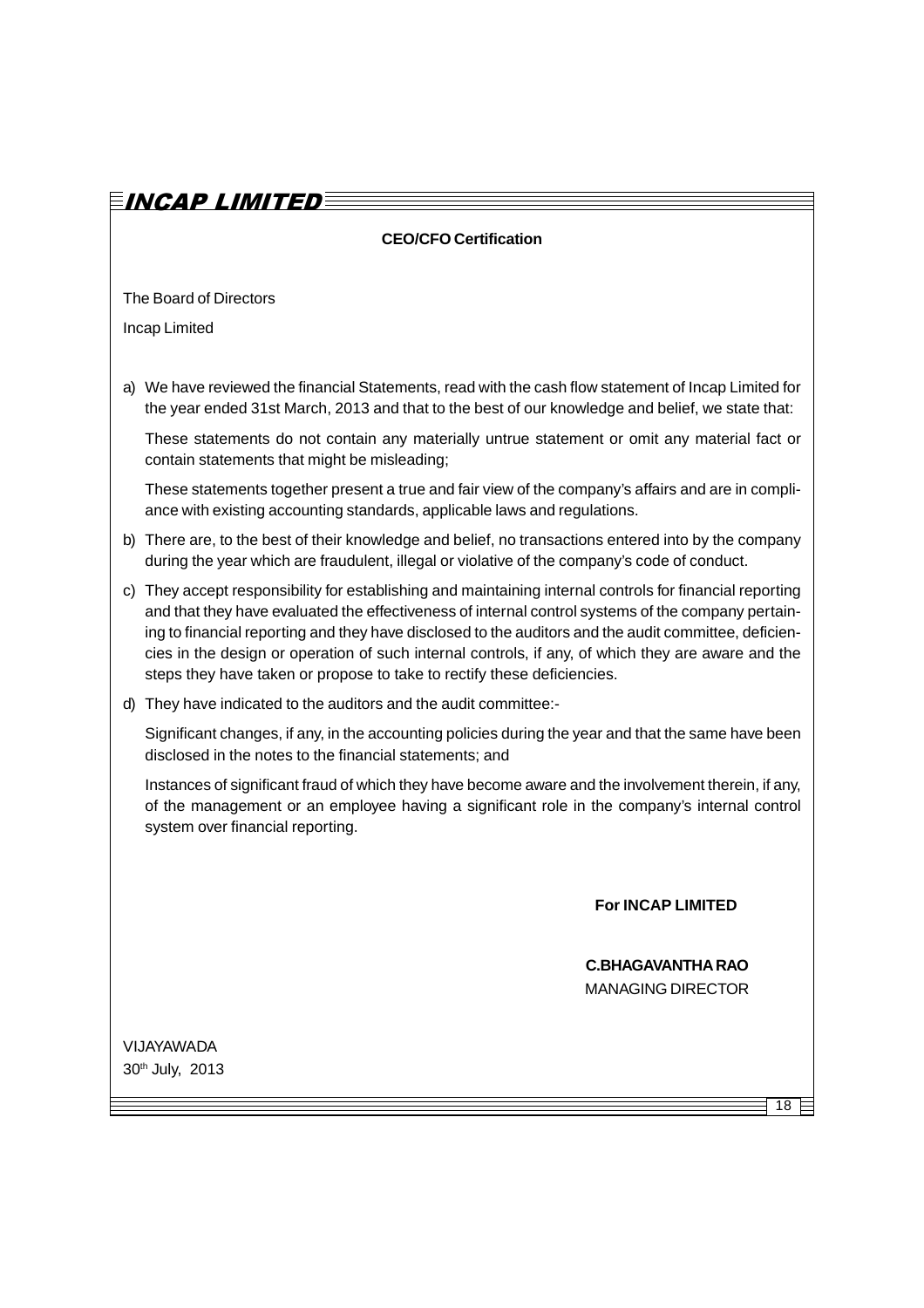#### **AUDITOR'S REPORT**

#### **TO THE MEMBER OF INCAP LIMITED**

- 1. We, M/s. Purnachandra Rao & Co., Chartered Accountants, have audited the attached Balance Sheet of Incap Limited, as at March 31, 2013 the Profit and Loss Account and also the Cash Flow Statement for the year ended on that date annexed thereto. These financial statements are the responsibility of the Company's management. Our responsibility is to express an opinion on these financial statements based on our audit.
- 2. We conducted our audit in accordance with the auditing standards generally accepted in India. Those standards require that we plan and perform the audit to obtain reasonable assurance about whether the financial statements are free of material misstatement. An audit includes examining, on a test basis, evidence supporting the amount and disclosures in the financial statements. An audit also includes assessing the accounting principles used and significant estimates made by management, as well as evaluating the overall financial statement presentation. We believe that our audit provides a reasonable basis for our opinion.
- 3. As required by the Companies (Auditor's Report) Order, 2003 issued by the Central Government of India in terms of sub-section (4A) of Section 227 of the Companies Act, 1956, we enclosed in the Annexure a statement on the matters specified in paragraphs 4 and 5 of the said order.
- 4. Further to our comments in the Annexure referred to in paragraph 3 above, we report that:
	- a) We have obtained all the information and explanations, which to the best of our knowledge and belief were necessary for the purposes of our audit;
	- b) In our opinion, proper books of account as required by law, have been kept by the Company, so far as appears from our examination of those books;
	- c) The Balance Sheet, Profit and Loss Account and Cash Flow Statement dealt with by this report are in agreement with the books of account;
	- d) In our opinion, the Balance Sheet, Profit and Loss Account and Cash Flow Statement dealt with by this report comply with the accounting standards referred to in sub-section 3( C) of section 211 of the Companies Act, 1956.
- 5. On the basis of written representations received from the directors, as on 31st March, 2013 and taken on record by the Board of Directors, we report that none of the directors is disqualified as on 31st March, 2013 from being appointed as a director in terms of clause (g) of sub-section (1) of Section 274 of the Companies Act, 1956;
- 6. In our opinion and the best of our information and according to the explanations given to us, the said accounts read together with the significant accounting policies and notes thereon given the information required by the Companies Act, 1956, in the manner so required and given a true and fair view in conformity with the accounting principles generally accepted in India;
	- a) In the case of Balance Sheet, of the state of affairs of the Company as at 31st March, 2013;
	- b) In the case of Profit and Loss Account, of the profit for the year ended on that date; and
	- c) In the case of Cash Flow Statement, of the cash flows for the year ended on that date.

For **PURNACHANDRA RAO & CO.,**

Chartered Accountants, Firm Regn. No.002802S

VIJAYAWADA 30th July, 2013 **(CA. G.BABU SRIKAR )**

**Partner** M. No.202335

19 E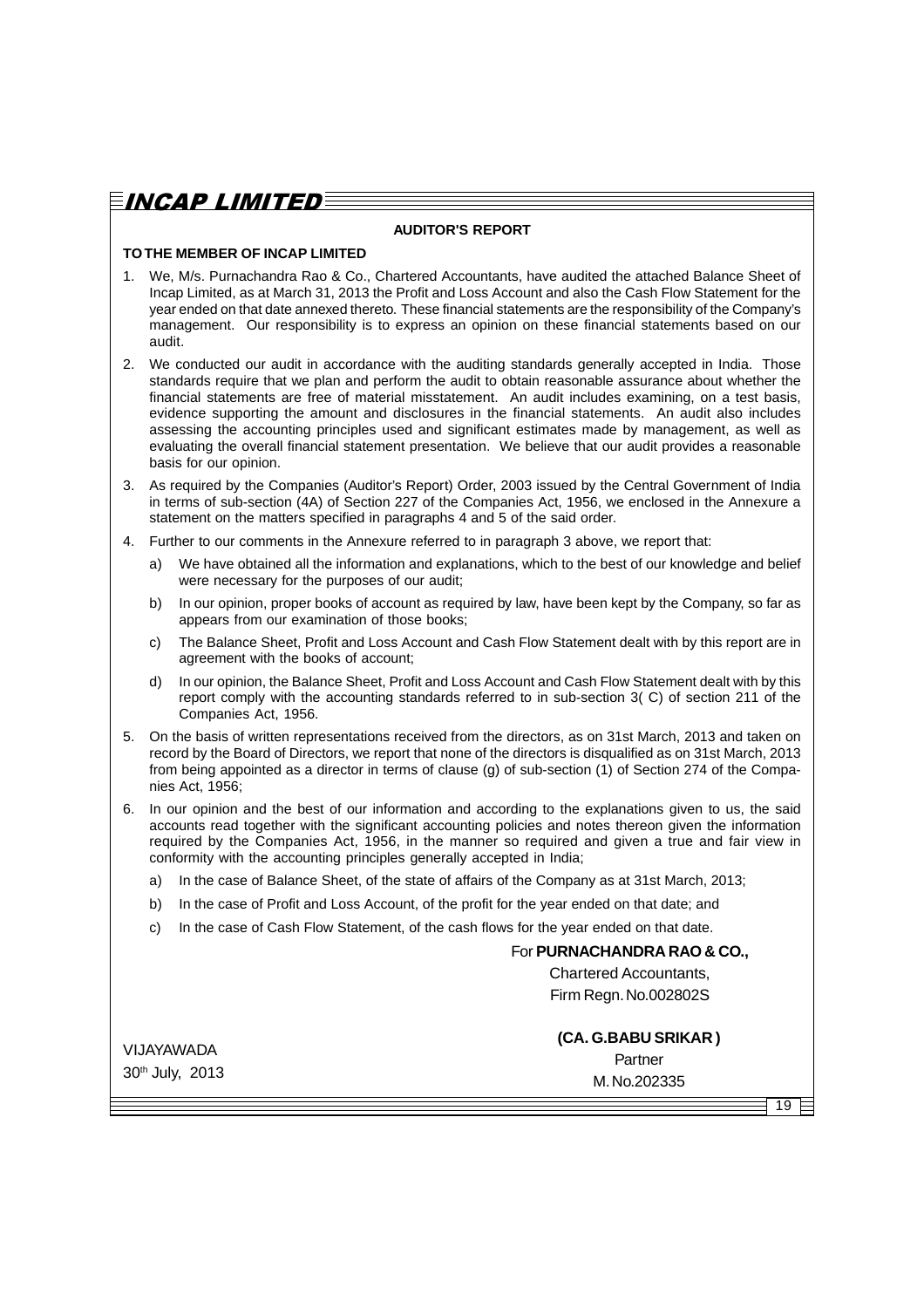#### **ANNEXURE TO AUDITORS' REPORT OF EVEN DATE**

Referred to in paragraph 3 of our report of even date to the members of Incap Limited on the Financial Statements for the year ended 31st March, 2013.

- i. (a) The Company has maintained proper records showing full particulars, including Quantitative details and situation of its fixed assets;
	- (b) All the assets have been physically verified by the management during the year. There is a regular programme of verification which, in our opinion, is reasonable having regard to the size of the company and the nature of its assets. No material discrepancies were noticed on such verification.
	- (c) In our opinion and according to the information and explanations given to us, no substantial parts of fixed assets have been disposed off by the Company during the year.
- ii. (a) The Inventory has been physically verified during the year by the management. In our opinion the frequency of verification is reasonable.
	- (b) The procedures of physical verification of inventories followed by the management are reasonable and adequate in relation to the size of the company and the nature of its business.
	- ( c) The company is maintaining proper records of inventory the discrepancies notice on verification between the physical stock and the book record were not material.
- iii. (a) The Company not granted any loans, secured or unsecured to companies, firms and other parties covered in the register maintained under section 301 of the Companies Act, 1956. In view of iii (a) above, clauses iii (b), iii (c), iii(d) are not applicable.
	- (e) The company has taken unsecured loan from one party covered in the Register maintained U/s.301 of the Companies Act, 1956. The year end balance of the loan taken from M/s. Cardinal Electrical Equipments (Whole-time Director is the Proprietor) is Rs.1,40,70,000/-.
	- (f) The terms and conditions on which loans have been taken from other parties listed in the register maintained u/s 301 of the Companies Act, 1956 are not prima-facie prejudicial to the interests of the company.
	- (g) There are no terms and conditions attached as to the repayment of principal on interest-free unsecured loans taken from other parties list in the register maintained u/s 301 of the Companies Act, 1956. Hence there is no overdue amount of loans from other parties listed in the register maintained u/s301 of the Companies Act, 1956.
- iv. In our opinion and according to the information and explanations given to us, there are adequate internal control procedures commensurate with the size of the company and the nature of its business with regard to purchases of inventory, fixed assets and with regard to the sale of goods. During the course of our audit, we have not observed any continuing failure to correct major weaknesses in internal controls.
- v. According to the information and explanations given to us, we are of the opinion that the particulars of contracts or arrangements referred to in section 301 of the Companies Act, 1956 have been entered in the Register required to be maintained under that section.
- vi. The company has not accepted any deposits from the public within the meaning of Sections 58A and 58AA of the Act and the rules framed there under.
- vii. In our opinion, the Company has an internal audit system commensurate with the size and nature of its business.
- viii. We have broadly reviewed the books of account maintained by the company pursuant to the rules made by the Central Government for the maintenance of Cost records under section 209 (1) (d) of the Companies Act, 1956, related to the manufacture of Aluminium Electrolytic Capacitors and Silicon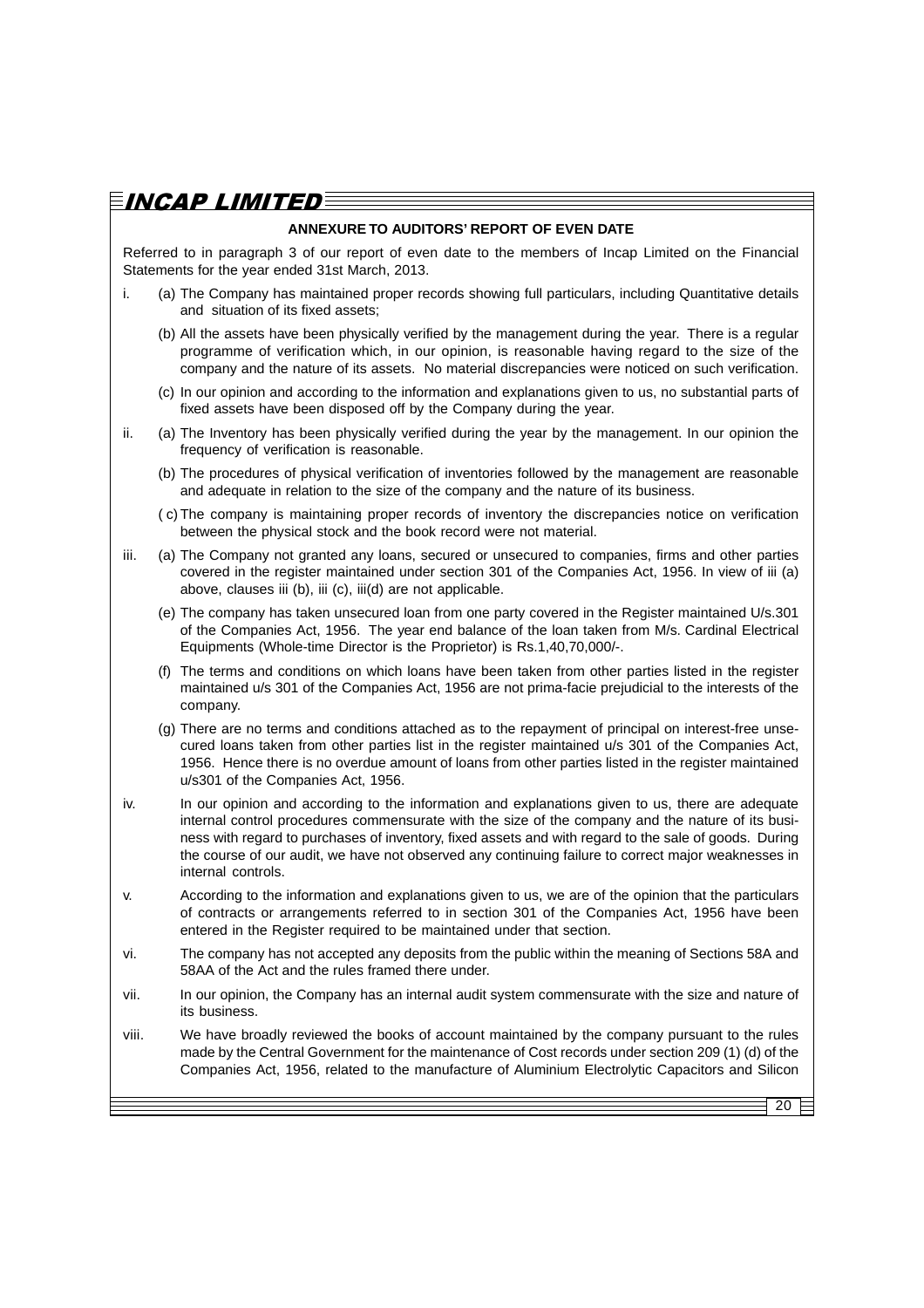Rubber Insulators and are of the opinion that prima facie, the prescribed accounts and record have been made and maintained. We have not, however, made a detailed examination of the same.

- ix. (a) The Company is regular in depositing with appropriate authorities undisputed statutory dues including Provident Fund, Income Tax, Sales Tax, Customs Duty, Excise Duty, Service Tax, Cess and other material statutory dues applicable to it.
	- (b) According to the information and explanation given to us, there are no dues of Sales Tax, Service Tax, Income Tax, Customs duty and Excise duty which have not been deposited on account of any dispute.
- x. No accumulated losses are there at the end of the financial year 2012-2013. The company has not incurred cash losses during the financial year covered by our audit and in the immediate preceding financial year.
- xi. In our opinion and according to the information and explanations given to us, the company has not defaulted in repayment of dues to the financial institution, bank or debentures holders.
- xii. The company has not granted any loans and advances on the basis of security by way of pledge of shares, debentures and other securities.
- xiii. In our opinion, the company is not chit fund or a nidhi/mutual benefit fund/society. Therefore, the provisions of clause 4(xiii) of the Companies (Auditor's Report) order, 2003 are not applicable to the company.
- xiv. In our opinion, the company is not dealing in or trading in shares, securities, debentures and other investments. Accordingly, the provisions of clause 4(xiv) of the companies (Auditor's Report) order, 2003 are not applicable to the company.
- xv. The company has not given guarantee for loans taken by others from banks and financial institutions during the year.
- xvi. In our opinion the term loans have been applied for the purpose for which they were raised.
- xvii. According to the information and explanation given to us and on an overall examination of the balance sheet of the company, we report that the no funds raised on short-term basis have been used for long-term investment.
- xviii. The Company has not made any preferential allotment of shares to parties and companies covered the register maintained under section 301 of the Act during the year.
- xix. The Company has not issued debentures during the year. Hence Clause (xix) is not applicable.
- xx. The Company has not raised any money by way of public issues during the year.
- xxi. According to the information and explanations given to us, no fraud on or by the company has been notices or reported during the course of our audit.

#### For **PURNACHANDRA RAO & CO.,**

Chartered Accountants, Firm Regn. No.002802S

#### **(CA. G.BABU SRIKAR )**

Partner M. No.202335

21

VIJAYAWADA 30th July, 2013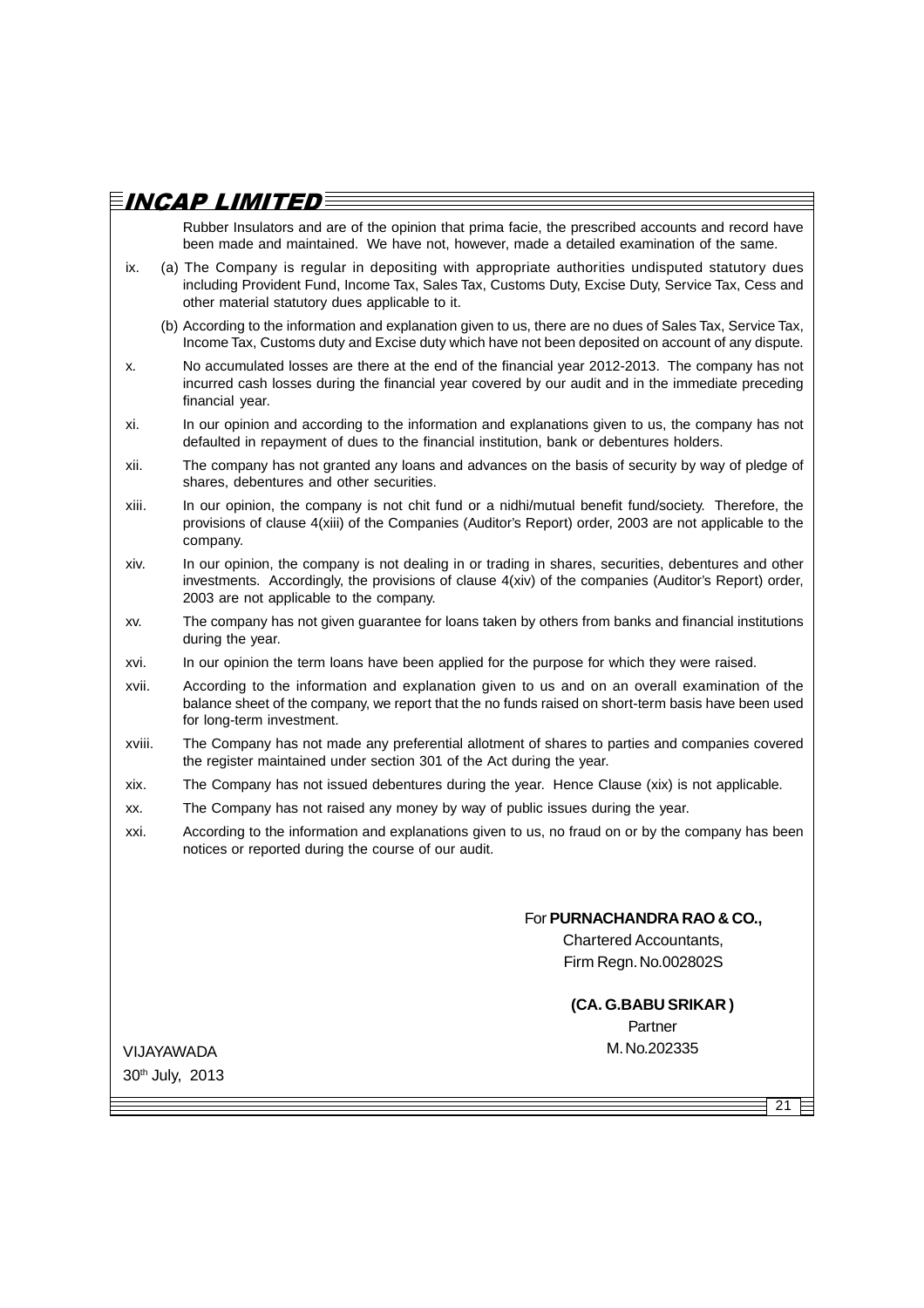### **INCAP LIMITED BALANCE SHEET AS AT 31st MARCH, 2013**

| <b>Particulars</b>                            | Note No.       | 31 <sup>st</sup> March, 2013 |             |            | 31 <sup>st</sup> March, 2012 |
|-----------------------------------------------|----------------|------------------------------|-------------|------------|------------------------------|
|                                               |                |                              | Rs.         |            | Rs.                          |
| II. EQUITY AND LIABILITIES                    |                |                              |             |            |                              |
| 1. Shareholder's Fund                         |                |                              |             |            |                              |
| (a) Share Capital                             | $\overline{2}$ | 51,332,000                   |             | 51,332,000 |                              |
| (b) Reserves & Surplus                        | 3              | 24,711,452                   | 76,043,452  | 18,368,283 | 69,700,283                   |
| (2) Share Application Money pending allotment |                |                              |             |            |                              |
| (3) Non Current Liabilities                   |                |                              |             |            |                              |
| (a) Long Term Borrowings                      | 4              | 14,070,000                   |             | 6,412,564  |                              |
| (b) Deferred Tax Liabilities (Net)            | 5              | 2,693,477                    |             | 3,913,680  |                              |
| (c) Other Long term Liabilities               | 6              | 421,317                      |             | 601,766    |                              |
| (d) Long - Term Provisions                    |                |                              | 17,184,794  |            | 10,928,010                   |
| (4) Current Liabilities                       |                |                              |             |            |                              |
| (a) Short- term Borrowings                    | 7              | 46,853,843                   |             | 55,490,564 |                              |
| (b) Trade Payables                            | 8              | 37,039,219                   |             | 7,098,320  |                              |
| (c)Other Current Liabilities                  | 9              | 40,445,414                   |             | 19,678,174 |                              |
| (d) Short - Term Provisions                   | 10             | 10,063,285                   | 134,401,761 | 4,963,368  | 87,230,426                   |
| <b>Total Equity &amp; Liabilities</b>         |                |                              | 227,630,007 |            | 167,858,719                  |
| III. ASSETS                                   |                |                              |             |            |                              |
| (1) Non Current Assets                        |                |                              |             |            |                              |
| (a) Fixed Assets                              | 11             |                              |             |            |                              |
| (i) Tangible Assets                           |                | 29,961,285                   |             | 36,436,383 |                              |
| (ii) Intangible Assets                        |                | 3,998,332                    |             | 5,997,498  |                              |
| (iii) Capital Work-in-Progress                |                |                              |             |            |                              |
| (iv) Intangible Assets under Development      |                |                              |             |            |                              |
| (b) Non-Current Investments                   |                |                              |             |            |                              |
| (d) Deferred Tax Assets (Net)                 |                |                              |             |            |                              |
| (d) Long term loans and advances              | 12             |                              |             | 11,500,000 |                              |
| (e) Other Non-Current Assets                  |                |                              | 33,959,617  |            | 53,933,881                   |
| (2) Current Assets                            |                |                              |             |            |                              |
| (a) Current Investments                       |                |                              |             |            |                              |
| (b) Inventories                               | 13             | 38,868,816                   |             | 37,476,602 |                              |
| (c) Trade receivables                         | 14             | 101,294,821                  |             | 39,043,752 |                              |
| (d) Cash and cash equivalents                 | 15             | 10,283,482                   |             | 12,456,510 |                              |
| (e) Short-term loans and advances             | 16             | 28,827,950                   |             | 16,195,868 |                              |
| (f) Other current assets                      | 17             | 14,395,321                   | 193,670,390 | 8,752,106  | 113,924,838                  |
| <b>Total Assets</b>                           |                |                              | 227,630,007 |            | 167,858,719                  |
| Notes to Accounts                             | 1              |                              |             |            |                              |

#### For **PURNACHANDRA RAO & CO.,**

Chartered Accountants, Firm Regn. No.002802S

#### **(CA. G.BABU SRIKAR )**

VIJAYAWADA 30th July, 2013

EINCAP LIMITEDE

Partner M. No.202335 For and on behalf of the Board

**C.BHAGAVANTHA RAO** MANAGING DIRECTOR

**C.Neelima** Director

 $\overline{22}$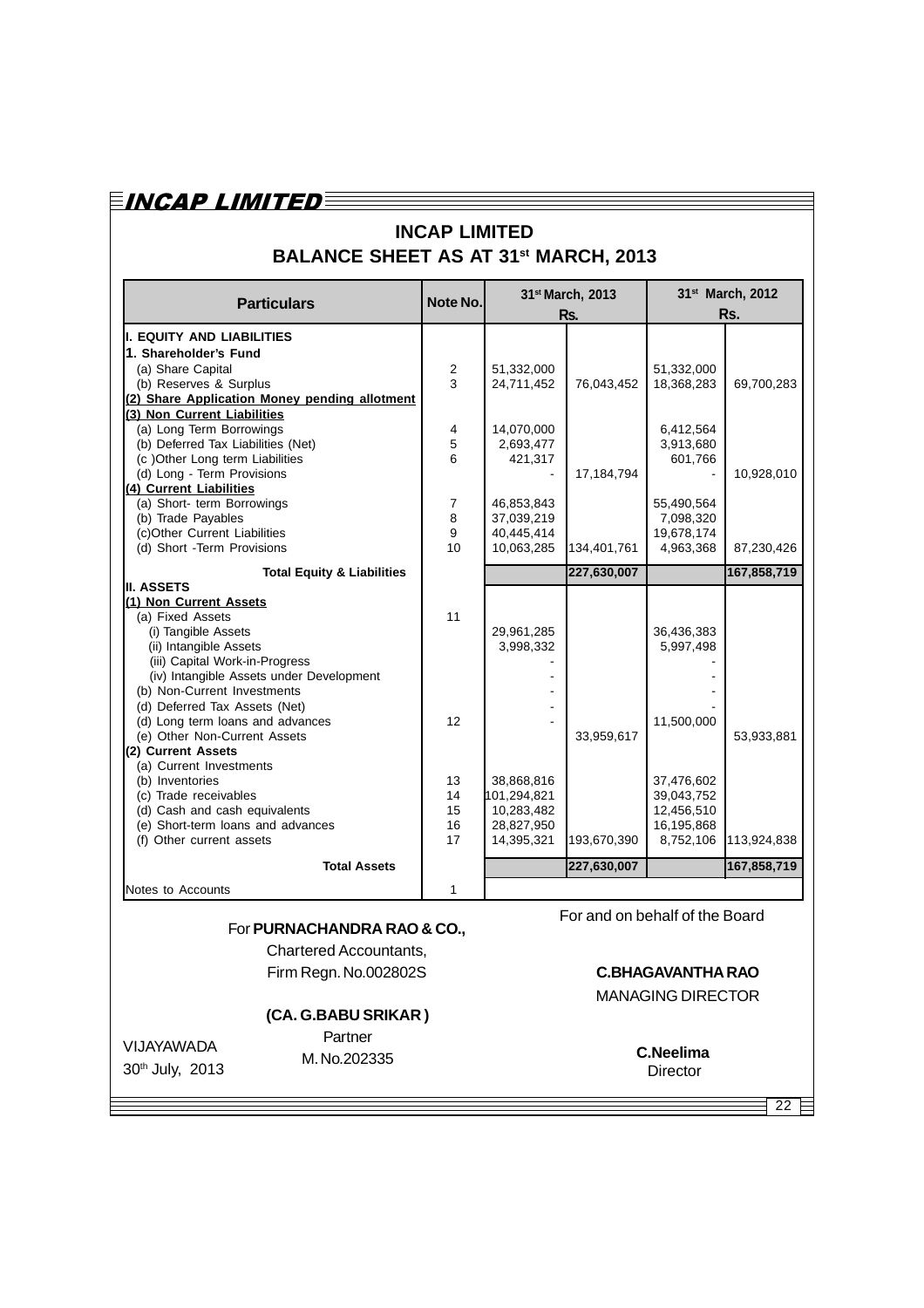### $\bar{\bm{\Xi}}$ incap limited $\bar{\bm{\Xi}}$

### **INCAP LIMITED**

### **PROFIT AND LOSS STATEMENT FOR THE PROFIT ENDED ON 31ST MARCH, 2013**

| Sr.          | <b>Particulars</b>                                     | Note No. | 31st March, 2013 | 31st March, 2012 |
|--------------|--------------------------------------------------------|----------|------------------|------------------|
| No.          |                                                        |          | Rs.              | Rs.              |
| $\mathbf{I}$ | Revenue from operations                                | 18       | 351,841,031      | 176,012,526      |
| $\mathbf{H}$ | Other income                                           | 19       | 1,518,454        | 7,968,454        |
| III          | III. Total Revenue (I+II)                              |          | 353,359,485      | 183,980,980      |
| IV           | Expenses :                                             |          |                  |                  |
|              | Cost of materials consumed                             | 20       | 238,614,655      | 127,333,441      |
|              | Changes in inventories of finished goods,              |          |                  |                  |
|              | work-in- Progress and Stock-in-Trade                   | 21       | (3,822,623)      | 1,735,077        |
|              | <b>Employee Benefit Expenses</b>                       | 22       | 12,649,041       | 12,208,060       |
|              | <b>Financial Costs</b>                                 | 23       | 11,634,054       | 9,789,562        |
|              | Depreciation and Amortization Expenses                 | 24       | 9,082,386        | 9,190,765        |
|              | Other Expenses                                         | 25       | 75,002,350       | 21,522,063       |
|              | <b>Total Expenses (IV)</b>                             |          | 343,159,863      | 181,778,968      |
| $\vee$       | Profit before exceptional and extraordinary items      |          |                  |                  |
|              | and tax $(III - IV)$                                   |          | 10,199,622       | 2,202,012        |
| VI           | <b>Exceptional items</b>                               |          |                  |                  |
| VII          | Prifit before extraordinary items and tax (V-VI)       |          | 10,199,622       | 2,202,012        |
| VIII         | Extraordinary items                                    |          |                  |                  |
| IX           | Profit before tax (VII-VIII)                           |          | 10,199,622       | 2,202,012        |
| X            | Tax expense :                                          |          |                  |                  |
|              | (1) Current tax                                        |          | 5,000,648        | 1,949,790        |
|              | (2) Deferred tax                                       |          | (1,220,203)      | (1,254,996)      |
| XI           | Profit (Loss) from the period from continuing          |          |                  |                  |
|              | operations (IX-X)                                      |          | 6,419,177        | 1,507,218        |
| XII          | Profit/(Loss) from discontinuing operations            |          |                  |                  |
| XIII         | Tax expense of discounting operations                  |          |                  |                  |
| XIV          | Profit/(Loss) from Discontinuing operations (XII-XIII) |          | 6,419,177        | 1,507,218        |
| XV           | Profit /(Loss) for the period (XI+XIV)                 |          | 6,419,177        | 1,507,218        |
| XVI          | Earning per equity share:                              |          |                  |                  |
|              | $(1)$ Basic                                            |          | 1.25             | 0.29             |
|              | (2) Diluted                                            |          | 1.25             | 0.29             |
|              | (3) Book Value                                         |          | 14.56            | 13.17            |

### For **PURNACHANDRA RAO & CO.,**

Chartered Accountants, Firm Regn. No.002802S

**C.BHAGAVANTHA RAO** MANAGING DIRECTOR

For and on behalf of the Board

**C.Neelima** Director

VIJAYAWADA 30th July, 2013 **(CA. G.BABU SRIKAR )** Partner M. No.202335

 $\overline{23}$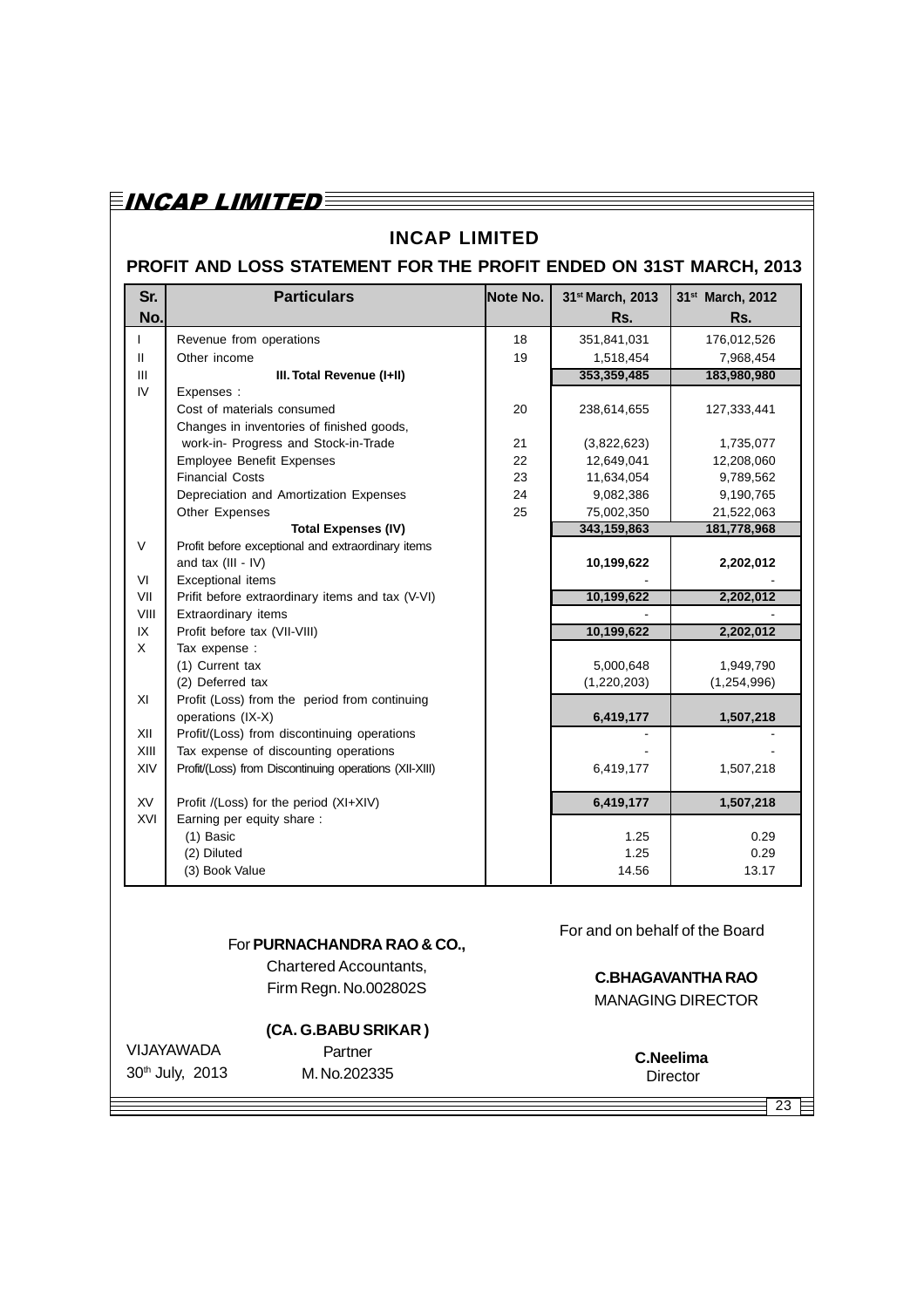### $E$ INCAP LIMITED $\equiv$

#### **INCAP LIMITED 1-58 Nidamanuru, Vijayawada - 521 104 CASH FLOW STATEMENT FOR THE YEAR ENDED 31-03-2013**

| <b>PARTICULARS</b>                                     | For the year ending     |                         |  |
|--------------------------------------------------------|-------------------------|-------------------------|--|
|                                                        | 31st March, 2013<br>Rs. | 31st March, 2012<br>Rs. |  |
| A CASH FLOW FROM OPERATING ACTIVITIES:                 |                         |                         |  |
| Net Profit Before Tax and Extrordinary items           | 6,419,177               | 1,507,218               |  |
| Adjustments :-                                         |                         |                         |  |
| Depreciation                                           | 7,083,220               | 7,191,599               |  |
| Goodwill Written Off                                   | 1,999,166               | 1,999,166               |  |
| Deferred Tax Liability                                 | (1,220,203)             | (1,254,996)             |  |
| Loss on sale of Assets                                 | 175,187                 | 309,380                 |  |
| Interest Paid on Loans                                 | 11,634,054              | 9,789,562               |  |
| Interest Received                                      | (1,377,201)             | (3,693,642)             |  |
| Amounts withdrawn from reserves                        | (76,008)                | (76,008)                |  |
| Profit on sale of Assets                               |                         | (198, 714)              |  |
| <b>Operating Profit Before Working Capital Changes</b> | 24,637,392              | 15,573,565              |  |
| <b>Adjustments for Working Capital Changes:</b>        |                         |                         |  |
| Decrease/(Increase) in Inventories                     | (1,392,214)             | (1,560,839)             |  |
| Decrease/(Increase) in Trade Receivables               | (62, 251, 069)          | (7, 104, 877)           |  |
| Decrease/(Increase) in Loans and Advances              | (1, 132, 082)           | (16, 390, 477)          |  |
| Decrease/(Increase)in Other Current Assets             | (5,643,215)             | 192,493                 |  |
| Increase /(Decrease) in Trade payables                 | 29,940,899              | (11, 132)               |  |
| Increase /(Decrease) in Current Liabilities            | 22,522,509              | (2,614,355)             |  |
| <b>ADJUSTMENTS IN WORKING CAPITAL</b>                  | (17, 955, 172)          | (27, 489, 187)          |  |
|                                                        |                         |                         |  |
| Cash Generated from Operations                         | 6,682,220               | (11, 915, 622)          |  |
| Income Tax Paid/Provided                               | (5,000,648)             | (1,949,790)             |  |
| Net Cash From Operating Activities<br>${A}$            | 11,682,868              | (9,965,832)             |  |
| <b>B CASH FLOW FROM INVESTING ACTIVITIES:</b>          |                         |                         |  |
| Purchase of Fixed assets                               | (936, 880)              | (2,977,808)             |  |
| Sale of Fixed Assets                                   | 153,571                 | 430,061                 |  |

 $\equiv$  24  $\equiv$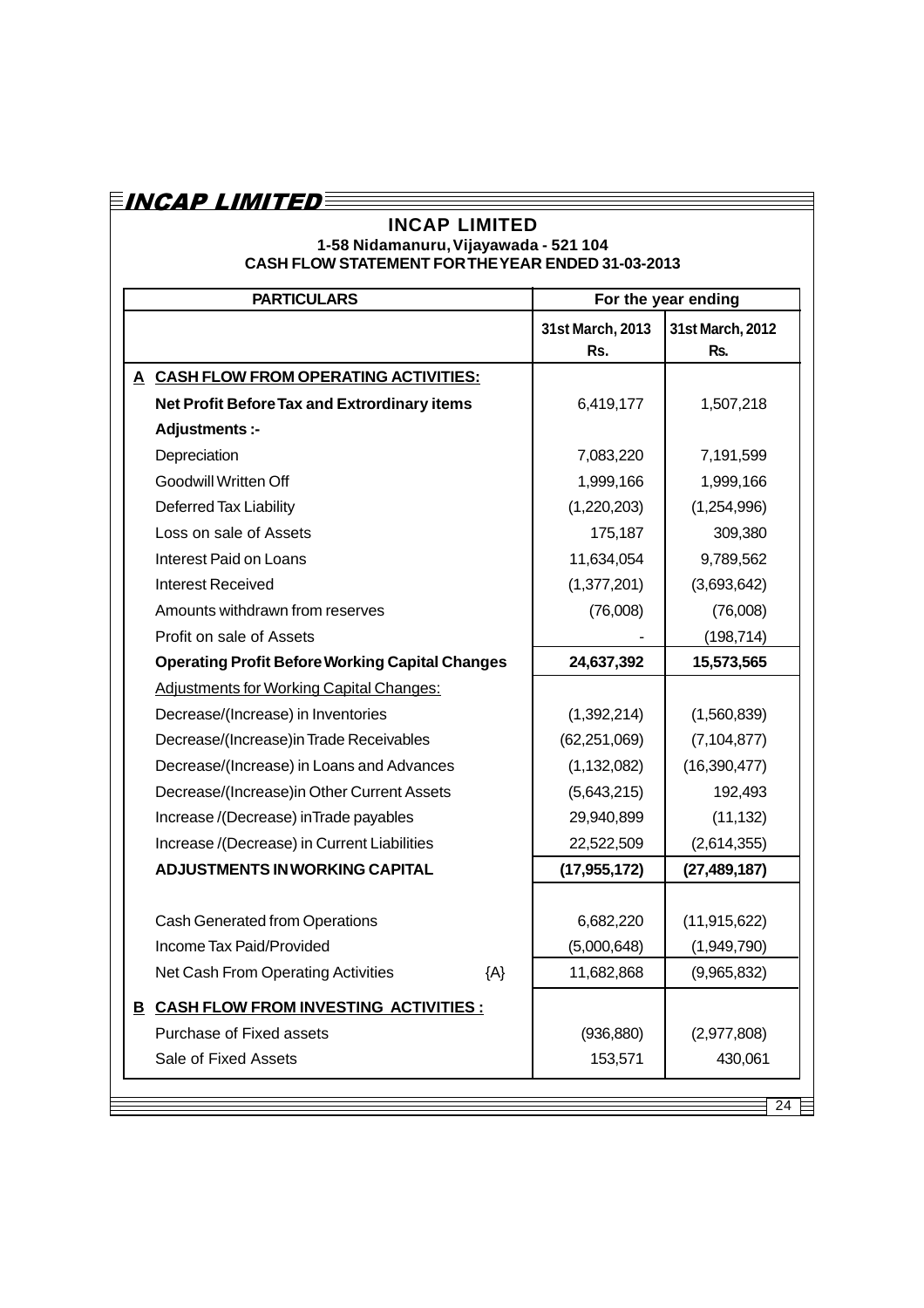|                                | <b>PARTICULARS</b>                                                             |         |                         | For the year ending                                  |
|--------------------------------|--------------------------------------------------------------------------------|---------|-------------------------|------------------------------------------------------|
|                                |                                                                                |         | 31st March, 2013<br>Rs. | 31st March, 2012<br>Rs.                              |
|                                | <b>Interest Received</b>                                                       |         | 1,377,201               | 3,693,642                                            |
|                                | <b>Net Cash Used In Investing Activities:</b>                                  | $\{B\}$ | 593,892                 | 1,145,895                                            |
|                                | C CASH FLOW FROM FINANCING ACTIVITIES:                                         |         |                         |                                                      |
|                                | Increase in Share Capital                                                      |         |                         | 5,040,000                                            |
|                                | Availment of Long Term Borrowings                                              |         | 7,657,436               |                                                      |
|                                | Repayment of Long Term Borrowings                                              |         | (3,091,366)             | (5,479,500)                                          |
|                                | <b>Availment of Short Term Borrowings</b>                                      |         | (7, 381, 804)           | 8,188,957                                            |
|                                | Interest paid on Borrowings                                                    |         | (11, 634, 054)          | (9,789,562)                                          |
|                                | <b>Net Cash Used in Financing Activities</b>                                   | ${C}$   | (14, 449, 788)          | (2,040,105)                                          |
| D                              | NET INCREASE/(DECREASE) IN CASH AND CASH EQUIVALENTS                           |         | (2, 173, 028)           | (10,860,042)                                         |
|                                | Cash and Cash Equivalents at the beginning of the period                       |         | 12,456,510              | 23,316,551                                           |
|                                | Cash and Cash Equivalents at the end of the period                             |         | 10,283,482              | 12,456,510                                           |
|                                | NET INCREASE/(DECREASE) IN CASH AND CASH EQUIVALENTS                           |         | (2, 173, 028)           | (10,860,042)                                         |
|                                | Cash on hand                                                                   |         | 24,302                  | 51,852                                               |
|                                | Balances held with banks                                                       |         | 10,259,180              | 12,404,658                                           |
|                                | Cash and cash equivalents as restated                                          |         | 10,283,482              | 12,456,510                                           |
|                                | This is the Cash Flow Statement referred to in our report of even date         |         |                         |                                                      |
|                                | For PURNACHANDRA RAO & CO.,<br>Chartered Accountants,<br>Firm Regn. No.002802S |         |                         | For and on behalf of the Board                       |
|                                |                                                                                |         |                         | <b>C.BHAGAVANTHA RAO</b><br><b>MANAGING DIRECTOR</b> |
|                                | (CA. G.BABU SRIKAR)<br>Partner<br>M. No.202335                                 |         |                         |                                                      |
| VIJAYAWADA<br><b>C.Neelima</b> |                                                                                |         |                         |                                                      |
|                                | 30th July, 2013                                                                |         |                         |                                                      |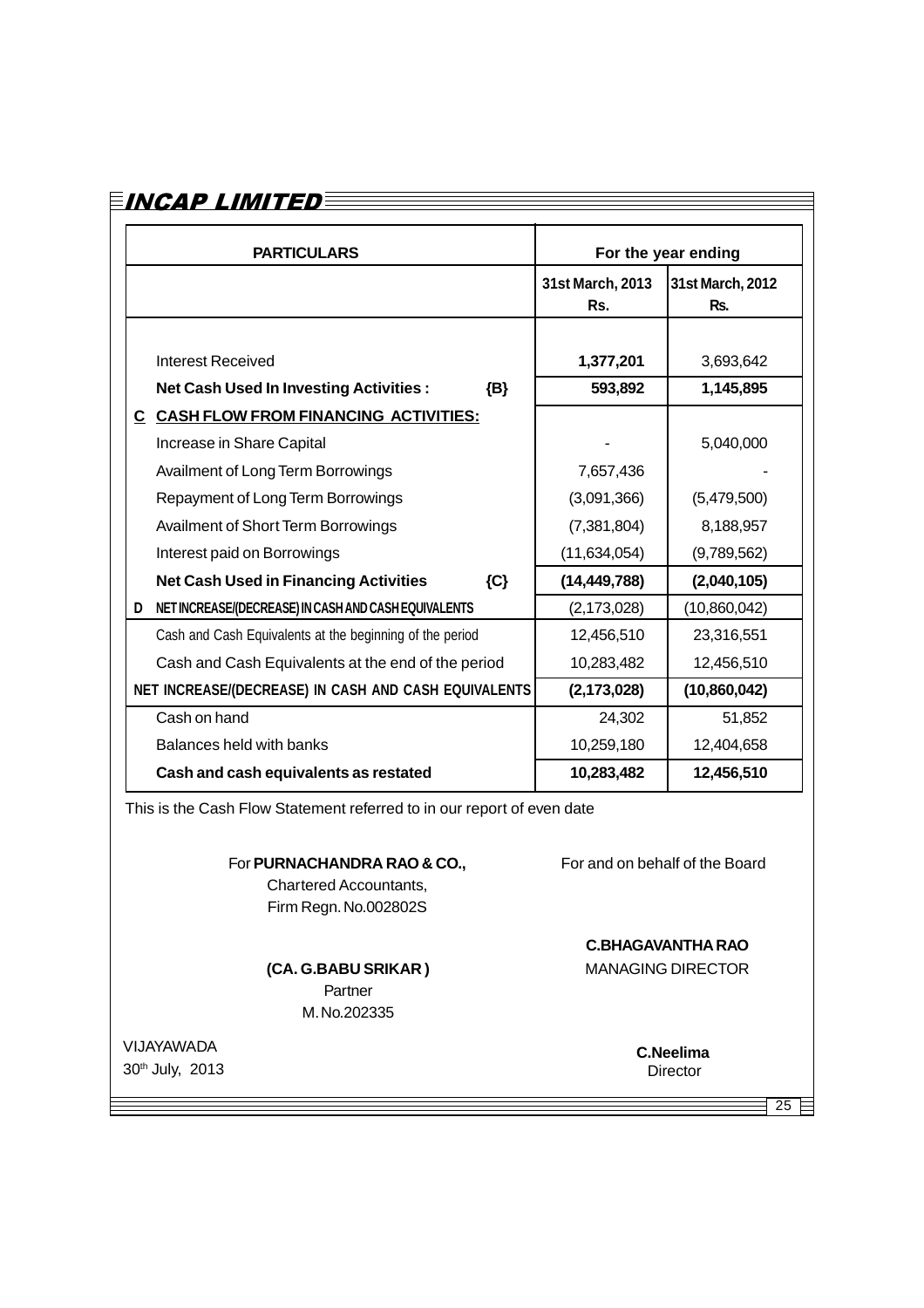### $\bar{\bm{\Xi}}$ incap limited $\bar{\bm{\Xi}}$

### **Note – 1: ACCOUNTING POLICIES AND NOTES ON ACCOUNTS:**

### A) SIGNIFICANT ACCOUNTING POLICIES

### **1. GENERAL:**

The Financial statements have been prepared under the historical cost convention in accordance with the generally accepted accounting principles and the provisions of the Companies Act, 1956 as consistently adopted by the Company. The accounting policies not specifically referred to otherwise are consistent and in consonance with generally accepted accounting principles.

### **2. FIXED ASSETS:**

Fixed Assets are stated at cost of acquisition inclusive of freight, taxes and other incidental expenses.

#### **3. DEPRECIATION:**

Depreciation on fixed assets is provided on straight line method at the rates specified in schedule XIV to the Companies Act, 1956.

#### **4. IMPAIRMENT:**

The carrying amounts of assets are reviewed at each balance sheet date if there is any indication of impairment based on internal/external factors. An impairment loss is recognized wherever the carrying amount of an asset exceeds its recoverable amount. The recoverable amount is the greater of the assets net selling price and value in use. In assessing value in use, the estimated future cash flows are discounted to their present value at the weighted average cost of capital.

#### **5. INVESTMENTS:**

Current investments are carried at lower of cost or market value. The determination of the carrying costs of such investments is done on the basis of specific identification.

### **6. SALES:**

Sales are inclusive of Excise Duty, Education Cess, S.H.Education Cess and net of returns.

### **7. INVENTORIES:**

Raw materials and Work-in-progress are value at cost. Finished Goods are valued at cost or net realizable value whichever is less. Consumables are valued at cost.

#### **8. EXCISE DUTY/CUSTOMS DUTY:**

In compliance with the requirements of Accounting standard-2, 'Valuation of Inventories', the company has provided excise duty/customs duty liability on stocks lying in bond as on the Balance Sheet date and included the same in valuation of such stocks. There is no impact on the profit for the year.

 $26E$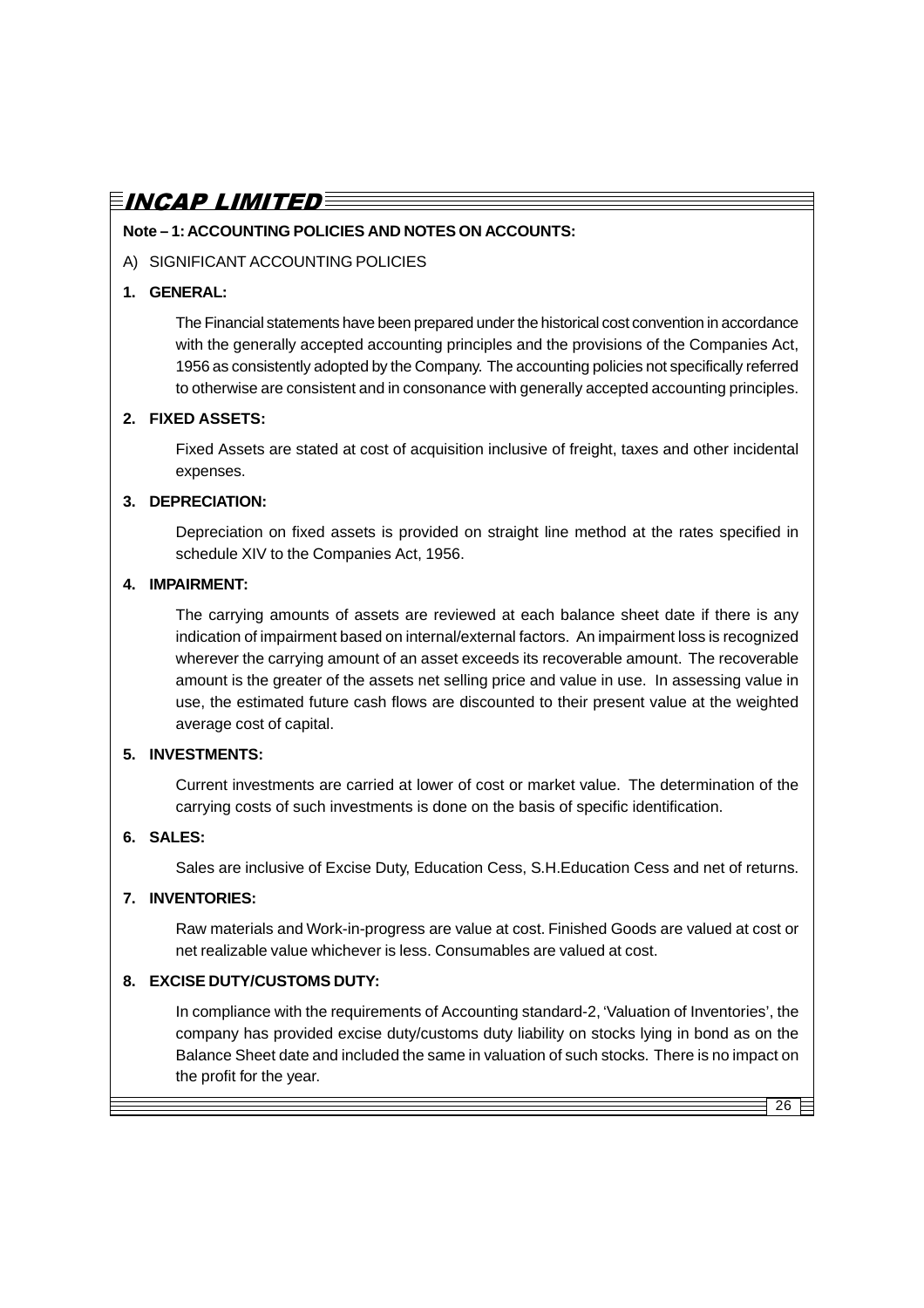### $\bar{\bm{\Xi}}$ incap limited $\bar{\bm{\Xi}}$

#### **9. FOREIGN CURRENCY TRANSACTIONS :**

All foreign currency transactions are accounted for at the rates prevailing on the dates of the transactions.

#### **10. EMPLOYEE'S RETIREMENT BENEFITS:**

Payment for gratuity liability is made on the basis of premium actuarially assessed and intimated by the Life Insurance Corporation of India, in terms of the policy taken out with them.

#### **11. TAXES ON INCOME :**

Tax on income for the current period is determined on the basis of taxable income and tax credits computed in accordance with the provision on the Income Tax Act, 1961, and based on expected outcome of assessments/appeals.

Deferred tax is recognized on timing differences between the accounting income and the taxable income for the year and quantified using the tax rates and laws enacted or substantively enacted as on the Balance Sheet date.

### **NOTES FORMING PART OF ACCOUNTS :**

1. Contingent Liabilities :

(Rs. in Lakhs)

| <b>Particulars</b>      | 2012-2013 | 2011-2012 |
|-------------------------|-----------|-----------|
| Letter of Credit        | 185.48    | 58.89     |
| <b>Bank Gurarantees</b> | 248.50    | 385.73    |
| Total                   | 433.98    | 444.62    |

- 2. Secured Loans: Working capital facilities from banks are secured by hypothecation of stocks of raw materials, semi finished goods, finished goods, stores and spares and book debts and first charge on Fixed Assets of the Company in favour of State Bank of India, Patamata Branch, Vijayawada and State Bank of Hyderabad, Governorpet Branch, Vijayawada on pari passu basis.
- 3. Current Assets and Current Liabilities: Sundry Debtors, Loans and Advances and Sundry Creditors balance are subject to confirmation by the parties. Fixed Deposits with Banks to the extent of Rs. 31.27 Lakhs are pledged with bankers towards margin money for Letters of Credit and Rs.57.07 Lakhs are pledged with banker towards margin for Bank Guarantees.
- 4. No amount is due to any small-scale industry in excess of Rs.1,00,000 or more than 30 days.
- 5. Provision is made for regular Income tax as per provisions of Income Tax Act, 1961.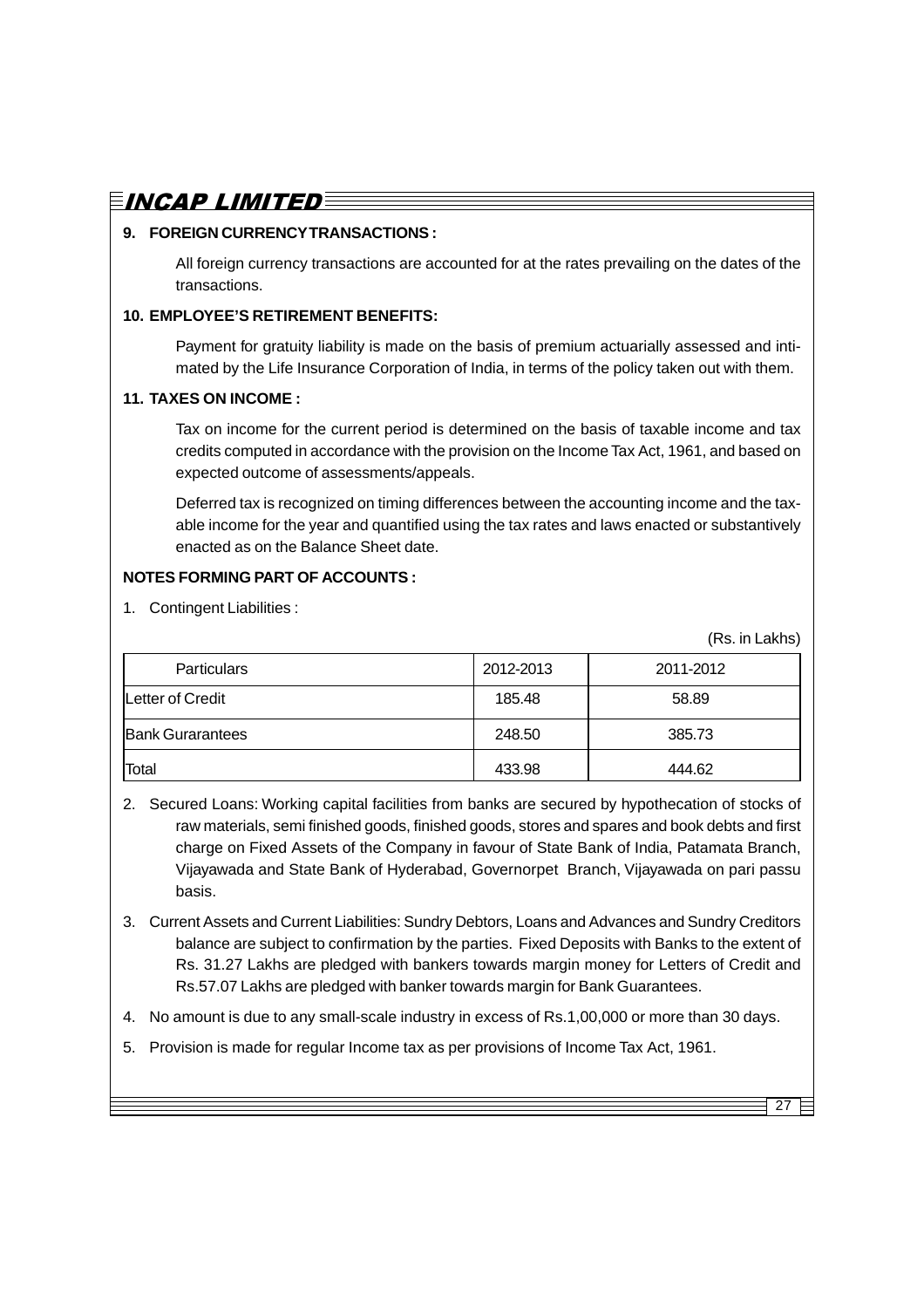Deferred Tax:

Deferred Tax is computed on the timing differences as per Accounting Standard-22 issued by the ICAI.

| Description         | <b>Opening Balance</b> | Provided        | Reversed during | <b>Closing Balance</b> |
|---------------------|------------------------|-----------------|-----------------|------------------------|
|                     | 01.04.2012             | during the Year | the year        | 31.03.2013             |
| Deferred Tax        |                        |                 |                 |                        |
| Liability:          |                        |                 |                 |                        |
| Depreciation        | 3913680                | Nil             | 1214439         | 2699241                |
| Total (a)           | 3913680                | Nil             | 1214439         | 2699241                |
| Deferred Tax Asset: |                        |                 |                 |                        |
| Investment          | Nil                    | Nil             | Nil             | Nil                    |
| Total (b)           | Nil                    | Nil             | Nil             | Nil                    |
| Net Deferred Tax    | 3913680                | Nil             | 1214439         | 2699241                |
| Liability (a-b)     |                        |                 |                 |                        |

The major and only component of Deferred Tax liability is the difference between Depreciation charges in books & Depreciation claimed as per Income Tax Act, 1961.

- 6. Segment Reporting: The Company is primarily engaged in the business of manufacturing both AC and DC volts Aluminium Electrolytic Capacitors. Since the nature of the activities is governed by the same nature of risks, these are grouped as single segment.
- 7. In the absence of any claim under interest on delayed payments to Small Scale and Ancillary Industries Undertaking Act, 1993 the Company did not make any provisions for such payment.
- 8. Excise Duty: Provision has been made for the excise duty payable on finished goods not cleared from the factory amounting to Rs.10.91 Lakhs. CENVAT credit has been taken to the extent utilized for clearance of finished goods.
- 9. Gratuity has been funded through the scheme administered by Life Insurance Corporation of India.
- 10. There is no impairment of assets.

| S.No. | Name              | Relation   | Nature of      | Year    | Amount |
|-------|-------------------|------------|----------------|---------|--------|
|       |                   |            | Transaction    |         | Rs.    |
| 1.    | C.Bhagavantha Rao | Managing   | Remuneration & | 2012-13 | 771000 |
|       |                   | Director   | <b>Perks</b>   |         |        |
| 2.    | C.Neelima         | Whole-time | Remuneration & | 2012-13 | 450000 |
|       |                   | Director   | Perks          |         |        |
|       |                   |            |                |         |        |
|       |                   |            |                |         | 28     |

11. Related party transactions: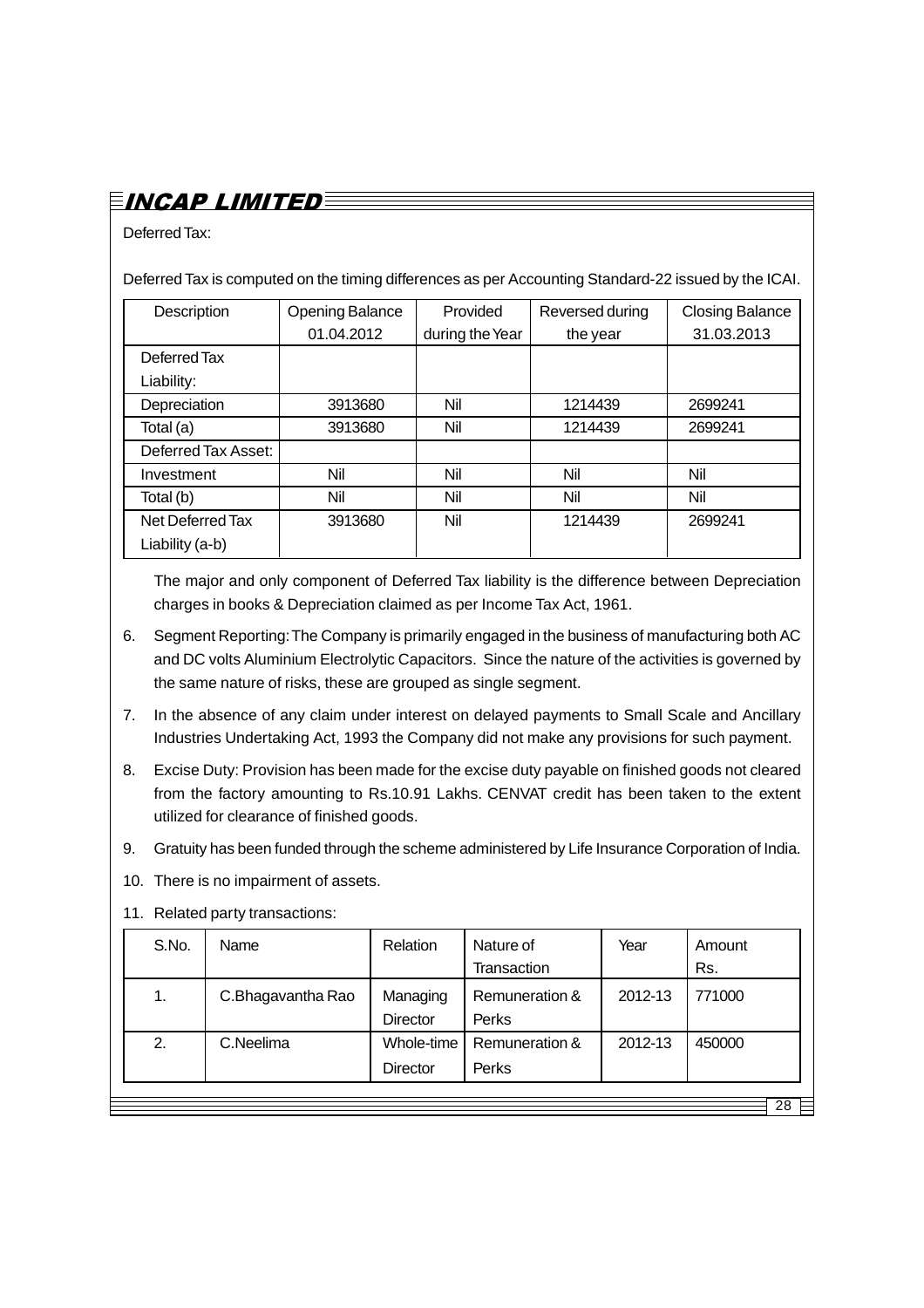| <b>Note: 2 Share Capital</b>                                          |                |                  |                | (Amount in Rs.)                                       |  |
|-----------------------------------------------------------------------|----------------|------------------|----------------|-------------------------------------------------------|--|
| <b>Particulars</b>                                                    |                | $2012 - 2013$    |                | $2011 - 2012$                                         |  |
| <b>AUTHORISED CAPITAL</b><br>60,00,000 Equity Shares of Rs. 10/- each | 60,000,000     |                  |                | 60,000,000                                            |  |
|                                                                       |                |                  |                | 60,000,000                                            |  |
| <b>ISSUED CAPITAL</b>                                                 | 60,000,000     |                  |                |                                                       |  |
| 60,00,000 Equity Shares of Rs. 10/- each                              | 60,000,000     |                  | 60,000,000     |                                                       |  |
|                                                                       |                | 60,000,000       |                | 60,000,000                                            |  |
| <b>SUBSCRIBED CAPITAL</b>                                             |                |                  |                |                                                       |  |
| 56,49,600 Equity Shares of Rs. 10/- each                              |                | 56,496,000       |                | 56,496,000                                            |  |
|                                                                       |                | 56,496,000       |                | 56,496,000                                            |  |
| <b>PAID UP CAPITAL</b>                                                |                |                  |                |                                                       |  |
| 51,33,200 Equity Shares of Rs. 10/- each                              |                | 51,332,000       |                | 51,332,000                                            |  |
| Total                                                                 |                | 51,332,000       |                | 51,332,000                                            |  |
| Details of Shareholders holding more than 5% share in the Company     |                |                  |                |                                                       |  |
|                                                                       |                |                  |                |                                                       |  |
| Name of the Shareholder                                               | %              | <b>Shares</b>    | %              |                                                       |  |
| Sri C. Bhagavantha Rao<br>Smt. C. Neelima                             | 16.49<br>17.25 | 846469<br>885644 | 13.91<br>15.09 |                                                       |  |
| Smt. P. Himabindu                                                     | 12.64          | 648399           | 12.63          |                                                       |  |
| Sri P. Ram Rao                                                        | 09.95          | 510933           | 09.95          | <b>Shares</b><br>714229<br>774544<br>648399<br>510933 |  |
| Smt. C.Latitha Kumari                                                 | 06.56          | 336907           | 06.56          |                                                       |  |
| <b>APIDC LImited</b>                                                  | 05.32          | 273280           | 05.32          |                                                       |  |
|                                                                       |                |                  |                |                                                       |  |
| <b>Note: 3 Reserve &amp; Surplus</b><br>Name of the Shareholder       |                | 2012-2013        |                | 2011-2012                                             |  |
| <b>Capital Reseve</b>                                                 |                | 3,382,000        |                | 336907<br>273280<br>3,382,000                         |  |
| <b>State Subsidy</b>                                                  |                | 42,049           |                | 118,057                                               |  |
| <b>General Reserve</b>                                                |                | 15,431,042       |                | 15,431,042                                            |  |
| <b>Share Premium</b>                                                  |                | 2,240,000        |                | 2,240,000                                             |  |
| Surplus (Profit & Loss Account)                                       |                |                  |                |                                                       |  |
| <b>Opening Balance</b>                                                |                | (2,802,816)      |                | (4,310,034)                                           |  |
| Add: Profit for the period                                            |                | 6,419,177        |                | 1,507,218                                             |  |
| <b>Closing Balance</b>                                                |                | 3,616,361        |                | (2,802,816)                                           |  |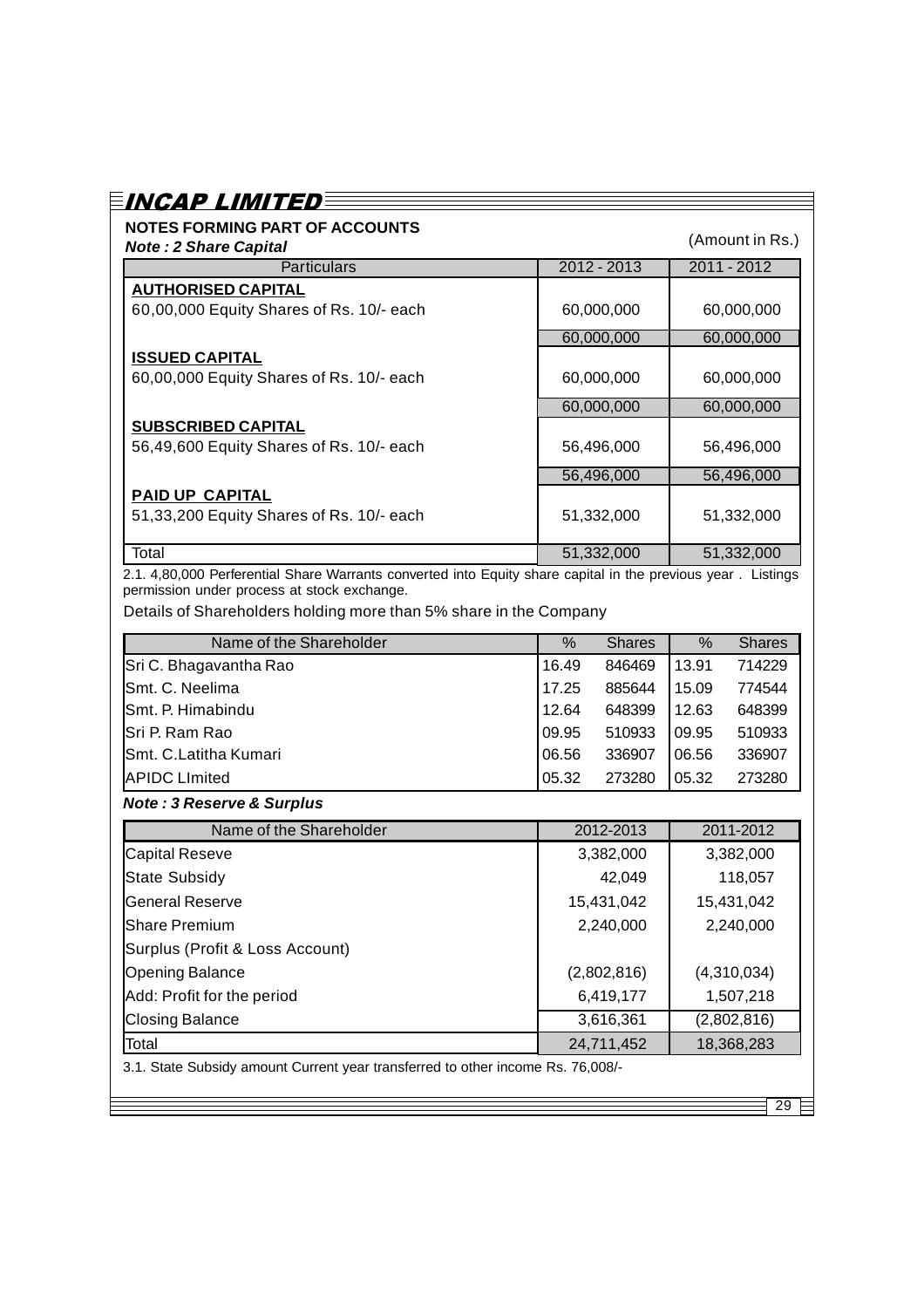| E <i>incap Limited</i> =                                                                                                                                                                                |            |                 |
|---------------------------------------------------------------------------------------------------------------------------------------------------------------------------------------------------------|------------|-----------------|
| <b>Note: 4 Long Term Borrowings</b>                                                                                                                                                                     |            | (Amount in Rs.) |
| <b>Particulars</b>                                                                                                                                                                                      | 2012-2013  | 2011-2012       |
| <b>Term Loan</b>                                                                                                                                                                                        |            |                 |
| From State Bank of India                                                                                                                                                                                |            | 6,412,564       |
| Loans & Advances From Related Parties                                                                                                                                                                   | 14,070,000 |                 |
| Total                                                                                                                                                                                                   | 14,070,000 | 6,412,564       |
| <b>Note: 5 Deferred Tax Liabilities (Net)</b>                                                                                                                                                           |            |                 |
| <b>Particulars</b>                                                                                                                                                                                      | 2012-2013  | 2011-2012       |
| Deferred Tax Liability                                                                                                                                                                                  | 2,693,477  | 3,913,680       |
| Total                                                                                                                                                                                                   | 2,693,477  | 3,913,680       |
| <b>Note: 6 Other Long Term Liabilities</b>                                                                                                                                                              |            |                 |
| <b>Particulars</b>                                                                                                                                                                                      | 2012-2013  | 2011-2012       |
| Vehicle Loan from State Bank of India                                                                                                                                                                   | 421,317    | 601,766         |
| <b>Total</b>                                                                                                                                                                                            | 421,317    | 601,766         |
| <b>Note: 7 Short Term Borrowings</b>                                                                                                                                                                    |            |                 |
| <b>Particulars</b>                                                                                                                                                                                      | 2012-2013  | 2011-2012       |
| Loan Repayable on Demand                                                                                                                                                                                |            |                 |
| - State Bank of India                                                                                                                                                                                   | 31,983,176 | 37,489,748      |
| - State Bank of Hyderabad                                                                                                                                                                               | 12,685,214 | 14,560,446      |
| Sales Tax Deferrment from Govt. of A.P.                                                                                                                                                                 | 2,185,453  | 3,440,370       |
| <b>Total</b>                                                                                                                                                                                            | 46,853,843 | 55,490,564      |
| 7.1. Working capital from banks is secured by hypothecation of movable assets including inventories and<br>assignment of receivables, personal guarantees of directors and fixed assets of the company. |            |                 |
| <b>Note: 8 Trades Payable</b>                                                                                                                                                                           |            |                 |
| <b>Particulars</b>                                                                                                                                                                                      | 2012-2013  | 2011-2012       |
| Trade payables                                                                                                                                                                                          | 37,039,219 | 7,098,320       |
| <b>Total</b>                                                                                                                                                                                            | 37,039,219 | 7,098,320       |
| <b>Note: 9 Other Current Liabilities</b>                                                                                                                                                                |            |                 |
| <b>Particulars</b>                                                                                                                                                                                      | 2012-2013  | 2011-2012       |
| Current Maturities of Long Term Liabilities                                                                                                                                                             | 276 NN     | 1.932.000       |

| Particulars                                 | 2012-2013  | 2011-2012  |
|---------------------------------------------|------------|------------|
| Current Maturities of Long Term Liabilities | 276,000    | 1,932,000  |
| Advance from Customers                      |            | 9,628,052  |
| <b>Creditors for Expenses</b>               | 38,883,436 | 6,830,724  |
| Unpaid Dividends                            | 1,285,978  | 1,287,398  |
| Total                                       | 40,445,414 | 19,678,174 |
|                                             |            |            |
|                                             |            | 30         |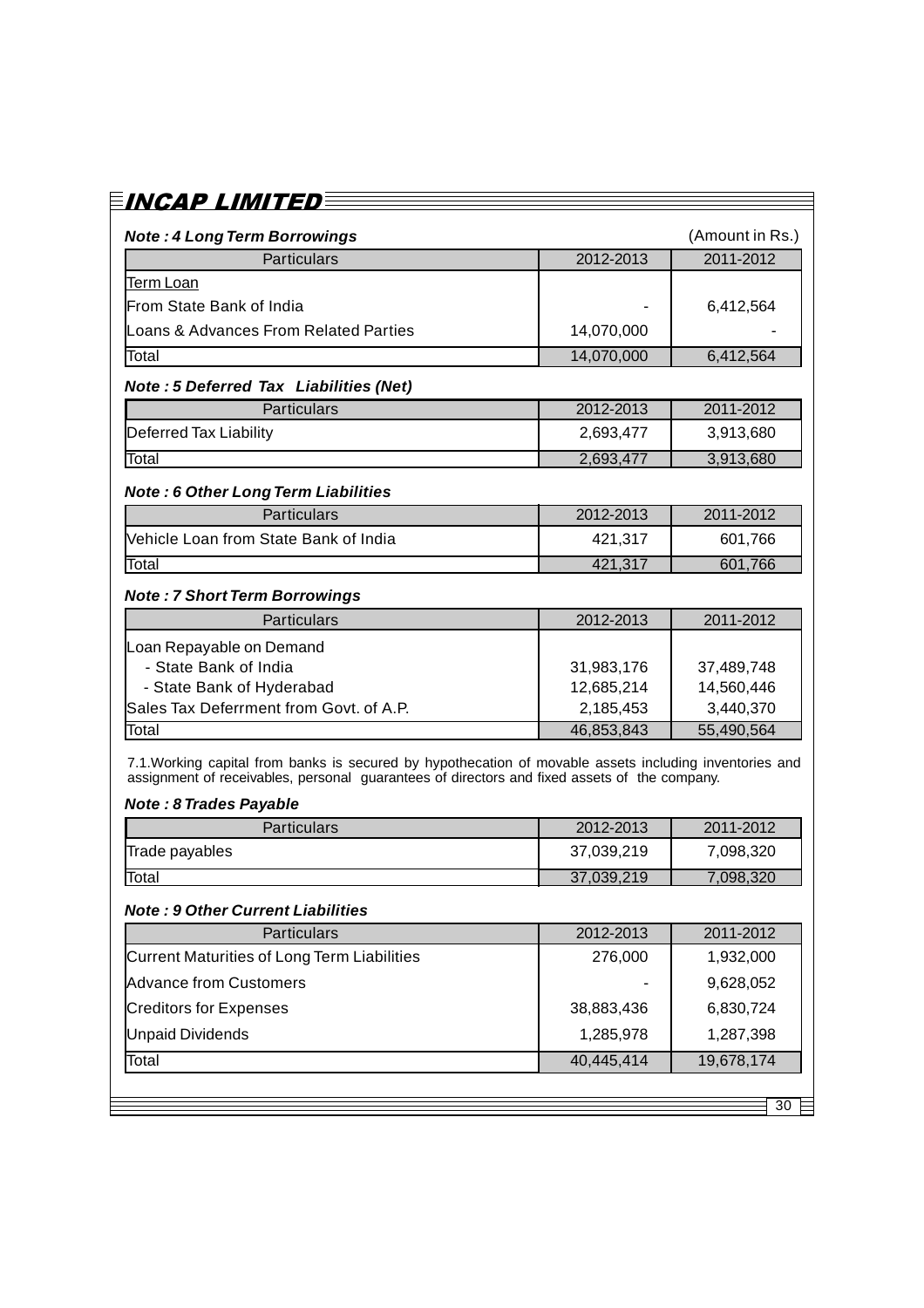| <i><b>INCAP LIMITED</b></i>                  |             |                 |
|----------------------------------------------|-------------|-----------------|
| <b>Note: 10 Short Term Provisions</b>        |             | (Amount in Rs.) |
| <b>Particulars</b>                           | 2012-2013   | 2011-2012       |
| Provision for Employees Benefit              |             |                 |
| Bonus payable                                | 486,153     | 386,884         |
| <b>Provision for Taxation</b>                | 9,577,132   | 4,576,484       |
| Total                                        | 10,063,285  | 4,963,368       |
| <b>Note: 12 Long Term Loans and Advances</b> |             |                 |
| Particulars                                  | 2012-2013   | 2011-2012       |
|                                              |             |                 |
| Other Loans & Advances                       |             | 11,500,000      |
|                                              |             |                 |
| Total                                        | ٠           | 11,500,000      |
| <b>Note: 13 Inventories</b>                  |             |                 |
| <b>Particulars</b>                           | 2012-2013   | 2011-2012       |
| <b>Raw Material</b>                          | 19,904,412  | 21,736,436      |
| Work -in-Progress                            | 7,473,688   | 5,467,081       |
| <b>Finished Goods</b>                        | 9,918,166   | 8,102,150       |
| Spares                                       | 1,375,352   | 2,073,282       |
| <b>Stores</b>                                | 197,198     | 97,653          |
| Total                                        | 38,868,816  | 37,476,602      |
| <b>Note: 14 Trade Recievables</b>            |             |                 |
| <b>Particulars</b>                           | 2012-2013   | 2011-2012       |
| Outstanding for more than six months         |             |                 |
| a) Secured, Considered Good:                 | 2,293,669   | 560,357         |
| b) Unsecured, Considered Good:               |             |                 |
| c) Doubtful                                  |             |                 |
| others                                       |             |                 |
| a) Secured, Considered Good:                 | 99,001,152  | 38,483,395      |
| b) Unsecured, Considered Good:               |             |                 |
| c) Doubtful                                  |             |                 |
| Total                                        | 101,294,821 | 39,043,752      |
|                                              |             |                 |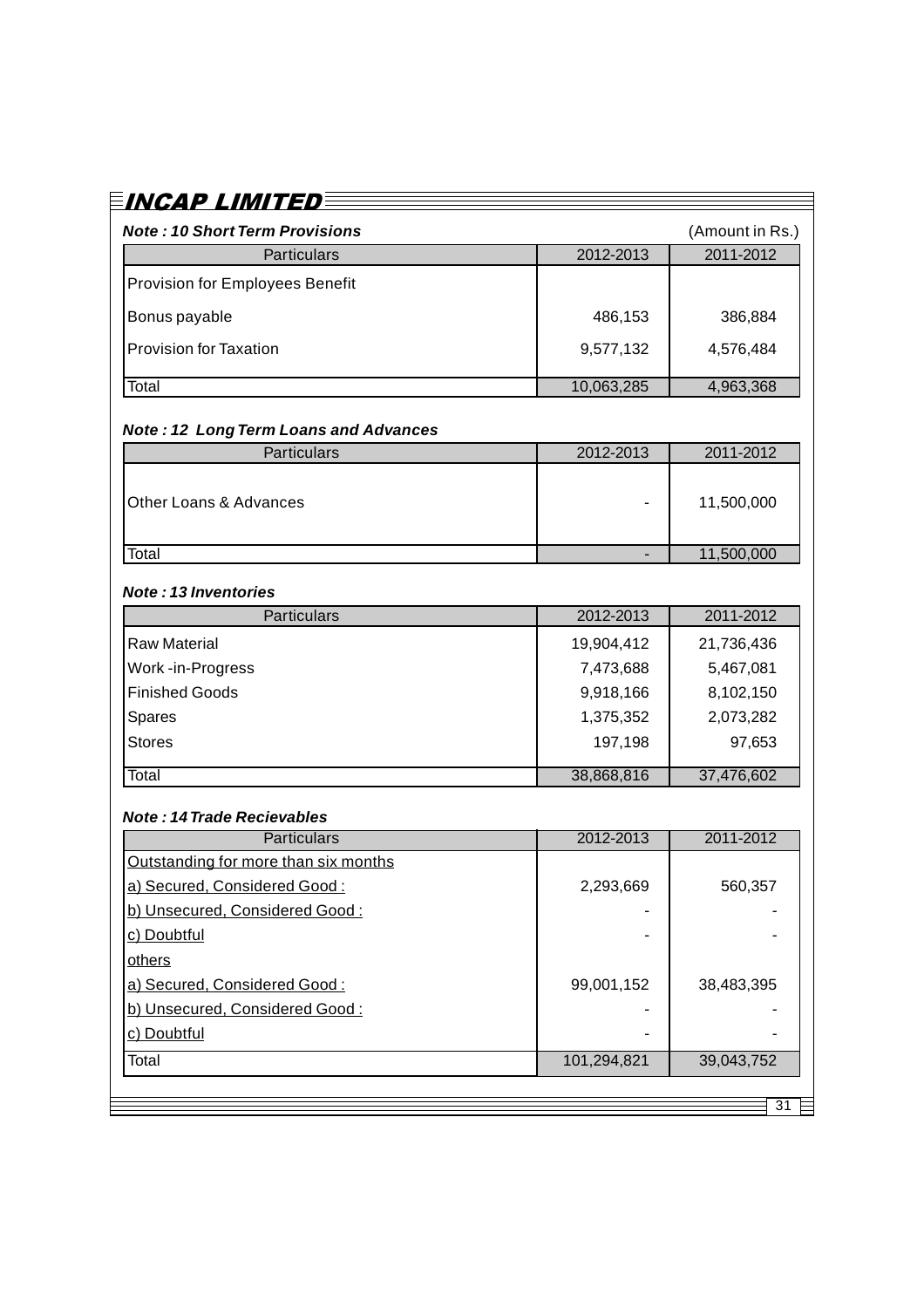| <i><b>INCAP LIMITED</b></i>                    |               |                        |                        |
|------------------------------------------------|---------------|------------------------|------------------------|
| Note: 15 Cash & Cash Equivalent                |               |                        | (Amount in Rs.)        |
| <b>Particulars</b>                             |               | 2012-2013              | 2011-2012              |
| <b>Cash-in-Hand</b>                            |               |                        |                        |
| Cash Balance                                   |               | 24,302                 | 51,852                 |
|                                                | Sub Total (A) | 24,302                 | 51,852                 |
| <b>Bank Balance</b>                            |               |                        |                        |
| <b>Balances with Schedueld banks</b>           |               | 1,425,300<br>1,425,300 | 1,622,658<br>1,622,658 |
| Term Deposit at Scheduled Banks                | Sub Total (B) |                        |                        |
| Term Deposit at Scheduled Banks                |               |                        | 4,160,000              |
|                                                | Sub Total (C) |                        | 4,160,000              |
| <b>Margin Money Deposit</b>                    |               |                        |                        |
| <b>Margin Money Deposit</b>                    |               | 8,833,880              | 6,622,000              |
|                                                | Sub Total (D) | 8,833,880              | 6,622,000              |
| Total (A+B+C+D)                                |               | 10,283,482             | 12,456,510             |
| <b>Note: 16 Short Terms Loans and Advances</b> |               |                        |                        |
| <b>Particulars</b>                             |               | 2012-2013              | 2011-2012              |
| Loans & Advances from related parties          |               |                        |                        |
| a) Secured, Considered Good:                   |               |                        |                        |
| <b>Advance to Associate Conerns</b>            |               |                        |                        |
| b) Unsecured, Considered Good:                 |               |                        |                        |
| c) Doubtful                                    |               |                        |                        |
| others                                         |               | 27,249,833             | 341,006                |
| Advance Recoverable in cash or in kind or for  |               |                        |                        |
| value to be considered good                    |               |                        |                        |
| Advance to suppliers                           |               | 1,578,117              | 15,854,862             |
| Total                                          |               | 28,827,950             | 16,195,868             |
| <b>Note: 17 Other Current Assets</b>           |               |                        |                        |
| <b>Particulars</b>                             |               | 2012-2013              | 2011-2012              |
| Advance Income Tax/Refund Due                  |               | 8,332,554              | 3,595,417              |
| <b>Balance With Revenue Authorities</b>        |               | 3,062,594              | 2,790,154              |
| <b>Prepaid Expenses</b>                        |               | 1,250,626              | 534,255                |
| Interest accrued but not due                   |               | 403,004                | 684,258                |
| Deposits                                       |               | 1,302,300              | 1,100,300              |
| others                                         |               | 44,243                 | 47,722                 |
| Total                                          |               | 14,395,321             | 8,752,106              |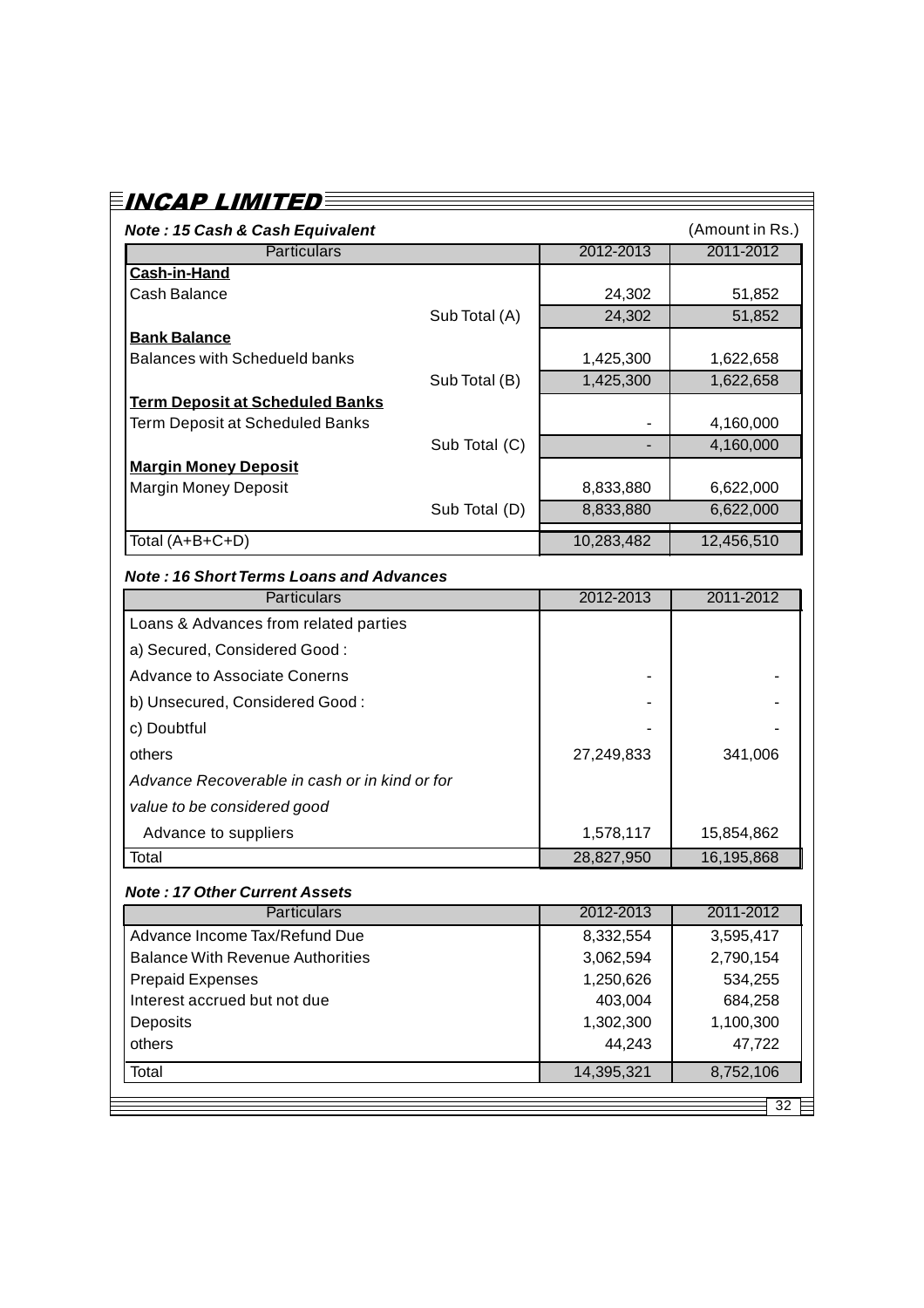|               |                            |              |                 | Gross Block    |                         |             | Depreciation Block |                           |                |                         | <b>Net Block</b>        |
|---------------|----------------------------|--------------|-----------------|----------------|-------------------------|-------------|--------------------|---------------------------|----------------|-------------------------|-------------------------|
| S.No.         | <b>Particulars</b>         | Opening      | <b>Addition</b> | Deduction      | Closing                 | Opening     |                    | <b>Addition Deduction</b> | Closing        | WDV as on<br>31-03-2013 | 31-03-2012<br>WDV as on |
|               | Trangible Assets           |              |                 |                |                         |             |                    |                           |                |                         |                         |
| $\div$        | Land                       |              |                 |                |                         |             |                    |                           |                |                         |                         |
|               | Factory Land               | 1,261,943    | $\blacksquare$  |                | 1,261,943               |             |                    | $\blacksquare$            | $\mathbf{r}$   | 1,261,943               | 1,261,942               |
|               | Land at Hyderabad          | 2,661,357    | $\blacksquare$  | $\mathbf{r}$   | 2,661,357               |             |                    |                           | $\blacksquare$ | 2,661,357               | 2,661,357               |
| $\sim$        | Building                   | 14,488,018   |                 | $\blacksquare$ | 14,488,018              | 7,453,995   | 483,900            | $\blacksquare$            | 7,937,895      | 6,550,123               | 7,034,023               |
| $\sim$        | Plant and Equipment        | 09,191,104   | 357,443         | 511,250        | 109,037,297             | 90,996,873  | 5,760,287          | 182,492                   | 96,574,668     | 12,462,629              | 18,194,231              |
| 4.            | Furnitures & Fixtures      | 1,483,992    | 9,800           |                | 1,493,792               | 1,065,975   | 94,351             | $\blacksquare$            | 1,160,326      | 333,466                 | 418,017                 |
| ιó.           | Vehicles                   | 2,948,696    |                 |                | 2,948,696               | 1,144,833   | 208,472            | ٠                         | 1,353,305      | 1,595,391               | 1,803,863               |
| ن             | Office Equipment           | 1,333,282    | 148,918         |                | 1,482,200               | 807,210     | 65,652             | $\mathbf{r}$              | 872,862        | 609,338                 | 526,072                 |
| $\ddot{\sim}$ | Data Processing Equipment  | 1,840,024    | 224,343         |                | 2,064,367               | 1,653,309   | 74,321             | $\blacksquare$            | 1,727,630      | 336,737                 | 186,715                 |
| $\infty$      | Road and Culverts          | 610,435      |                 |                | 610,435                 | 190,383     | 9,950              | $\mathbf{r}$              | 200,333        | 410,102                 | 420,052                 |
| တ             | Lab Equipment              | 1973,050     | 60,257          |                | 2,033,307               | 903,629     | 95,274             |                           | 998,903        | 1,034,404               | 1,069,421               |
| Ó.            | Electrical Installation    | 6,081,092    | 136,119         |                | 6,217,211               | 3,220,403   | 291,013            |                           | 3,511,416      | 2,705,795               | 2,860,689               |
|               | Sub Total (A-)             | 43,872,993   | 936,880         | 511,250        | 144,298,623             | 107,436,610 | 7,083,220          | 182,492                   | 114,337,338    | 29,961,285              | 36,436,383              |
|               | Intangible Assets          |              |                 |                |                         |             |                    |                           |                |                         |                         |
|               | Goodwill on Amalgamation   | 9,995,830    |                 | $\blacksquare$ | 9,995,830               | 3,998,332   | 1,999,166          |                           | 5,997,498      | 3,998,332               | 5,997,498               |
|               | Sub Total (B-)             | 9,995,830    |                 |                | 9,995,830               | 3,998,332   | 1,999,166          |                           | 5,997,498      | 3,998,332               | 5,997,498               |
|               | Total [A+B] (Current Year) | 53,868,823   | 936,880         | 511,250        | 154,294,453             | 111,434,942 | 9,082,386          | 182,492                   | 120,334,836    | 33,959,617              | 42,433,881              |
|               | (Previous Year)            | 50, 198, 319 | 2,977,808       | 3,305,636      | 149,870,491 101,010,754 |             | 7,191,599          | 765,743                   | 107,436,610    | 42,433,880              | 49,187,565              |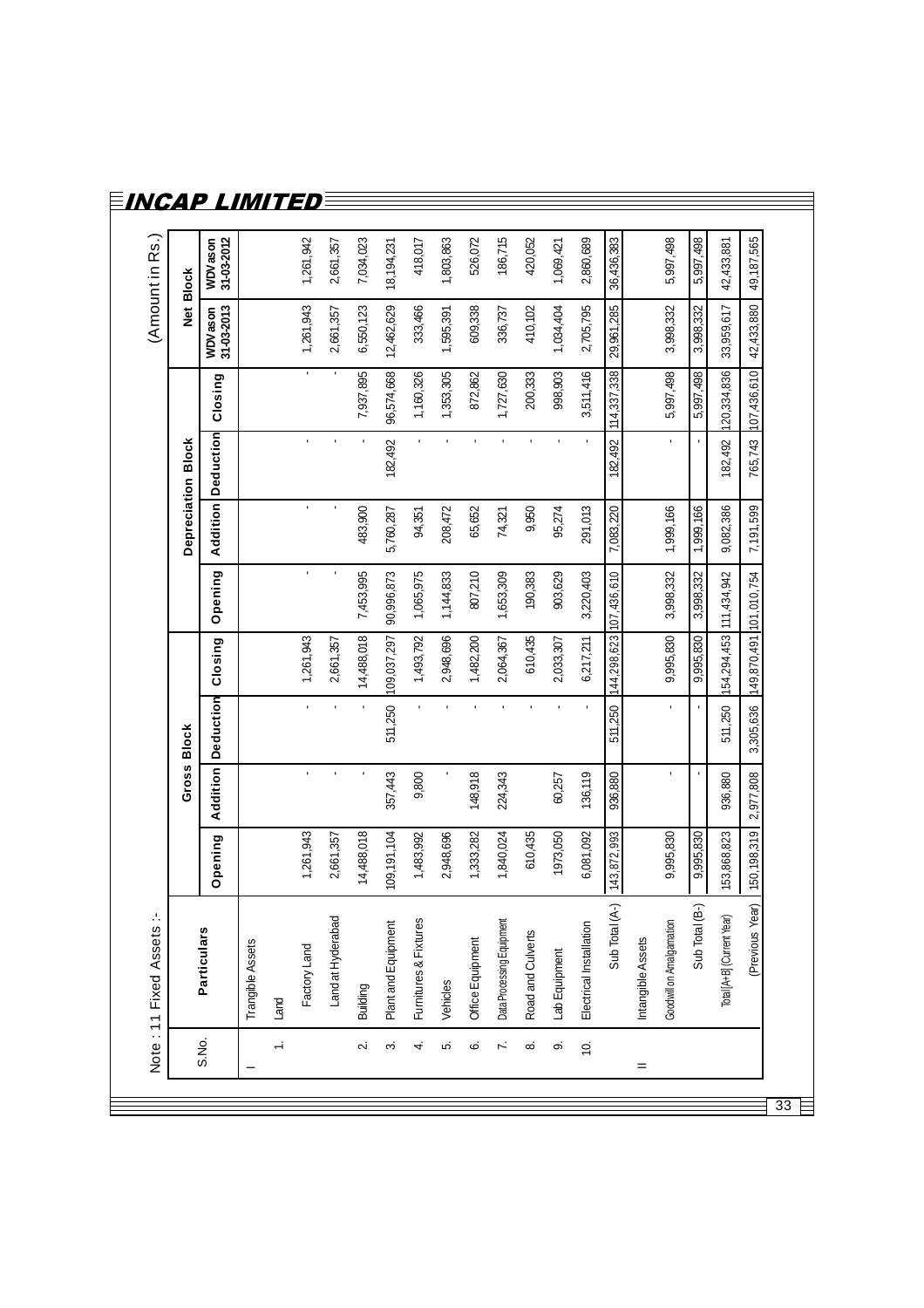| E <i>incap Limited</i> e                    |             |                 |
|---------------------------------------------|-------------|-----------------|
| <b>Note: 18 Revenue from Operations</b>     |             | (Amount in Rs.) |
| <b>Particulars</b>                          | 2012-2013   | 2011-2012       |
| Sale of Products                            | 254,406,852 | 151,357,609     |
| <b>Excise Duty &amp; Cess Collections</b>   | 31,440,310  | 15,689,917      |
|                                             | 285,847,162 | 167,047,526     |
| <b>Other Operating Income</b>               | 65,993,869  | 8,965,000       |
| <b>Total</b>                                | 351,841,031 | 176,012,526     |
| <b>Note: 19 Other Income</b>                |             |                 |
| <b>Particulars</b>                          | 2012-2013   | 2011-2012       |
| Interest on FDR's                           | 1,377,201   | 3,693,642       |
| <b>Other Receipts</b>                       | 141,253     | 4,274,812       |
| Total                                       | 1,518,454   | 7,968,454       |
| <b>Note: 20 Cost of Material Consumed</b>   |             |                 |
| Particulars                                 | 2012-2013   | 2011-2012       |
| <b>Opening Stock</b>                        | 21,736,436  | 18,370,701      |
| Add: purchases                              | 236,782,631 | 130,699,176     |
|                                             | 258,519,067 | 149,069,877     |
| Less: Closing Stock                         | 19,904,412  | 21,736,436      |
| <b>Raw Material Consumed</b>                | 238,614,655 | 127,333,441     |
| Note: 21 Change in Inventories              |             |                 |
| <b>Particulars</b>                          | 2012-2013   | 2011-2012       |
| <b>Opening Stock</b>                        |             |                 |
| <b>Finished Goods</b>                       | 8,102,150   | 11,035,562      |
| Work-in-Progress                            | 5,467,081   | 4,268,746       |
|                                             | 13,569,231  | 15,304,308      |
| <b>Closing Stock</b>                        |             |                 |
| <b>Finished Goods</b>                       | 9,918,166   | 8,102,150       |
| Work -in-progress                           | 7,473,688   | 5,467,081       |
|                                             | 17,391,854  | 13,569,231      |
| Total                                       | (3,822,623) | 1,735,077       |
| <b>Note: 22 Employment Benefit Expenses</b> |             |                 |
| <b>Particulars</b>                          | 2012-2013   | 2011-2012       |
| <b>Salaries</b>                             | 9,739,670   | 9,959,108       |
| Bonus, PF & ESIC                            | 1,671,705   | 1,595,353       |
| Exgratia                                    | 964,792     | 425,076         |
| Workmen & Sraff Welfere Expenses            | 272,874     | 228,523         |
| Total                                       | 12,649,041  | 12,208,060      |
|                                             |             | 34              |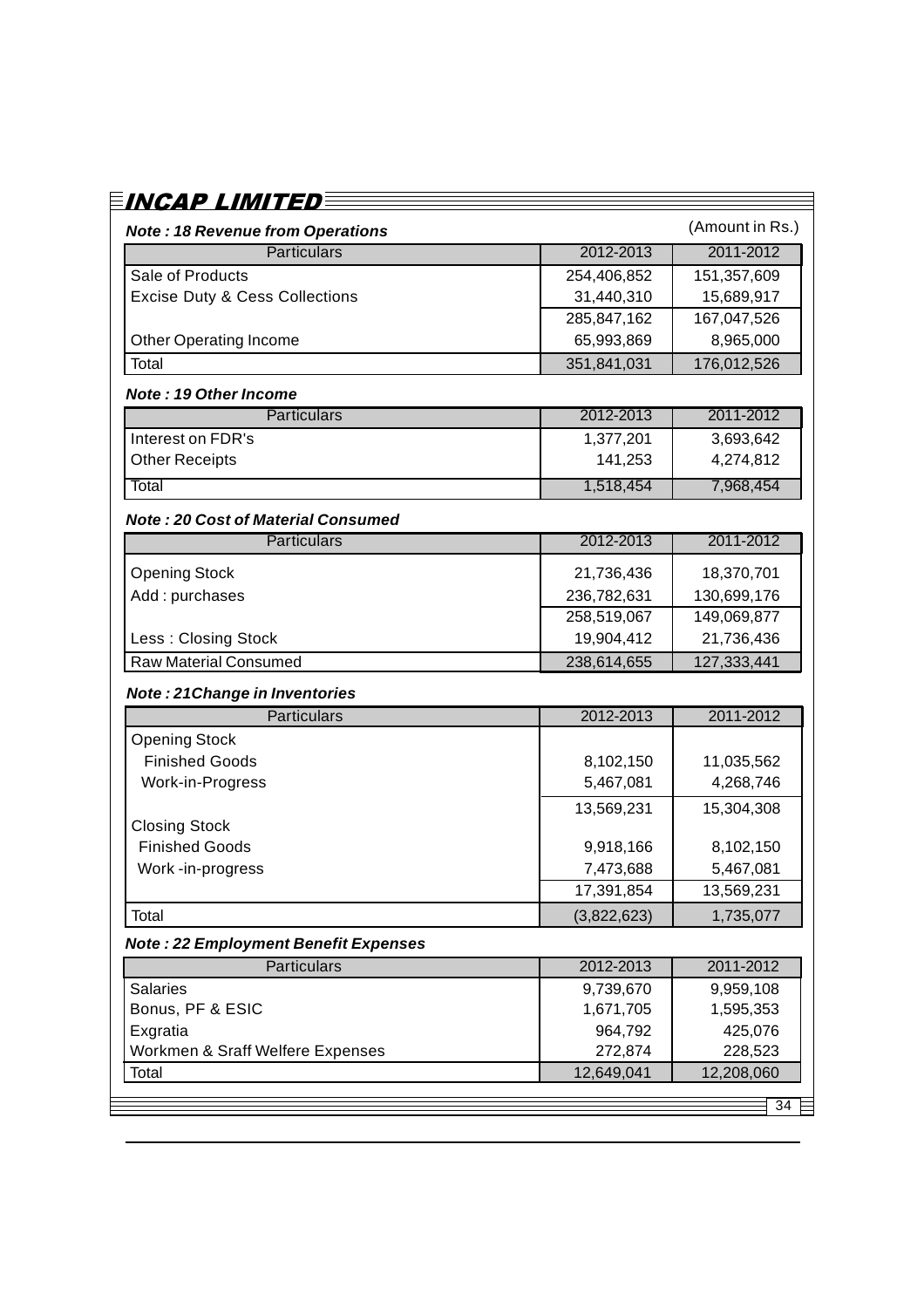| EINCAP LIMITED                                                   |                         |                        |
|------------------------------------------------------------------|-------------------------|------------------------|
| <b>Note: 23 Financial Cost</b>                                   |                         | (Amount in Rs.)        |
| <b>Particulars</b>                                               | 2012-2013               | 2011-2012              |
| <b>Interest Expenses</b>                                         | 11,634,054              | 9,789,562              |
| Total                                                            | 11,634,054              | 9,789,562              |
| <b>Note: 24 Depreciation &amp; Amortised Cost</b>                |                         |                        |
| <b>Particulars</b>                                               | 2012-2013               | 2011-2012              |
| Depreciation                                                     | 7,083,220               | 7,191,599              |
| Goodwill Written off                                             | 1,999,166               | 1,999,166              |
| Total                                                            | 9,082,386               | 9,190,765              |
|                                                                  |                         |                        |
| <b>Note: 25 Other Administrative Expenses</b>                    |                         |                        |
| Particulars                                                      | 2012-2013               | 2011-2012              |
| <b>Bank Charges</b>                                              | 958,008                 | 1,568,042              |
| Insurance<br>Power and Fuel                                      | 718,887                 | 773,792                |
|                                                                  | 3,498,326               | 3,144,249              |
| Repairs and Maintenance                                          | 1,708,161               | 1,051,215              |
| Freight Inward                                                   | 63,154                  | 218,450                |
| Taxes & Licences                                                 | 4,209,382               | 1,735,712              |
| Rent                                                             | 666,200                 | 557,979                |
| Telephone and Telex Charges                                      | 350,845                 | 334,098                |
| <b>Auditors Fees</b>                                             | 41,798                  | 33,371                 |
| <b>Directors Remuneration</b>                                    | 1,396,042               | 1,245,961              |
| <b>Directors Sitting Fees</b>                                    | 10,000                  | 10,000                 |
| <b>Directors Travelling Expenses</b>                             | 99,207                  | 227,656                |
| <b>Travelling Expenses</b><br>Donations                          | 3,407,912               | 1,278,634              |
| Vehicle Maintenance                                              | 1,514,000               | 84,001                 |
| <b>Stores and Spares Consumed</b>                                | 520,686                 | 572,233                |
| <b>Advertisement Charges</b>                                     | 2,119,062<br>86,112     | 1,268,493<br>47,947    |
|                                                                  |                         |                        |
| <b>Business Promotion Expenses</b><br><b>Commission on Sales</b> | 2,935,403<br>300,412    | 971,241                |
| Consumption of packing material                                  | 939,568                 | 198,571<br>770,408     |
| Freight Outward                                                  | 1,790,171               | 1,351,988              |
| <b>Other Selling Expenses</b>                                    |                         |                        |
|                                                                  | 1,382,757               | 128,446                |
| <b>Contract Work Expenses</b><br>Other Expenses                  | 43,373,407<br>2,912,850 | 2,255,951<br>1,693,625 |
|                                                                  |                         |                        |
| Total                                                            | 75,002,350              | 21,522,063             |
|                                                                  |                         | 35                     |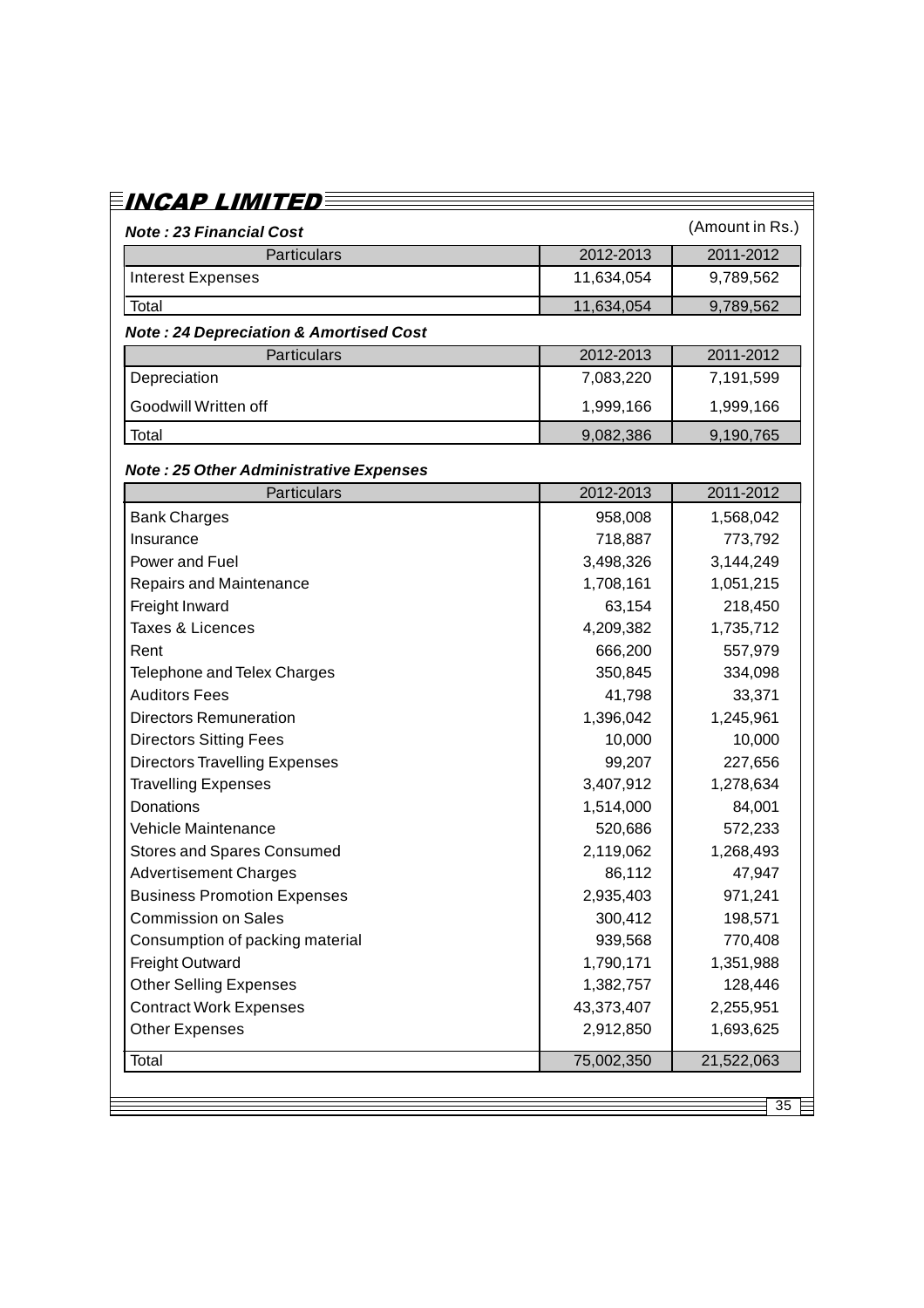Additional Information as required under part II of schedule VI to the Companies Act, 1956.

| <b>Particulars</b>                                                                                         |                 | 2012 - 2013     | 2011 - 2012     |                 |
|------------------------------------------------------------------------------------------------------------|-----------------|-----------------|-----------------|-----------------|
|                                                                                                            | Qty in<br>Lakhs | Rs. in<br>Lakhs | Qty in<br>Lakhs | Rs. in<br>Lakhs |
| Licensed Capacity:<br>Aluminium Electrolytic Capacitors<br>i)<br>(in Pcs) (As per Industrial Entrepreneurs |                 |                 |                 |                 |
| Memorandum)                                                                                                | 2000.00         |                 | 2000.00         |                 |
| Installed Capacity:<br>ii)                                                                                 |                 |                 |                 |                 |
| Aluminium Electrolytic Capacitors                                                                          |                 |                 |                 |                 |
| (in Pcs) (As certified by the Management)                                                                  | 1000.00         |                 | 1000.00         |                 |
| iii) Actual Production (inclusive of imported                                                              |                 |                 |                 |                 |
| Semi-finished Capacitors) Aluminium                                                                        |                 |                 |                 |                 |
| <b>Electrolytic Capacitors</b>                                                                             | 1520.43         |                 | 1165.49         |                 |
| Opening Stock of Finished Goods<br>iv)                                                                     | 81.83           |                 | 145.21          | 87.77           |
| <b>Closing Stock of Finished Goods</b><br>V)                                                               | 108.10          |                 | 81.83           | 81.02           |
| vi) Opening Stock of Semi-finished Goods                                                                   |                 |                 |                 |                 |
| (As it is in various stages of production                                                                  |                 |                 |                 |                 |
| it can not be quantified)                                                                                  |                 | 54.69           |                 | 42.69           |
| vii) Closing Stock of Semi-Finished Goods                                                                  |                 |                 |                 |                 |
| (As it is in various stages of production                                                                  |                 |                 |                 |                 |
| it can not be quantified)                                                                                  |                 | 120.53          |                 | 54.69           |
| viii) Turn Over of Electrolytic Capaictors                                                                 | 1494.16         | 1587.97         | 1228.87         | 1670.48         |
| <b>Consumption of Raw Materials</b><br>ix)                                                                 |                 |                 |                 |                 |
| Aluminium Foils (Sq. Mt.)                                                                                  | 0.96            | 104.06          | 1.288           | 401.66          |
| Semi finished Capacitors (Kpcs)                                                                            | 1.29            | 834.30          | 0.72            | 128.87          |
| Lead Tabs (Kpcs)                                                                                           | 0.59            | 50.16           | 0.98            | 117.12          |
| Semi finished Insulators                                                                                   |                 | 1102.43         |                 | 359.64          |
| <b>Others</b>                                                                                              |                 | 295.20          |                 | 266.04          |
| Total                                                                                                      |                 | 2386.15         |                 | 1273.33         |
| Value of Imported and Indigenous raw<br>X)                                                                 |                 |                 |                 |                 |
| materials, spare parts and components                                                                      |                 |                 |                 |                 |
| consumed                                                                                                   |                 |                 |                 |                 |
|                                                                                                            |                 |                 |                 | 36              |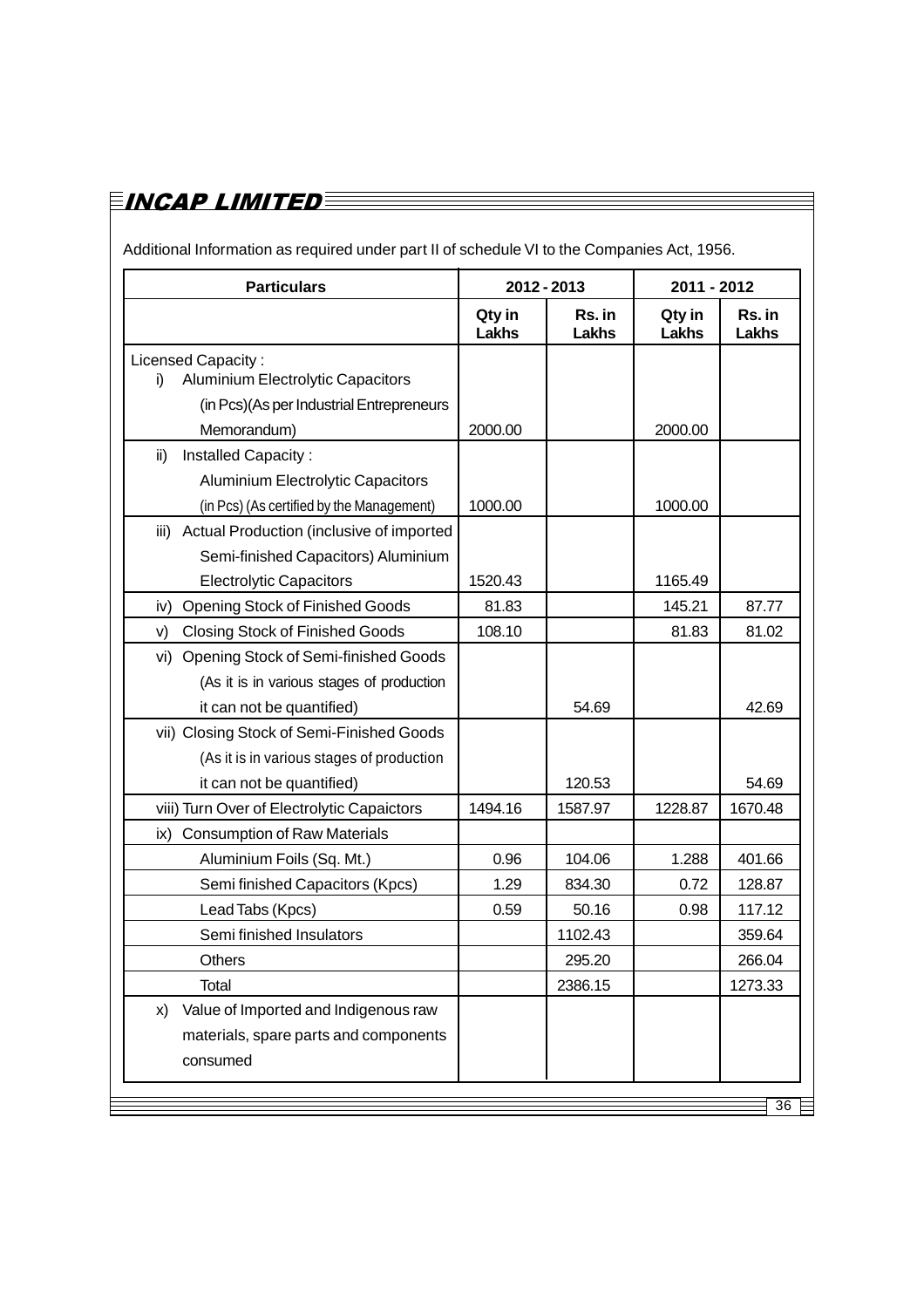| <b>Raw Materials</b>                                             |        |         |        |         |
|------------------------------------------------------------------|--------|---------|--------|---------|
| Imported                                                         | 99.55  | 2375.37 | 97.37  | 1290.98 |
| Indigenous                                                       | 0.45   | 10.78   | 2.36   | 34.91   |
| Total                                                            | 100.00 | 2386.15 | 100.00 | 1325.89 |
| <b>Stores and Spares</b>                                         |        |         |        |         |
| Imported                                                         | 30.86  | 6.54    | 34.54  | 4.38    |
| Indigenous                                                       | 69.14  | 14.65   | 65.46  | 8.30    |
| Total                                                            | 100.00 | 21.19   | 100.00 | 12.68   |
| Value of imports calculated on CIF basis<br>xi)<br>on account of |        |         |        |         |
| A. Raw materials                                                 |        | 2375.37 |        | 1290.98 |
| <b>B.</b> Capital Goods                                          |        | 0.89    |        | 1.00    |
| C. Consumables                                                   |        | Nil     |        | Nil     |

| xii) Earning in Foreign Currency         |      |      |
|------------------------------------------|------|------|
| A. Export of Goods                       | Nil  | Nil  |
| <b>B.Others</b>                          | Nil  | Nil  |
| xiii) Expenditure in foreign currency on |      |      |
| account of:                              |      |      |
| A. Foreign Travel                        | 9.09 | 2.46 |
| <b>B.Others</b>                          | Nil  | Nil  |

| xiv) Auditors Remuneration: (Includes | 2012-2013 | 2011-2012 |
|---------------------------------------|-----------|-----------|
| Service Tax, where applicable)        |           |           |
| Audit Fee                             | 18900     | 18900     |
| <b>Taxation Matters</b>               | 14471     | 14471     |

 $37 \equiv$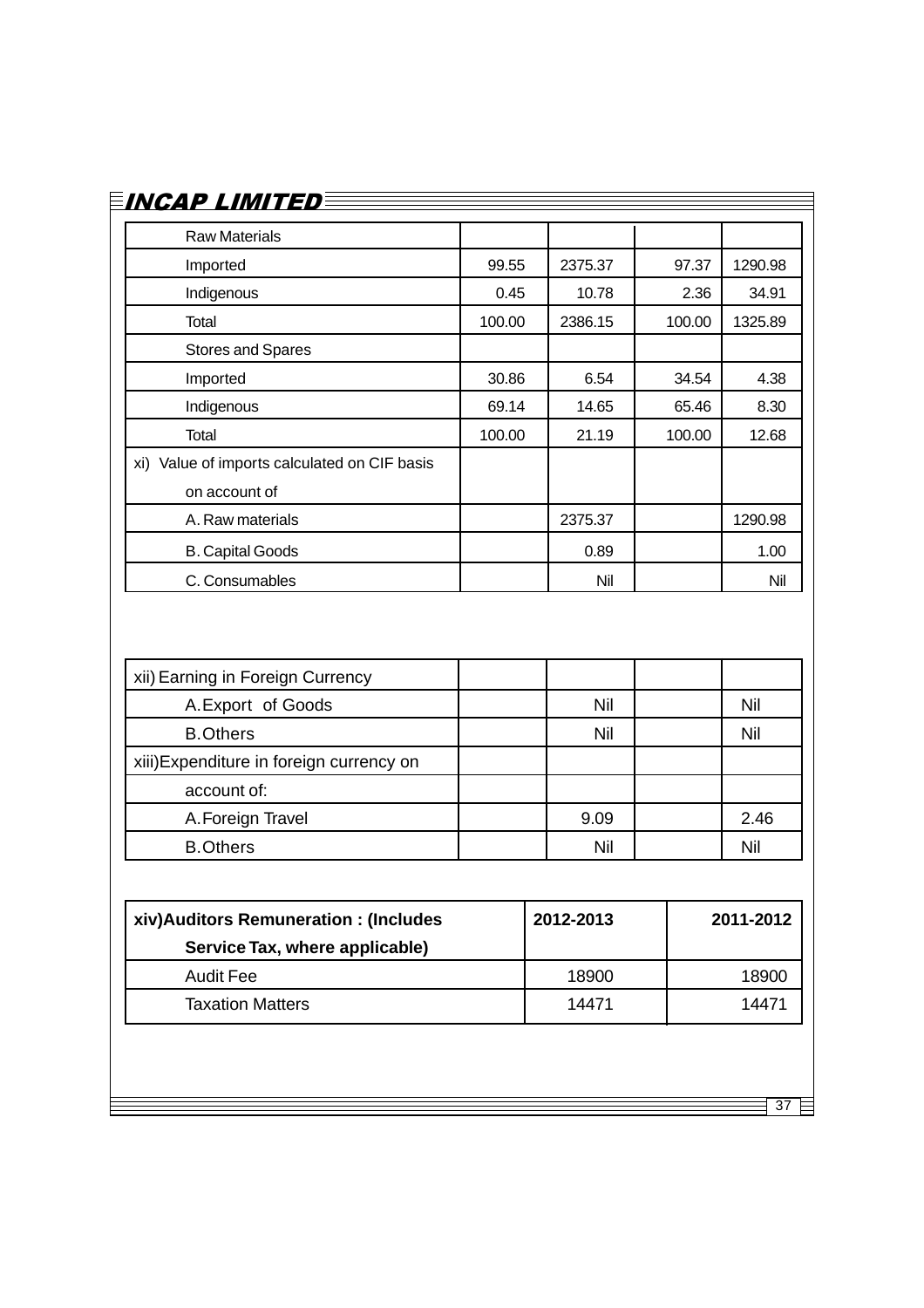| S.No. | Name and designation<br>of the managerial Personnel                     | Year      | <b>Salary</b><br>Rs. | <b>Perquisites</b><br>Rs.                            | <b>Total</b><br>Rs. |
|-------|-------------------------------------------------------------------------|-----------|----------------------|------------------------------------------------------|---------------------|
| 1.    | Sri C.Bhagavantha Rao                                                   | 2012-2013 | 600000               | 171000                                               | 771000              |
|       | <b>Managing Director</b>                                                | 2011-2012 | 600000               | 171000                                               | 771000              |
| 2.    | Smt. C. Neelima                                                         | 2012-2013 | 270000               | 180000                                               | 450000              |
|       | Whole -time Director                                                    | 2011-2012 | 210000               | 140000                                               | 350000              |
|       | For PURNACHANDRA RAO & CO.,<br>Chartered Accountants,                   |           |                      | For and on behalf of the Board                       |                     |
|       | Firm Regn. No.002802S<br>(CA. G.BABU SRIKAR)<br>Partner<br>M. No.202335 |           |                      | <b>C.BHAGAVANTHA RAO</b><br><b>MANAGING DIRECTOR</b> |                     |
|       | VIJAYAWADA                                                              |           |                      | <b>C.Neelima</b>                                     |                     |

 $38 \equiv$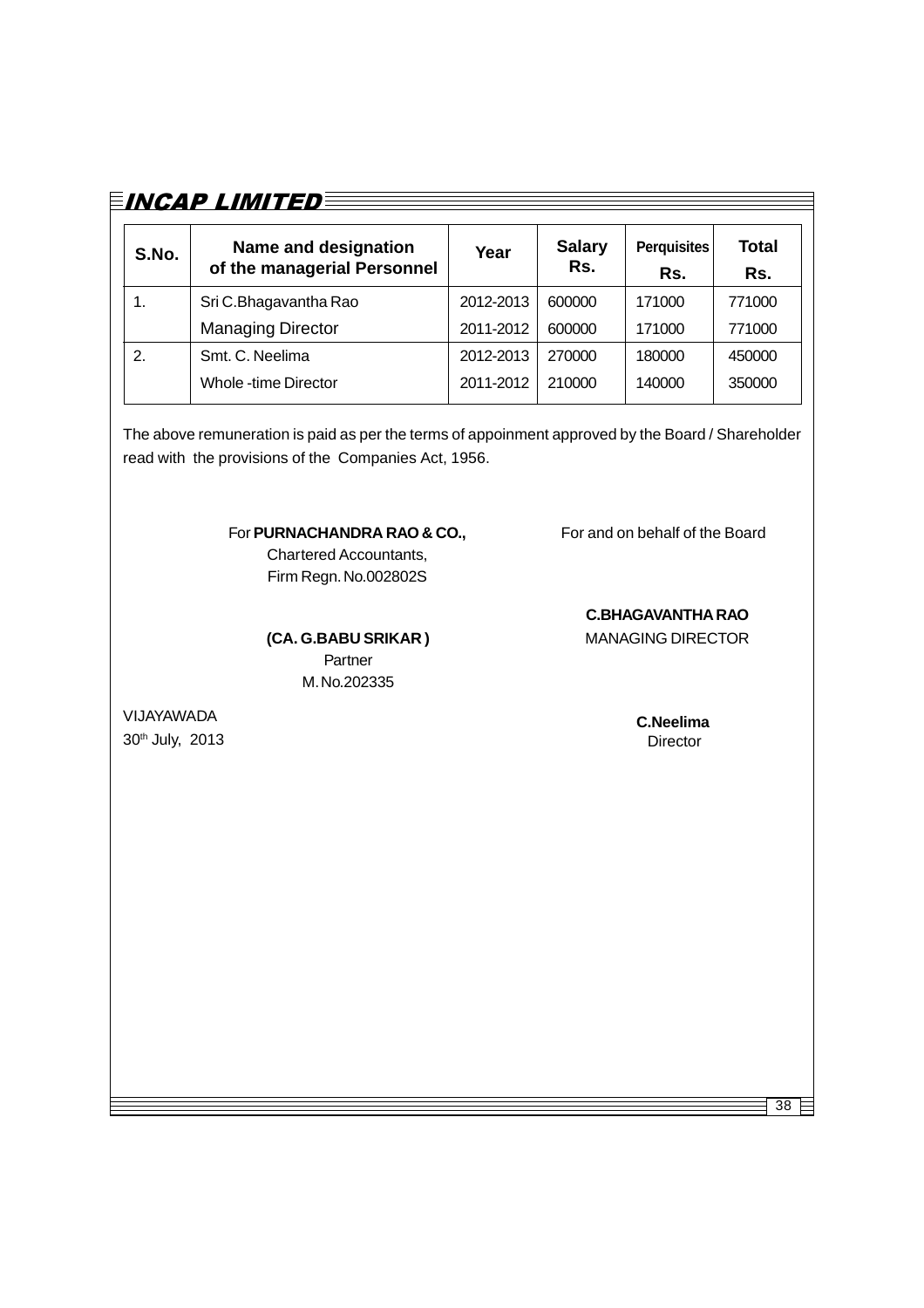| <i>EINCAP LIMITED</i>                                                                                                                                                                                                                                                        |
|------------------------------------------------------------------------------------------------------------------------------------------------------------------------------------------------------------------------------------------------------------------------------|
|                                                                                                                                                                                                                                                                              |
| <b>INCAP LIMITED</b><br>Regd. Office: 1-58, Nidamanur,<br>VIJAYAWADA - 521104.<br><b>PROXY FORM</b>                                                                                                                                                                          |
| our behalf at the 23rd ANNUAL GENERAL MEETING of the said company to be held at Incap Limited,<br>1-58, Nidamanur, Vijayawada - 521 104 on 28 <sup>th</sup> September, 2013 and at any adjourned meeting thereof.                                                            |
| Signed this  days of Two thousand Thirteen.                                                                                                                                                                                                                                  |
| Signature(s) of the Shareholder(s)                                                                                                                                                                                                                                           |
|                                                                                                                                                                                                                                                                              |
|                                                                                                                                                                                                                                                                              |
| Note $:1$ .<br>This form must be deposited at the Registered Office of the company not<br>later than 48 hours before the time for holding the meeting.                                                                                                                       |
| 3.<br>A proxy need not be a member.                                                                                                                                                                                                                                          |
| <b>INCAP LIMITED</b><br>Regd. Office: 1-58, Nidamanur,<br>VIJAYAWADA - 521104.<br><b>ADMISSION SLIP</b>                                                                                                                                                                      |
| Regd. Folio No.                                                                                                                                                                                                                                                              |
| I certify that I am registered shareholder/Proxy for the registered shareholder of the Company. I hereby<br>record my presence of the 23rd ANNUAL GENERAL MEETING of the Company to be held on 28th<br>September, 2013 at Incap Limited, 1-58, Nidamanur, Vijayawada-521104. |
| Name of the Proxy (if any)<br>Signature of Proxy<br>In BLOCK LETTERS                                                                                                                                                                                                         |
| <b>Signature of Member</b><br>Note: Please fill this admission slip and hand it over at the entrance of the hall. Those who come to<br>attend the meeting are requested to bring the copies of Annual Report also with them.                                                 |
| 39                                                                                                                                                                                                                                                                           |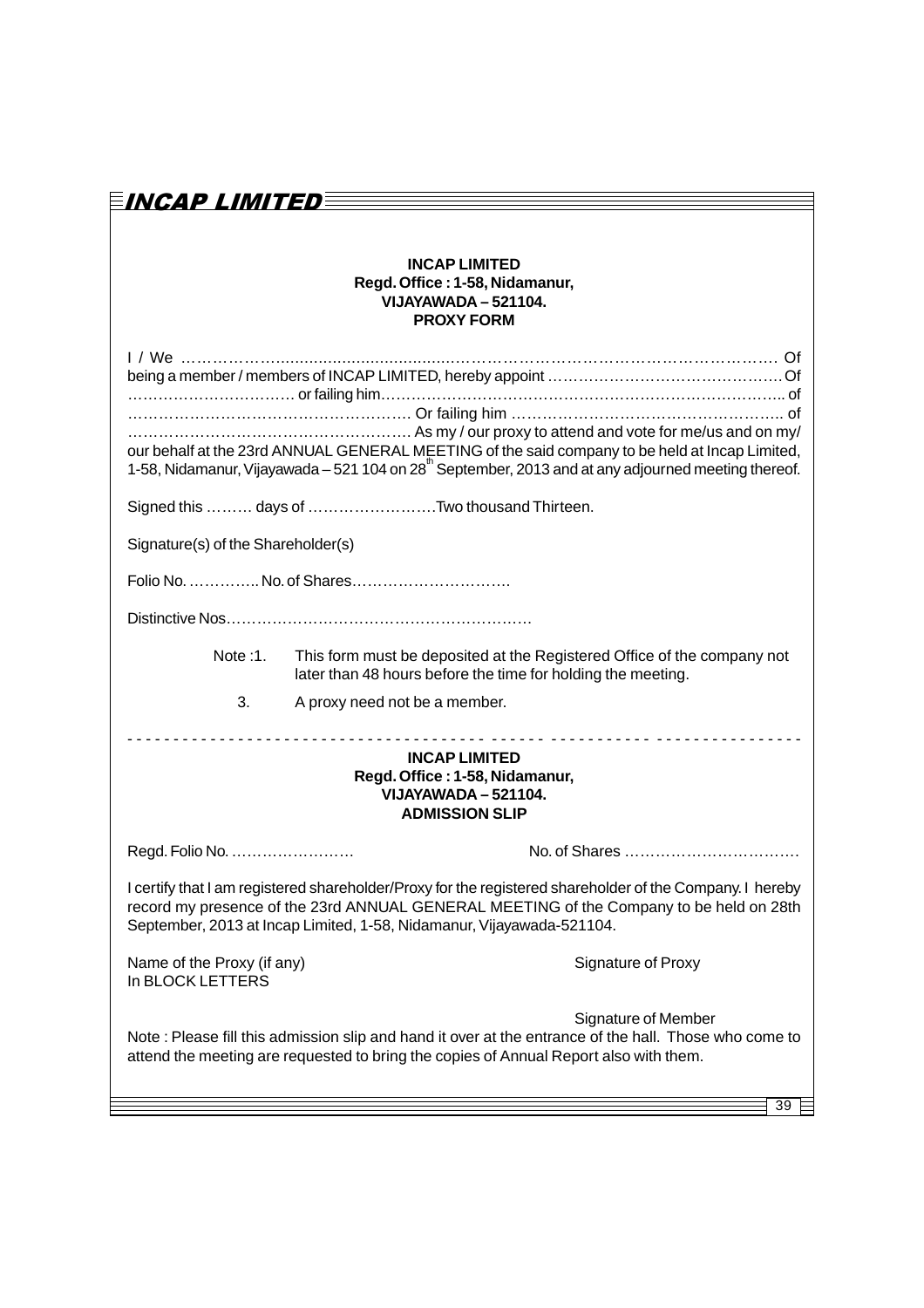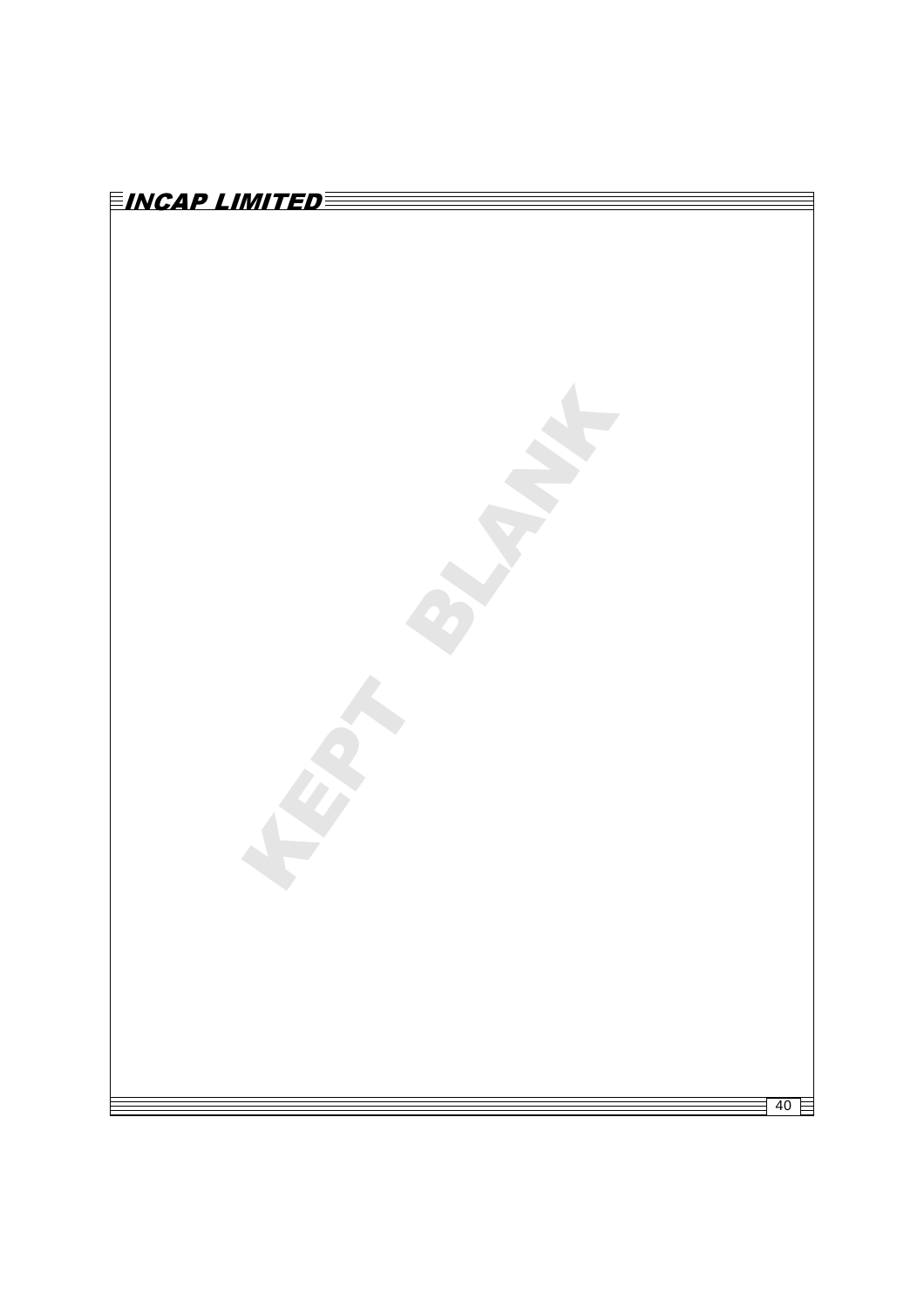

# 2012 - 2013

**INCAP** 

# **INCAP LIMITED**

**ISO 9001 : 2008 CERTIFIED COMPANY**